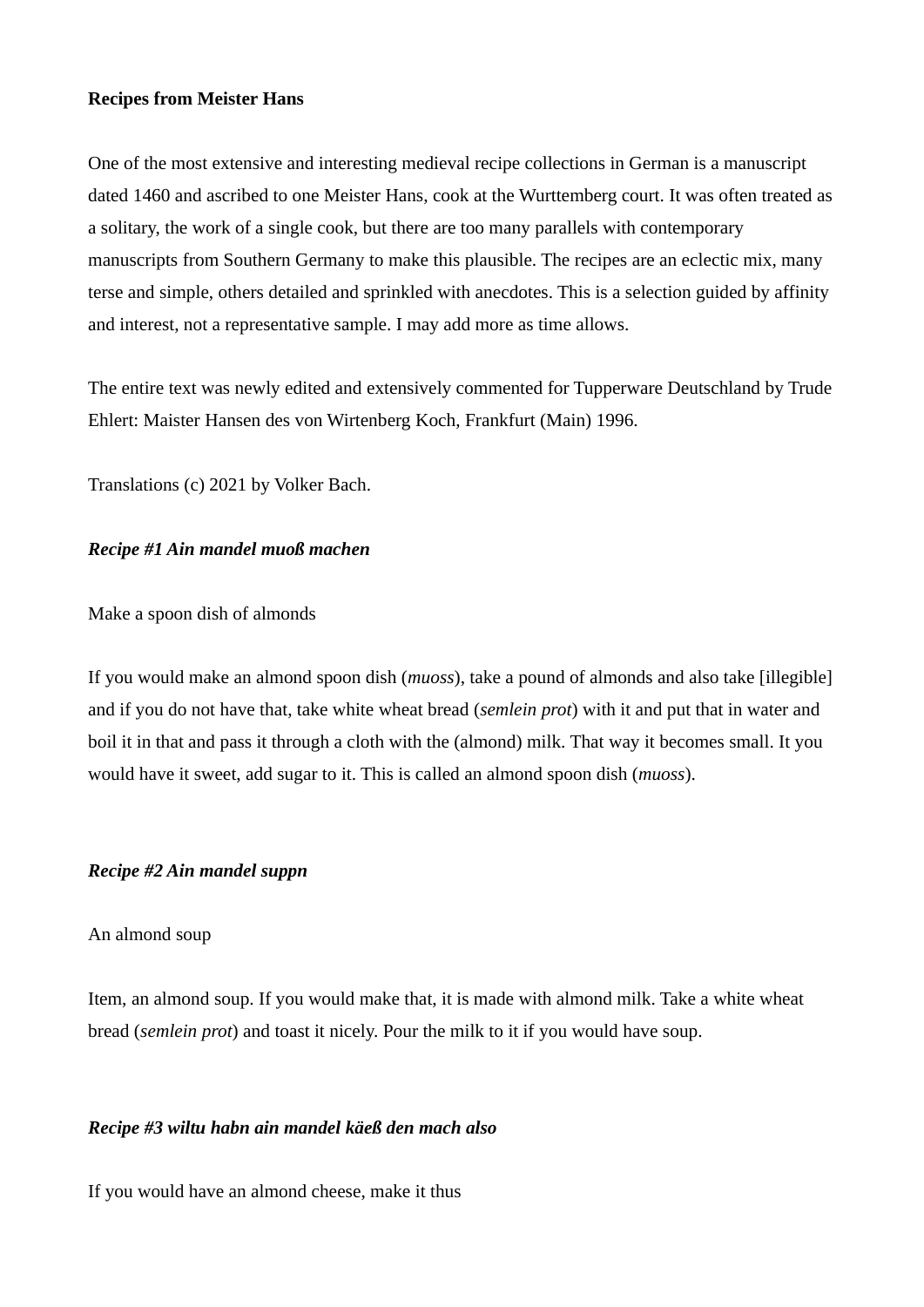Item, if you would have an almond cheese, you must have isinglass (singular article – *ain haussen platt*) and two pounds of almonds of which you make the cheese. Grind the almonds finely and pass them through a white cloth. Take isinglass, one *lot* (unit of weight), you shall boil that in water, and you shall pass the almonds through with the isinglass cooking liquid, and you shall not let the (almond) milk boil. If you would have it sweet, take a quarter pound of sugar, that makes it sweet. And take a pound of almonds, those you shall blanch and stick the whole, white kernels to it, stick them into the cheese.

Add a thick (almond) milk to it and add a quarter pound of sugar to that, that makes it sweet. If you cannot find a small bowl, take a shallow plate (*rindlein*) that is glazed on the inside and pour the milk into that, Then it hardens in it and when you would have it, pour it out (invert it? *schütt...umb*) onto a serving bowl and add the milk and then stick the almond kernels onto the cheese.

## *Recipe # 5 Ainen weissen Igel zue kochn*

### To prepare a white hedgehog

Item to prepare a white hedgehog. Take a pound of almonds and pound them small and add sugar. Beat it together and shape a proper hedgehog from it. When it is hard, take twenty almond kernels and cut them small (sliver them) and stick them into it, that will be its spines. And give him an almond kernel into its mouth.

### *Recipe # 6 Ainen schwarczen Igel*

#### A black hedgehog

Item to make a black hedgehog, you must have a pound of ginger and you shall wash that nicely and pick it nicely so that nothing unclean remains on it. And you shall heat (lit. sweat – *schwaissen*) it in a pan and let it cool so that it is dry. Pound it small, and you shall add cinnamon, cloves and sugar to it. Beat this together and shape it into a proper hedgehog, and when it is prepared, you shall stick it with cloves, those are its spines. And a gilded nutmeg in its mouth, that is healthy for the hedgehog.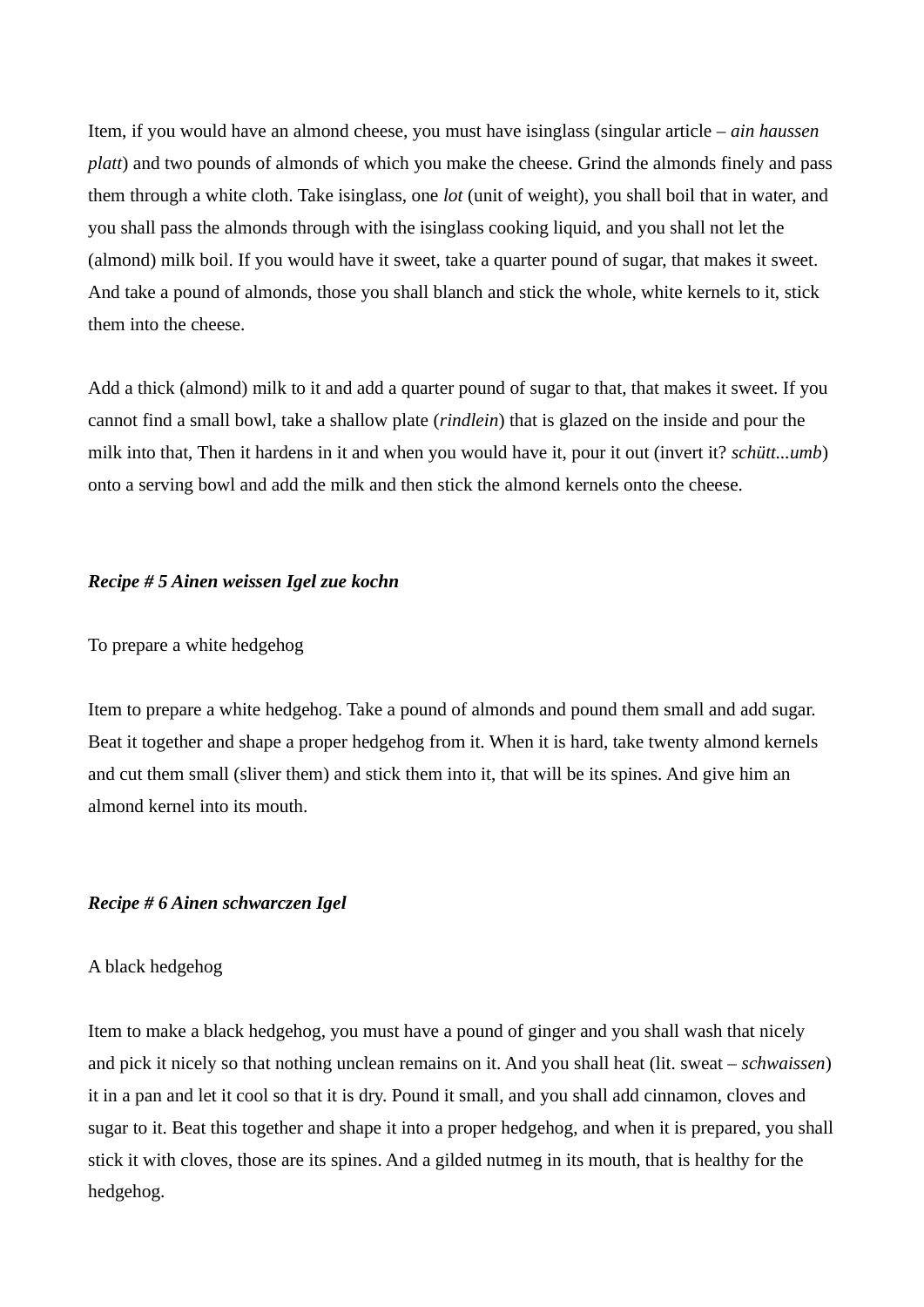### *Recipe #7 Aber ainen anndn Igel*

### Yet another hedgehog

Item but (for) another hedgehog, he shall take for it one pound of figs and wash off the flour. Let them dry, then chop them small. Pound them cleanly with good spices and add saffron , that makes it red. And you shall not forget the sugar. Beat it together and shape it into a hedgehog and make it nicely yellow with saffron. And take cloves, that will be its spines, and a fig into its mouth.

#### *Recipe #8 von ayrn jn der vasten*

### Of eggs in Lent

Item eggs in a pepper sauce in Lent. Take two pounds of almonds and pound them and grind them small and add sugar to it. Add a little water so the oil comes from them. He must not let it boil, the milk is supposed to be thick so that he may make the eggs of it (or) whatever he wishes. Take a little (of the almond) milk and add saffron and make yolks like (as big as) a hazelnut. And take a small white cloth. You shall lay it in your hand and lay the white on it and make a hole in it. Lay the yolk into the white and put (close) it over it so that it is shaped like a hen's egg. There shall be as many of them as for a mess.

And (take) a pound of ginger and wash it nicely and grind it small, and a slice of white bread. Put this in a cooking liquid (*prüe*) and pass it through with sweet wine and pepper and sugar. This is called in a pepper sauce. And you must not forget the sugar.

Item you shall make (this), you shall have (these) for halved eggs: make them (fried) with fat. You shall have a small bowl and lay into it as many half eggs as you wish. Take a quarter (pound) of sugar and let it melt in a pan. When it is dissolved, it should harden on the fat.

And under white almond milk make soft yolks and strew sugar over them for salt.

## *Recipe #10 Sulcz von veygn*

Galantine of figs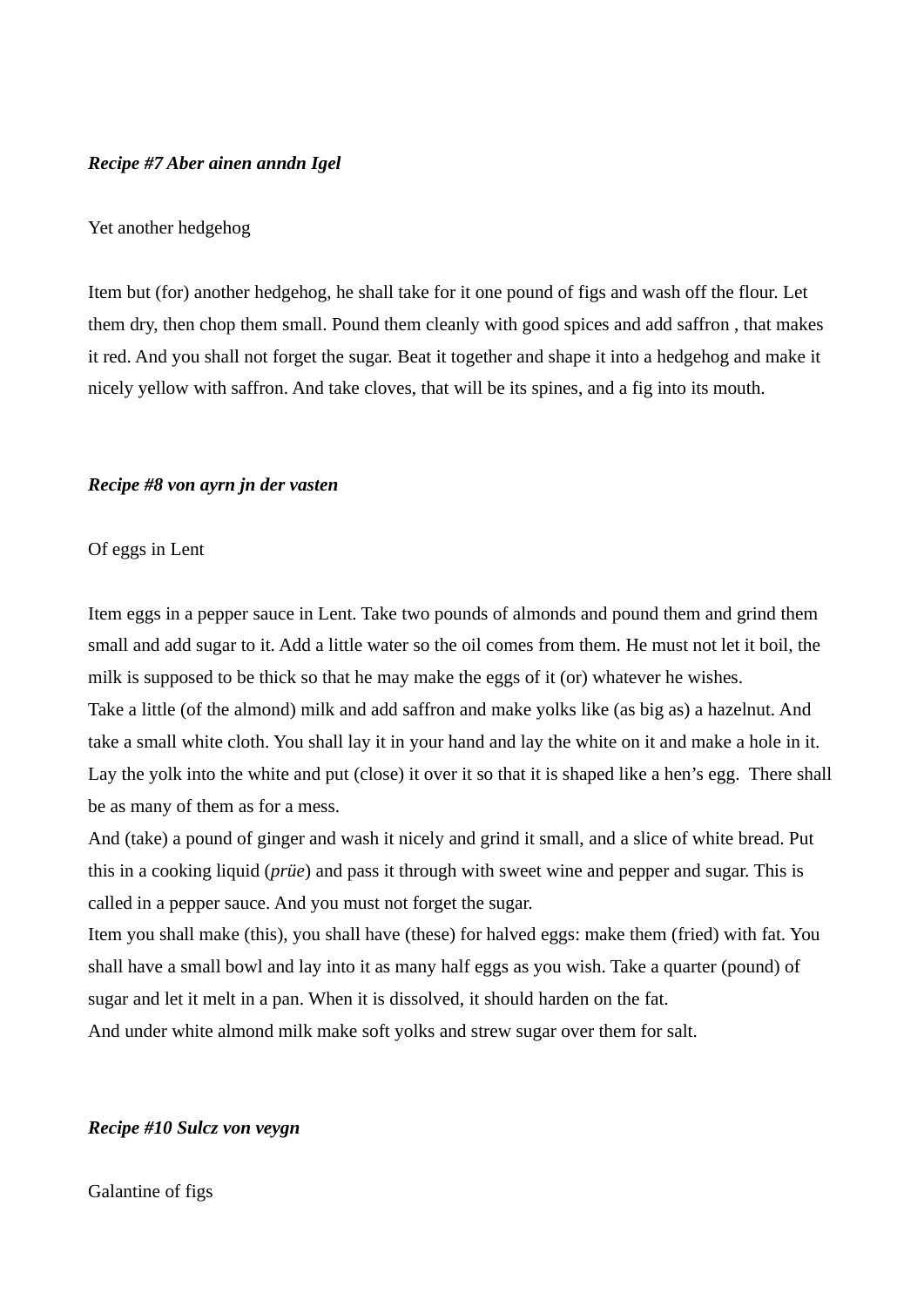Item as galantine of figs, if you wish to make this, take a pound of figs. Wash them nicely and give them one boiling. Leave the stalks on, and set them in a bowl so that the stalks point upward. When they are boiled, you shall have isinglass and boil this ion good wine and take the broth that the figs were boiled in (as well). And take of this as much as you need with the figs. Season it with good spices and saffron, and see that there is not too much of the broth, (just) so that the figs are covered.

#### *Recipe # 11 ain sullcz von weinpern*

## A galantine of raisins

Item a galantine of raisins. Take a pound of raisins for this, wash them nicely and grind them small and take isinglass that is to be boiled with good wine. Take as much of that so that you can pass them through (a sieve or cloth), and add good spices and sugar. Put it into a bowl and let it grow cold and cut it into pieces as you please.

Take nut milk and isinglass that is to be boiled – he should do it properly! - and add sugar. The milk is to be sweet and thick (*besteet* – lit. to stand or gel), and the broth should be white, and let it stand.

And you should have a pound of almonds and grind them small, and again add one *lot* (fraction of a pound) of isinglass, And the milk should be added and the milk should be sweet. Put it into a bowl and let it grow cold.

And take a pound of raisins and wash them nicely and grind them small and you must have isinglass. Pass the raisins through (a sieve or cloth) and the milk (liquid) should be as thick as almond milk, and season them with good spices.

And when you serve it in a bowl, cut it through the four ends (quadrants) and take out the two pieces that are not next to each other and put black ones in their stead. This way the bowl is filled and becomes whole again.

### *Recipe #12 Von ainem guoten seniff*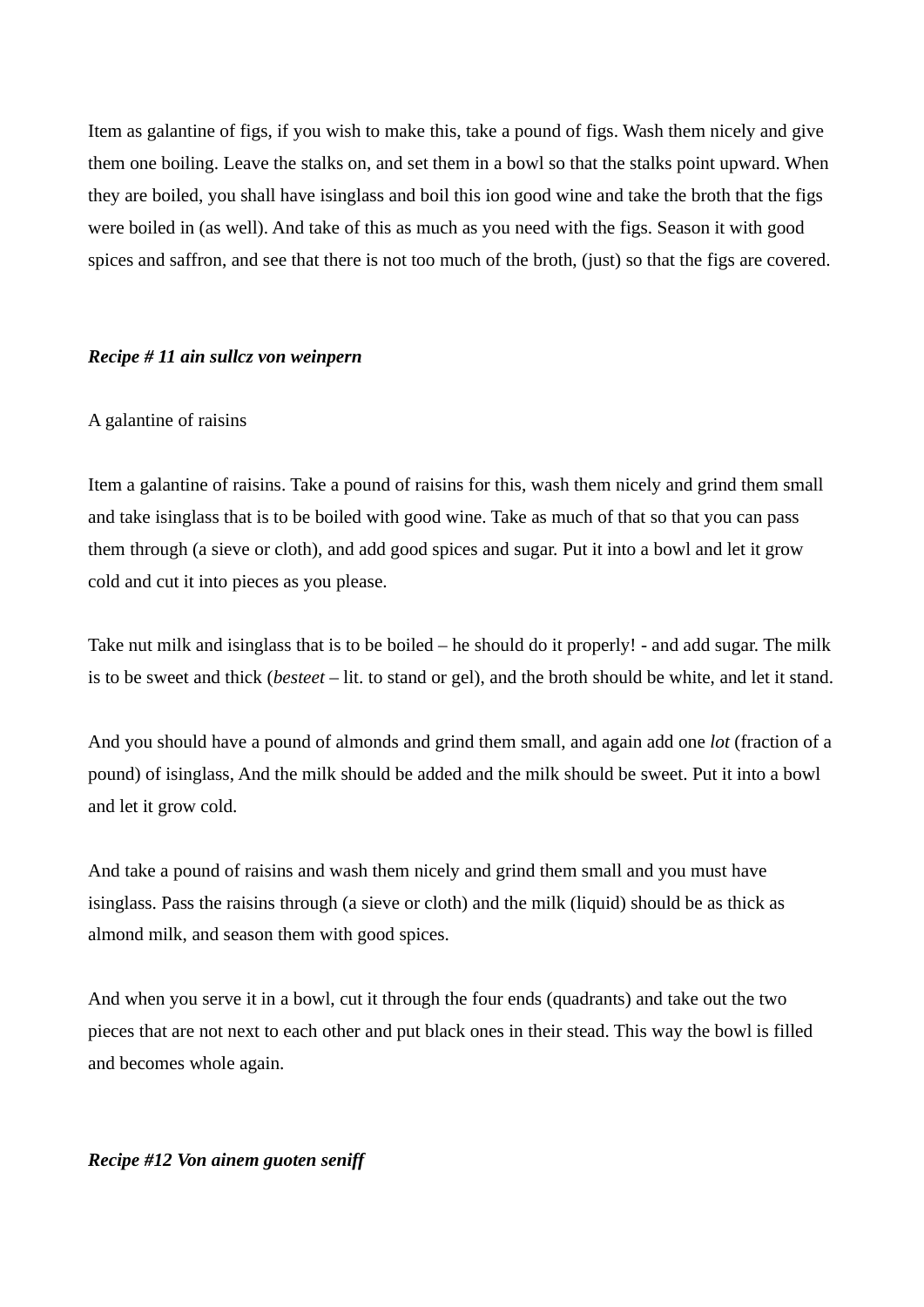Item for a good mustard, take mustardseed and clean it and pound it finely and force it through a cloth that is closely woven. And pound cinnamon flower (i.e. cassia buds), mix it with that (mustardseed) and stir the mustard with thick honey (*hoenig samen*), (stirred) together properly like a spoon dish. And if you wish to ready it, take a little and mix it with wine. That way you have a good mustard.

(A parallel recipe from a Munich manuscript describes the desired consistency as , like wax', so the interim stage is likely to be very thick and needs diluting. This can be done more easily by warming the honey before stirring in the mustardseed flour. '*hoenig samen*' very likely is a misunderstanding of ,*seim* ' - a thick, viscous liquid – rather than , seed').

# *Recipe #14 Sullcz von hosennestl*

A galantine of lacing points

Item a galantine of lacing points. Take the skin of a roe deer and scald (*prüe*) it and draw off the hairs. Boil the skin very well. That way it will shrink very much. Cut it (into pieces) the length of a span and the width of two fingers, and make a galantine of it.

# *Recipe #15 Ain ayr muoß*

# A spoon dish of eggs

Item, a fried spoon dish of only eggs and as much fat and salt that it not be too hot, and put it in a pan and fry it, that will be a fried spoon dish.

# *Recipe # 16 knödel mach also*

Make meatballs thus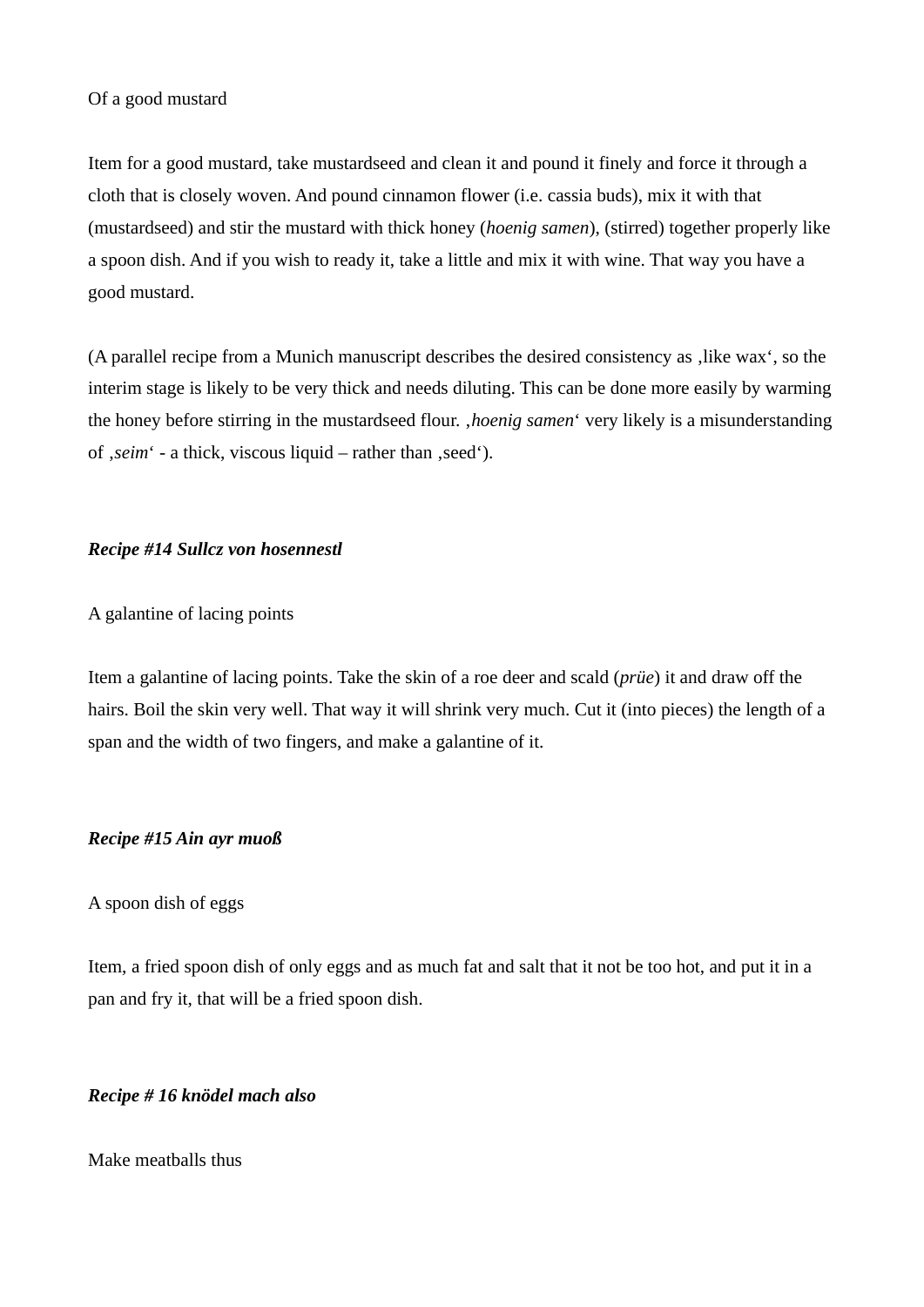Item take veal and chop bacon with it and season it well and grind it. Add eggs and white bread to it and make small balls and cook them in hot water. Cut them and serve them to eat.

### *Recipe # 17 Ain essen vo visch Rogen das mach also maisterlich*

A dish of fish roe make masterfully thus

Item take fish roe, but not barbel roe, and pound it in a mortar and fry it in a pan (as) a broad sheet, and cut it into cubes. Burn (brown – *prenn ain*) flour in a pan with oil so that it turns black and take a broth (prüe) of fish. Make a pepper sauce with the flour. Take vinegar and spices and have it boil up, and boil it (the cubed roe?) in that. Cut a white wheat loaf (*semlein*) into cubes and brown the oil (brown it in oil) and pour it over the dish.

## *Recipe #19 Würst machstu aus ainem affter darm von ainem kalb*

Sausages you make from the rectum of a calf.

Item take the rectum of a calf and make it very clean. Chop lungs and bacon together, season it well and rub it in, and put that into the rectum. And boil the sausages and prepare and roast them. Thereafter, serve them dry (i.e. without sauce).

# *Recipe # 22 Ain haniff suppn*

## A hemp soup

Item a hemp soup. Make it thus: You shall pass it through (a sieve or cloth) with wine if you would have it good, a good soup, and toasted bread. And (take) an onion and an apple and chop that small and fry the chopped things in oil and add that (the hempseed and wine).

*Recipe #25 Ain haniff muos mach*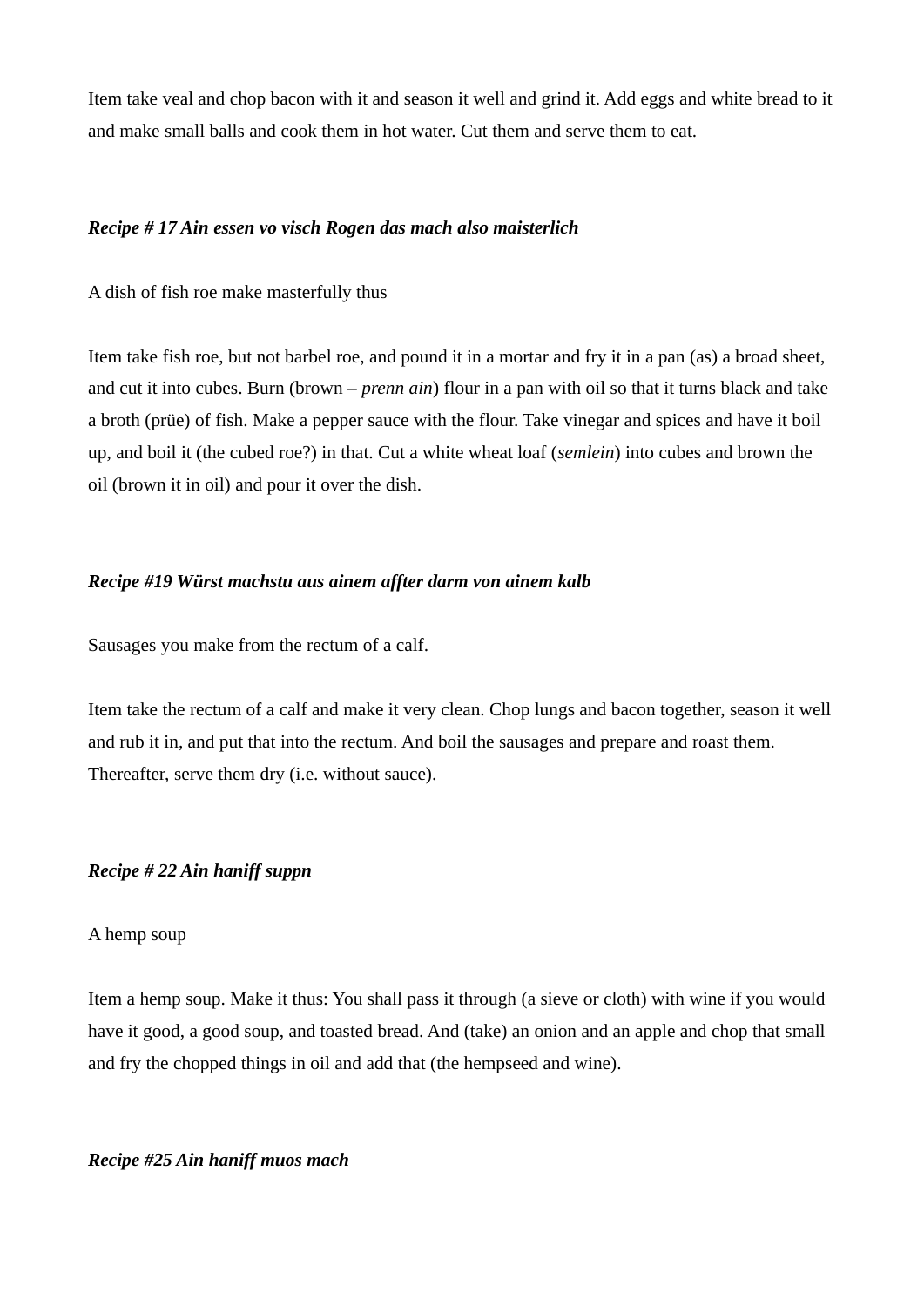Make a spoon dish of hemp

Item a spoon dish (*muos*) of hemp: Take hemp (seed) that has been boiled and grind it small and take white bread. And pass the hemp through a cloth together with the bread and season it with spices.

# *Recipe #28 Ain totter mouß mach also*

A spoon dish of egg yolks make thus

Item if you would have a spoon dish of egg yolks, take thirteen eggs for that and take the yolks from those. And (add) an eighth of Italian wine, that way the dish turns out fine, and a little salt and sweet butter, that is also good, and cream.

# *Recipe #29 Ain gemeuß von milich ram mach also*

A spoon dish of cream make thus

Item of cream, take ten egg yolks. You shall take fat with it and boil it enough (*ab sieden*) so that it pleases the people well.

# *Recipe #31 Aber ein gemüß mach also*

Another spoon dish make thus

Item (take) 32 eggs, boil them so they become hard. Take the whites of them, chop them small, grind white flour into it and pass it through a cloth. (Add) sugar and a little salt. You shall pound the yolks separately and add a little flour to it, and add a little saffron and sugar and pass it through a cloth.

For each mush you must have a cup-shaped bowl (*becher schal*) that has several holes. Put the white into one bowl. Put the yolks into another separately. You must have a lid for each bowl with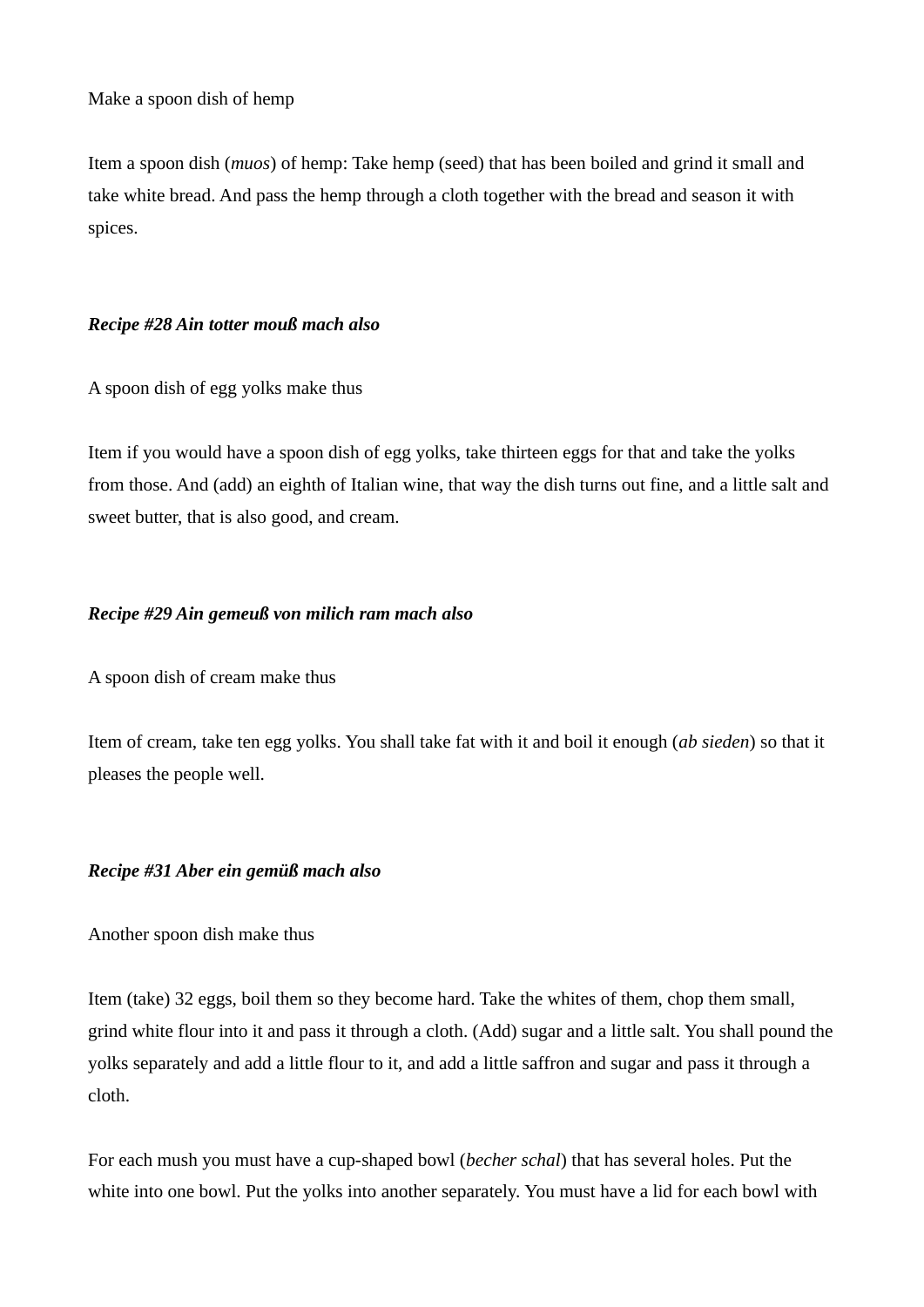which you can pus it through (the holes). And you should push it so that the little worms become as long as the serving bowl. Draw it away from yourself a little, and the other one towards you, and end with (that) pull. And take a bowl and draw it across even more strongly, back and forth lengthwise. But take the white and after the white, the yolk, as long as you have of that.

(The instructions for plating are a little confused, but I gather that you begin in the middle of the bowl and make wider layers, alternating white and yolk, until you have produced a mound of little worm-shaped extruded eggy ribbons. And yes, that does sound more than a little El Bullí, but there are parallels for peas mashed and extruded to look like worms, and in later periods for shaping butter like this. In terms of flavour, the dish looks decidedly unexciting.)

# *Recipe #34 Ain gepachens von drej farbn*

A baked dish in three colours

Item chop parsley small and grind it and break eggs into it and take a large pan and make it fat (grease it) and pour a good spoonful into it. Thus you make a sheet (plat) of it, or as many as you will.

And make a yellow filling of eggs and season it well and in which you would bake it (this phrase should probably read when you wish to bake it), add fat and lay one sheet on another, then spread the filling on them so that it is as thick or thicker (than the sheet) and lay another sheet on the filling, and lay on another sheet and again of the filling, as long as you have any. Then bake that.

When it is ready, pierce it with a knife that way the air goes out of it (and it sinks) to the bottom. That shall bake together when it is ready. Then lay a brick on it or something that is as heavy and let it stand. And you may slice it when you would serve it, and strew sugar on it.

#### *Recipe #35 Praten in der vasten*

A roast in Lent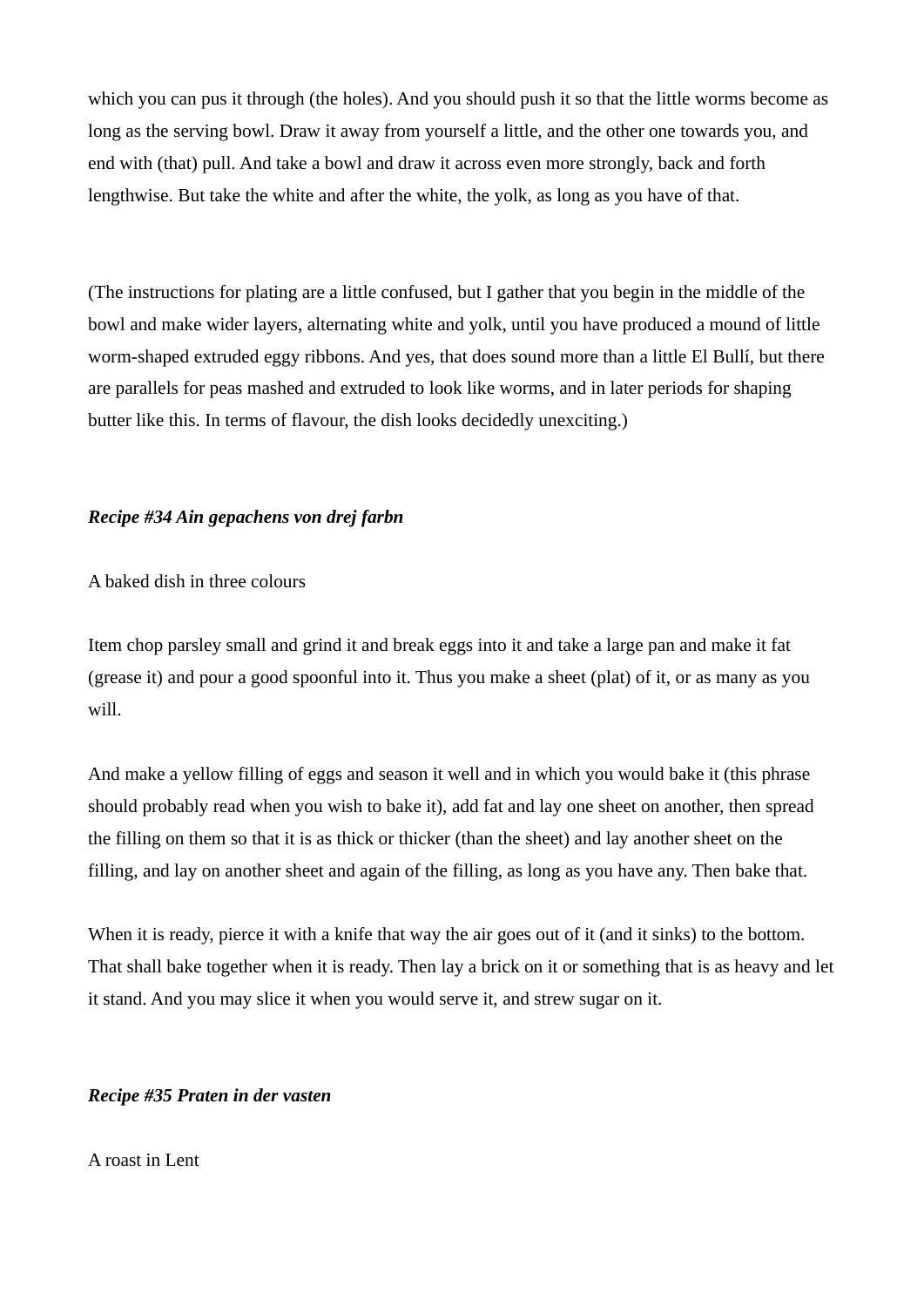Item a roast in Lent that comes (is made) from fish. For that, you shall take a pike and cut it open. Remove the bone, and you must have the blood of the pike, that makes it black. If you do not have enough, you shall take (that) of small fish or of gingerbread (*leczelten*). Toast that so that it becomes black and let it cool and grind it fine and pass it through a sieve. Take wine and place the gingerbread in it, and chop it small with the fish (plural) and do this in measure (this may be a misreading for an unclear ingredient). And take rye bread and grate it small and stir it together with the fish and the gingerbread. Season it well, and (but) do not add saffron. The main part of it (is to be) fish. Make (shape) a fish roast of that and stick it on a spit, and take pea broth and put it into a cauldron and lay the roast into that. Let it boil until it is done, and do not let it boil too much (*versieden*). Make two or three so that it be enough for a mess. And take almonds and cut them apart lengthwise and stick the roast with those, and stick whole cloves into it, that makes it tasty. Now you shall have a pound of raisins, and you shall grind them small and pass them through with Italian wine and you shall have sugar and good spices with that.

### *#36 Aber der lay essen mach als hernach stet*

#### Another such dish you make as is written hereafter

Item you shall take the other part and make a loaf (*zellten* – this may mean gingerbread or similar to it in shape) that is two fingers thick. Lay it into the broth that the roast was boiled in and let it boil until done and do not let it boil too much. Lay it out cold on the serving dresser (*anricht*) and chop an apple (to go) with it.

#### *Recipe #38 Ain frömdes pachns*

#### A foreign baked dish

Item, a foreign baked dish. For this we shall have seven colours. And make a filling of each colour. And you must have wafers that are thin discs. For each filling, you must have four wafers, and the filling is to be seasoned with good spices. Make a white soft dish (*muos*) and add sugar to it. Take four wafers and spread one colour on them and (make sure) that there is not too much of the filling, and lay the four wafers on top of each other with their filling. Then take another colour and also spread it on four wafers and lay then together on top of each other (and) on the other four wafers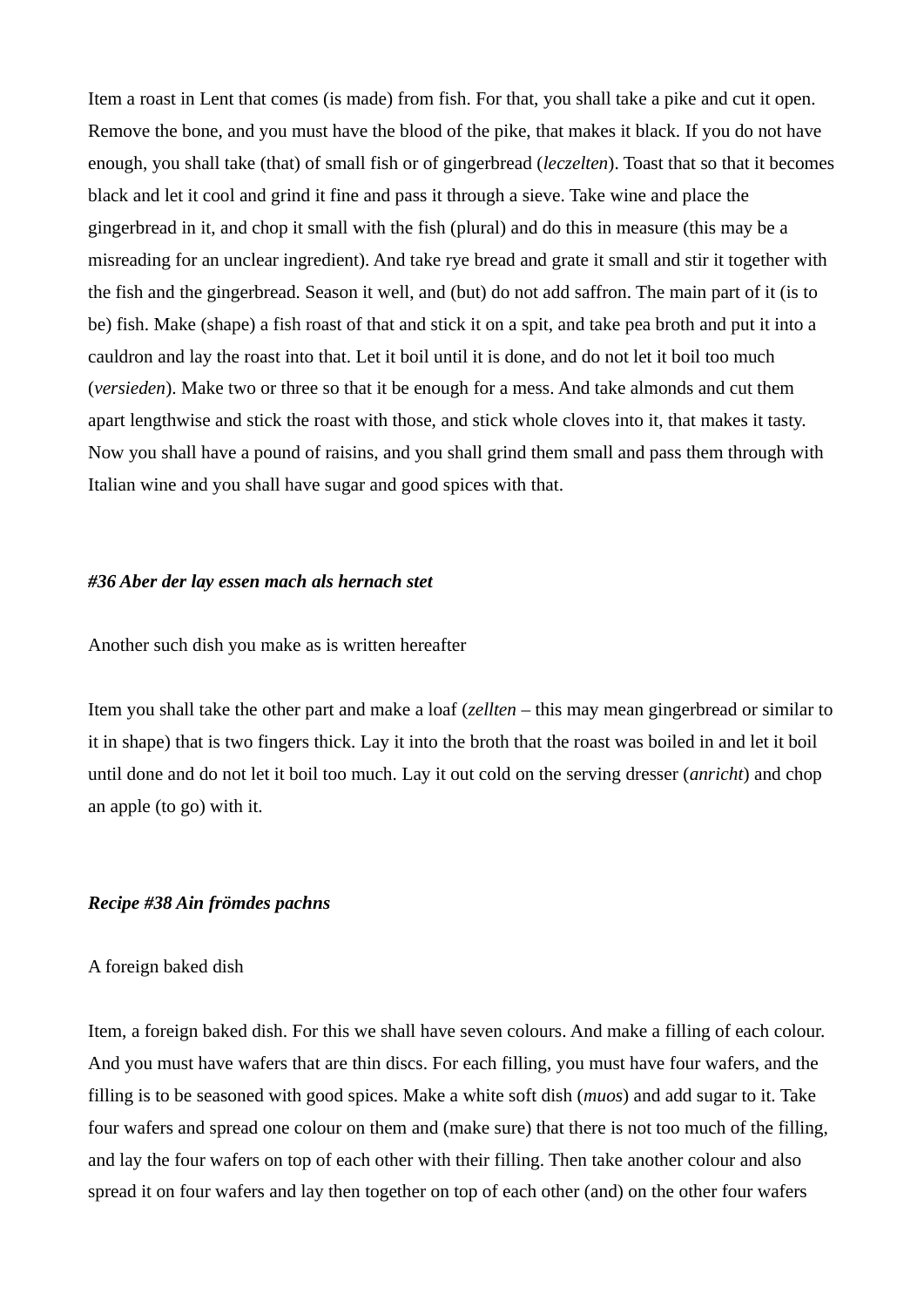written of above. Now take another colour and do the same as well, and lay them all on top of each other so that four of every colour are on top of each other. When you have filled all the wafers and it appears to be too small to you when they are on top of each other, then start again with the first filling and do as you did at first. Lay it on as table or a board. On top of it, lay something the weight of two bricks and let them lie underneath it for one night. Thus, they turn hard and cold and they should be sweet with sugar. You may serve it sweet if you will, or keep it as long as you would. Or, if you wish to serve it, take a sharp knife and cut it the way you wish and put it in a serving bowl. That way, you see the colours well. That is a baked dish without fire, and you shall have seven colours that you shall prepare from all things the year round.

## *Recipe # 41 Wiltu grün fleisch behaltn von dem winter piss jn den sumer*

If you would keep fresh meat from winter until summer

Item if you would keep fresh meat from St Martin's Day until the summer, be it beef or castrated ram or pork, you should lay each (kind) down separately. The salt (should be) clean, and you should not touch it with unclean hands.

You should cut the feet off the pork at the knee, and cut off the ears. Take as much of it as you wish to keep and let it lie in the salt for three weeks. And all (the time?) do not take them into the dirty hands.

Pour off the brine (*sulcz* – the resulting liquid) into a cauldron or cookpot and boil it, and skim it well. Thus it becomes as clear as wine. Take a small cask and lay the feet and the ears into it, and there shall be as much of the brine in it as will cover then. Then cover it and let it stand and do not mess with it much (*ganng nit vil dar zue*)

## *Recipe #42 Das Rintfleisch behalt also*

Keep the beef thus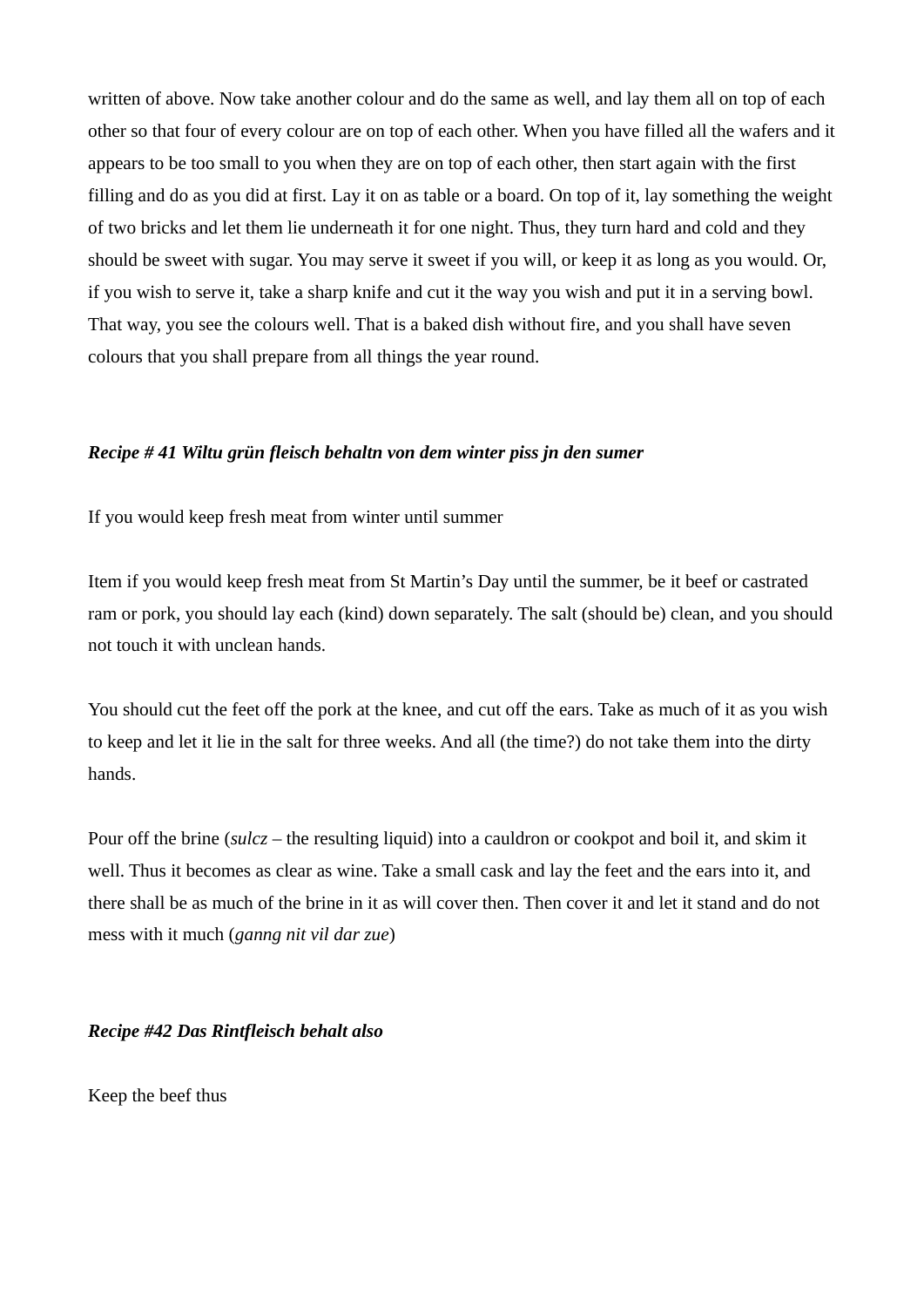Item take beef and small, cheap breads (*mutschl*) as much as you wish and salt them well and let it lie for forty days. Then pour off the brine and do with this as you have done with this one (the above).

Weigh it down like sauerkraut and set it in a cellar so that it becomes cool. When the warm days come, take a spoon and take of the brine and try it (to see) whether it does not smell (bad).

(In that case) pour it off and take fresh well water and take salt, a small bowl full, and beat it into the water with a whisk (or broom – *pesen*), and let it run through a clean cloth. There must be enough brine that it covers the meat.

## *Recipe #43 Das kastraunnein behalt also*

Meat of castrated rams, keep thus

Item you should do the same with the meat of castrated rams, and you should treat each separately.

When you want to eat it, you should water (desalinate) it and boil it with that (water). And if you would have a good meat that is called meat from the brine, you make a sharp sauce with that.

And you shall remove the hair from the pig's feet, that way they turn out beautiful. You may salt them as you like.

### *Recipe #44 von Repphoenern etwas zue kochen*

To cook something of partridges

Item if you had nothing else but partridges, we may make six dishes from them. Three partridges suffice for a mess. You shall roast them well. When they are half roasted or fully done (*an die stat*), you shall take beef marrow and take flour and cold water and make a firm dough. Make a pastry case (*copn*) of that and lay the partridges and the marrow into that. And you shall have good wine, you shall also put that in there, and two *lot* (a measure of weight) of raisins and a *quentein* (a measure of weight) of cloves, and season it with other spices. Now make a sheet of dough and cover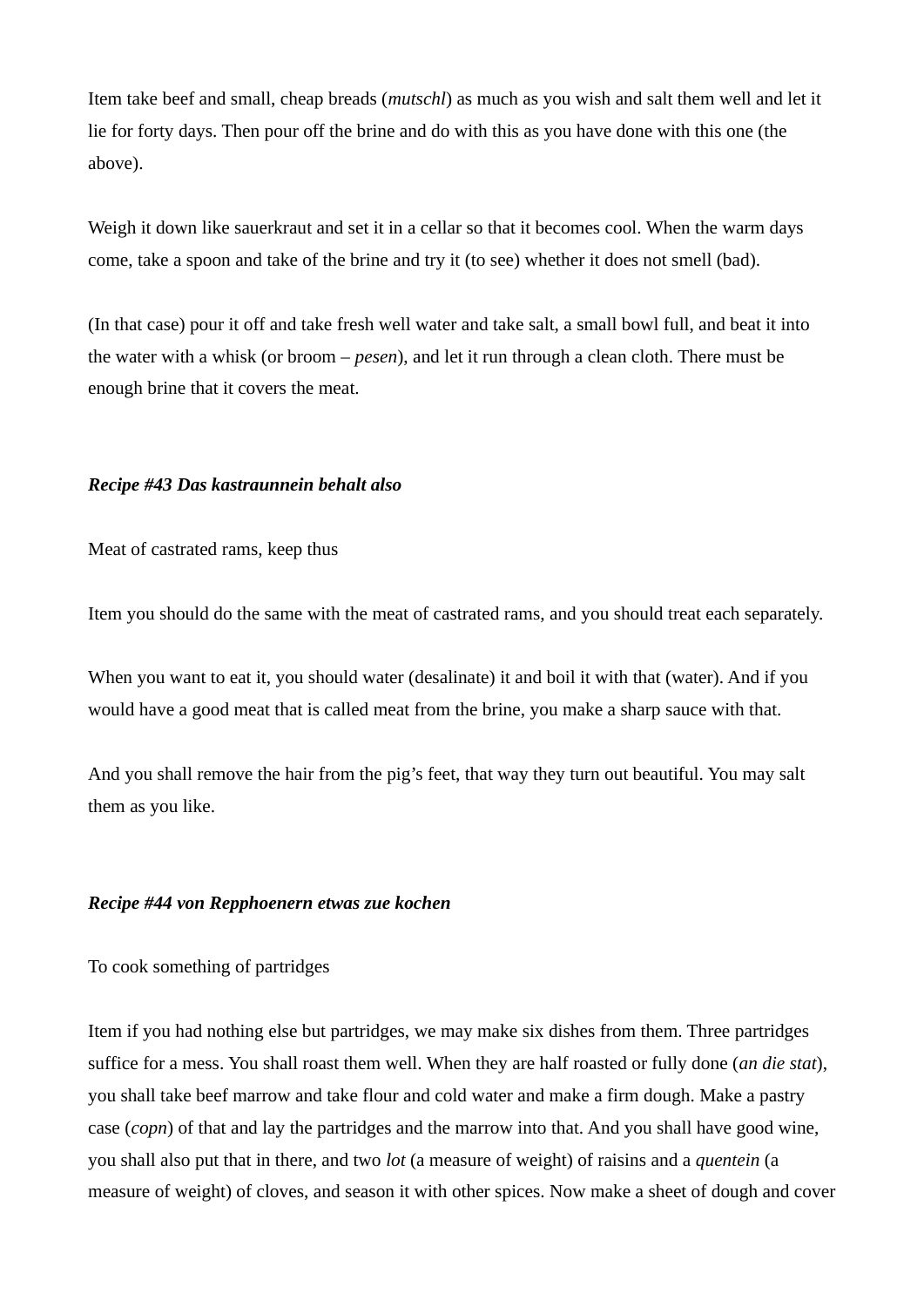that well and close (*verpind*) es. And if you then have an oven that is warm, set it in there. If you do not have one, place it on the hearth where it is hottest, make a clean spot there. Take a cover (? *scherben*) of a pot that is plain (*schlecht* – usually 'smooth', maybe unglazed?) and heat that and put ashes on it. Distribute it all round so that the air does not enter it. That is a pastry (*pfhasten*) of partridges.

#### *Recipe #45 Aber von Repphüneren*

### Again of partridges

Item now you shall take the partridges and prepare them nicely and leave the necks and the feet on them. Then take chicken broth that is sweet and add it boiling, and add to it a *lot* (measure of weight) of whole pepper (peppercorns). Wash it nicely and throw them in the middle of the chicken broth and let it boil as long as the chicken broth (or: let the chicken broth boil, if we disregard a later insert), and do not let it boil overmuch (*versieden*). Slice an apple into long, small pieces and season it nicely with spices. Only put in the apple once you want to serve it.

### *Recipe #47 Ain fürhessen mach also*

## A *fürhess* dish make thus

Item if you would make a *fürhess* of hens, take the blood thereof and chop a chicken into it for (each?) apple and chop an onion small and sautée (*schwaiss*) it well and add it.

#### *Recipe #48 Von pratten hüneren mach*

Make (this) of roast chickens

Item if you would have roast chickens, roast them nicely and when they are roasted, let them cool and hew each one to pieces (or 'in half'). And take white wheaten (*semlein*) bread, toast it for a pepper sauce, and let it not be black. Take vinegar and wine and add honey, that makes it sweet. And now season it with good spices. Take a quarter pound (*vierdung*) of raisins and sweat (boil?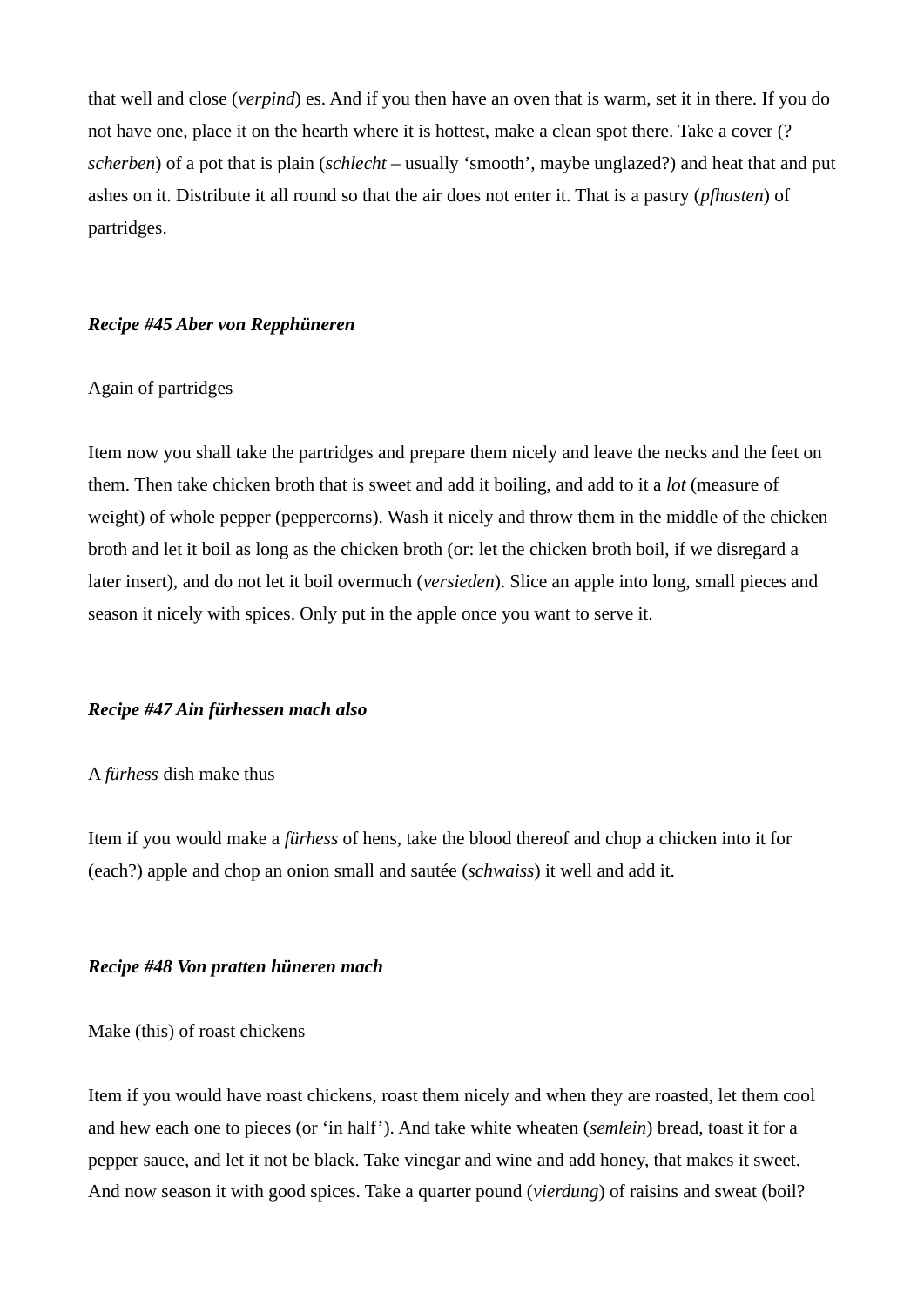sautée?) them nicely and add 2 *lot* (fraction of a pound) of almonds. Stir it all together and pour it on (the chickens) and let them stand in it, and cover the pot so that the smoke does not strike out (contaminate the flavour).

# *Recipe #53 Ain sulcz von vier stuckn*

# A galantine of four parts

Item a galantine of four parts, for this you shall have a black colouring. If you do not have that, take honey and flour and stir it together over a fire. Let it grow cold and grind it small. That way the colour turns out pure. And cut the chickens and boil them in wine and pour vinegar into it, and season it with good spices.

Put broth into a pan and colour the broth black and pour the broth on (the meat), and you shall have isinglass put into it inbetween (in the meantime?). When the galantine is hard, cut it crosswise. Take out one 'point' (quarter) and also the one opposite it, and do not damage the other ones. The black (pieces) shall remain.

Take a pound of almonds and pound them small and rub it through (a cloth) with a chicken broth. Add white ginger and grains of paradise and season it with spices, and the chickens should be white. And pour the white broth over it so that it is equal to (level with) the black. Cover the black with silvered cloves and the white with almonds.

# *Recipe # 57 Den lachs prat also*

# Salmon roast thus

Item take the back of the salmon and also treat it thus and roast it, and cook the other end in water and vinegar. Take crusts and (sugg. of) rye bread and soak it in vinegar. Take ginger more than pepper and a bit of caraway. Flour this and boil it with vinegar to the right thickness. Serve it with the fish.

You may also serve this condiment with all manner of fish and game.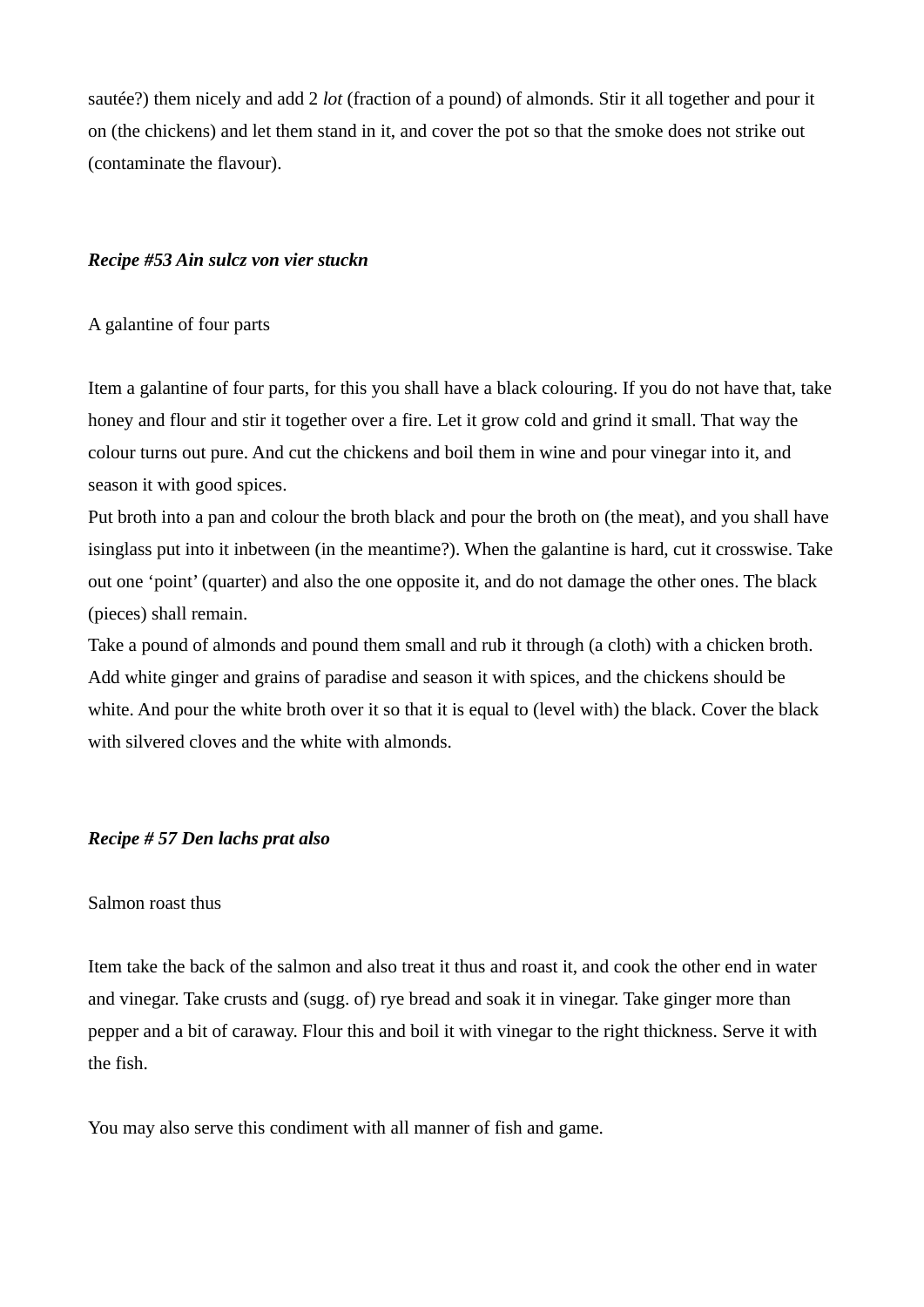## *Recipe # 58 von stock vischn zue pratn*

## To roast stockfish

Item take a stockfish and (remove?) the skin of it. Soak it in water for a night, then press it in vinegar and roast it and baste it always with oil or with butter.

Make a *taig* (batter/dough) of flour and eggs and pepper and saffron and salt, and cover (drizzle? *beschlag*) the fish with it, (in) three pieces. And let them become red by the fire. Baste it thoroughly and serve it.

Recipe # 59 Von stockvischn also

## Also of stockfish

Item skin the stockfish and boil it until it is done. Remove its bones and chop it small. Add eggs, white bread, pepper and saffron and let it boil. Salt it and serve it, or make a yellow soup (sop, i.e. bread dumpling) of it with saffron.

## *Recipe #62 Von mörser hüner die mach also*

Of mortar chickens, make them thus

Take a roasted chicken, dismember it small and take the sheer meat of it. And take a thin batter of eggs and of pepper, anise, pepper and saffron and pound it all together in a mortar. Fry it in a little fat, those are mortar chickens.

# *Recipe #63 Aber ain gabraid ze machen also*

Again to make a galantine thus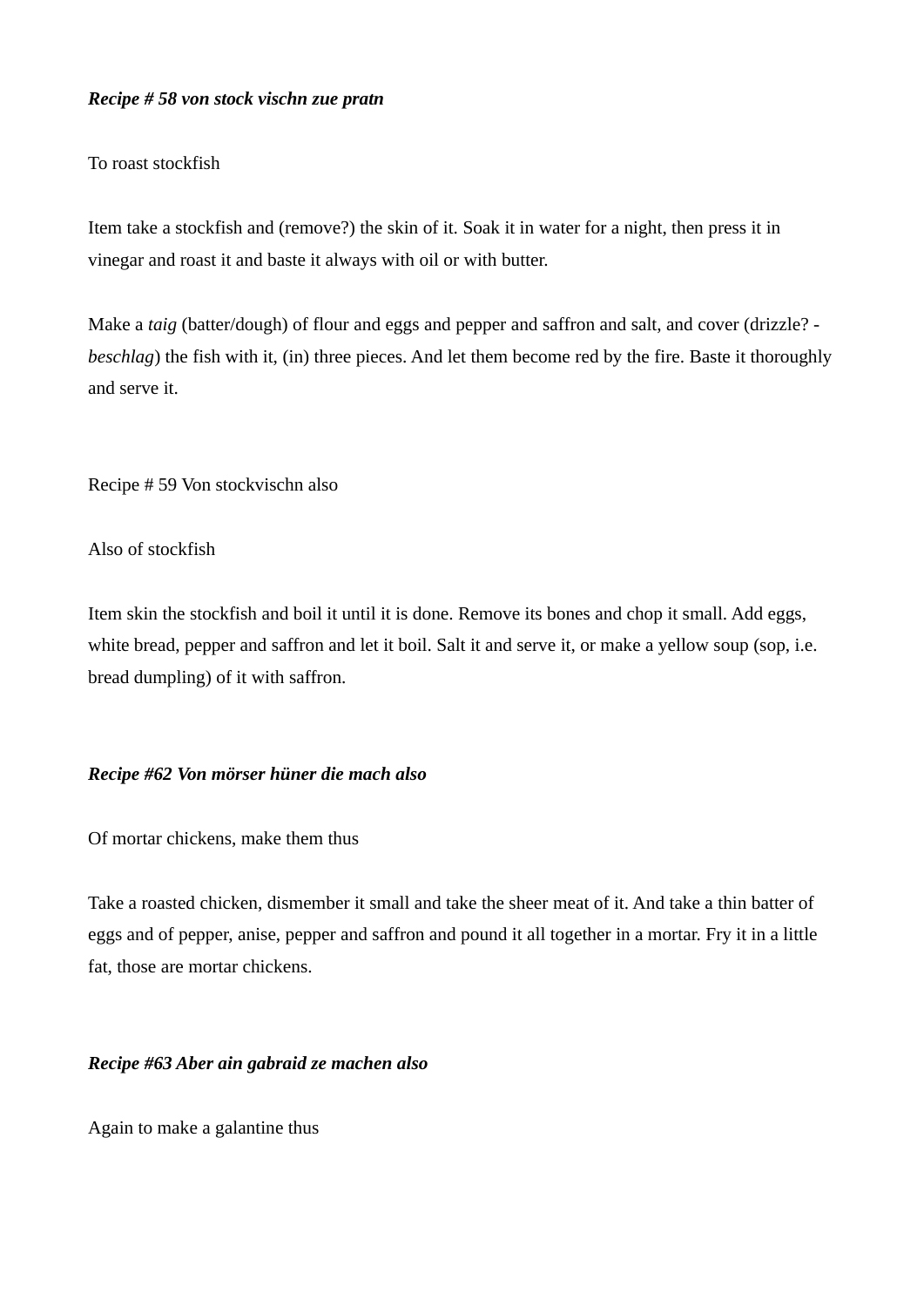Item thus make the galantine: Take pigs' feet and let them cook till they are half done, and boil them lower (reduce the heat) and place them in a pot and add wine or vinegar, and cook them in the broth until done. And let boil in it pepper, anise, galingale, ginger, cinnamon, saffron, and cloves, and pour all of that into the broth. Place part of the food (the meat?) into a bowl again and pour the broth over it again and let it cool and serve it.

## *Recipe #64 Ain sulcz von füssen mach also*

## A galantine of feet make thus

Item again a *sulcz* (jelly or a thickened spicy sauce) of feet. Make the *sulcz* or boil whatever belongs to it until it is done. Then take white bread, ginger, take more (of that) than pepper, anise, and saffron. Grind that with vinegar and with the broth, not too sour. This condiment (you) put on (boiled trotters?). It is called Lombard *sulcz*.

## *Recipe #65 fülle den magen also*

### Fill the stomach thus

Item take chopped pork, eggs, cut white bread, fat meat, pepper, caraway, saffron and salt and temper it all together. Full the stomach with it not too full and boil it green (dyed green?). When it is boiled, loosen the filling from the stomach. Cut it into four pieces and chop it with eggs (the pronoun here suggests it is the stomach, not the filling, that gets chopped)

# *Recipe #67 Wie man ain Rindfleisch siedn sol*

How to boil beef

Item take beef and salt it well. Take enough shallots (*aschlach*) and let it boil well in fat broth. The beef, as you want to serve it, put meat and shallots together and let it boil up and serve it.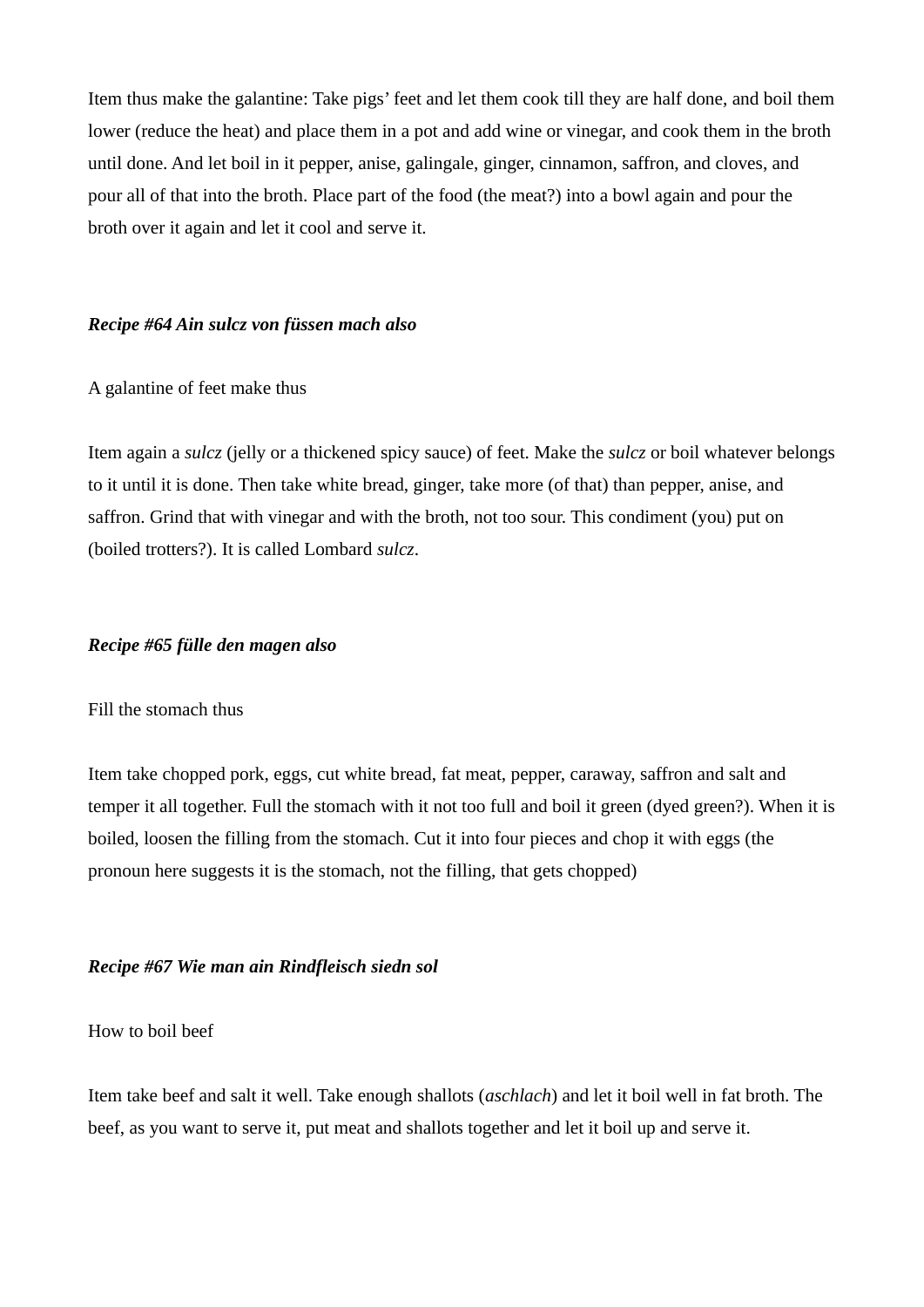## *Recipe #68 Aber von einer gemachten lebern*

Again, of a liver in sauce

Item, (take) a fresh beef liver that is not stony. Cut it into five pieces and roast them on a spit. When it has cleansed itself (*sich geseübert hat* – sweated out its blood?), wash it in the broth or in water (for) three hours. Roast it until done then and let them cool. Then cut them nicely.

Pound one of the pieces in a mortar and add pepper, ginger, and anise, grind that small and boil it with vinegar so that it becomes smooth and thick. Let that cool and lay the liver into it and serve it as deer liver.

# *Recipe # 69 Des wilden Sweins leber thue auch also*

Also do thus with the liver of a wild boar. Item also do this with the liver of a wild boar and add good broth to it and serve it.

# *Recipe #70 von schäffein knödlein also*

Meatballs of mutton (make) thus

Item if you would make boiled mutton meatballs, take hard-boiled eggs, a little white bread, sage (and) salt and chop that small, and (add) much cut bacon to it, raw eggs, and saffron. And then make balls, as many as you wish, and boil them in soup/broth in a pot. And when they harden, heat (*erwell* – scribal error for coat?) them in the egg batter, stick them on a spit, roast them and serve them.

# *Recipe #71 Ain lamps haubt gepachn*

A lamb's head, fried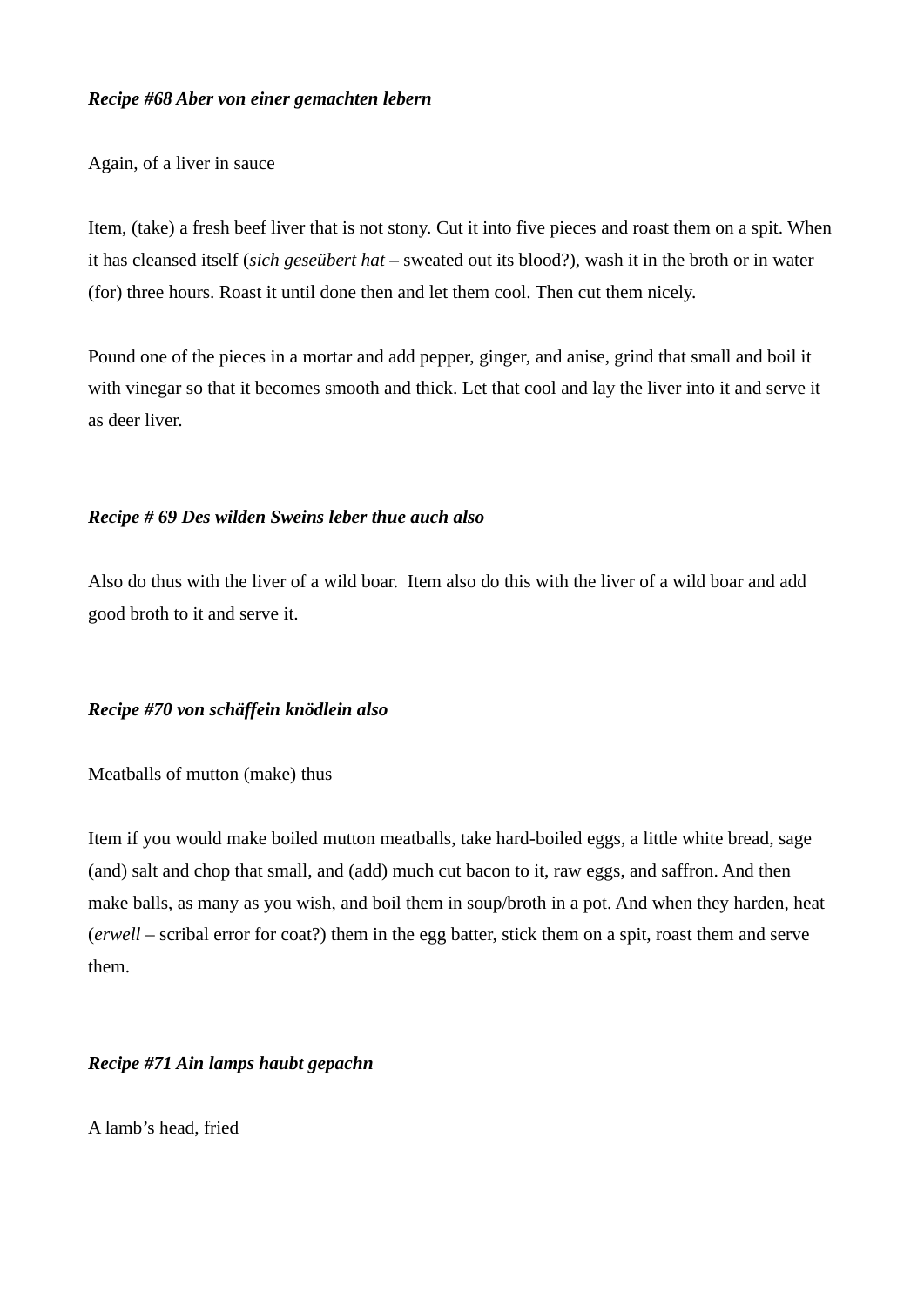Item a lamb's head. Take (it) and boil it very well, take the meat off it so that the bone stays whole, add to it hard-boiled eggs and sage and chop that small. Mix into it rice, egg, chopped bacon, and pepper. Fill this spicy mixture (condiment) into the skull and work it into the place where it (the meat) was before. Dredge it through an egg batter and fry it in fat.

#### *Recipe #72 Das Rechhaubt mach also*

The head of a roe deer make thus

Item make the roe deer's head thus: take boiled meat that has been boiled sufficiently (*zue massen*), mutton, beef or pork. Chop it small, mix into it eggs, chopped bacon, pepper, caraway, salt. Then make a sheet (*plat* - flat pancake?) of eggs and divide the spiced meat (*condiment*) on it equally. Roll up the sheet and dredge it through a batter, fry it in fat or roast it on a spit. When it is cooked (lit: boiled – *gesotten*), cut it apart in pieces and serve it.

#### *Recipe #73 Ain frömdes geprattens mach also*

### A foreign roast make thus

Item this is called a roast(ed food). Take roasted pears and firm sour apples and boiled pork, pepper, saffron, and anise. Bake/fry (*pach*) all that and make it soft with raw eggs so that it may stick together. Then make a sheet of eggs (pancake or dough sheet?) and spread the seasoned mix on it equally. Roll up the sheet and dredge it through an egg batter and fry it in fat until firm. (And/Or) stick it on a spit and roast it and baste it with eggs and fat. When it foams, it is fully cooked. Serve it. You may send it (to the table) like a proper roast.

## *Recipe #74 Ain essn von hünern das man nennet lanncz*

# A dish of chickens that is called *lanncz*

Item take chicken livers and stomachs and cut them thinly and deep-fry (*pachs*) them in fat. Add to them fat, pepper, eggs, caraway, and salt. Stir it together as soft as (the filling for) filled eggs (and)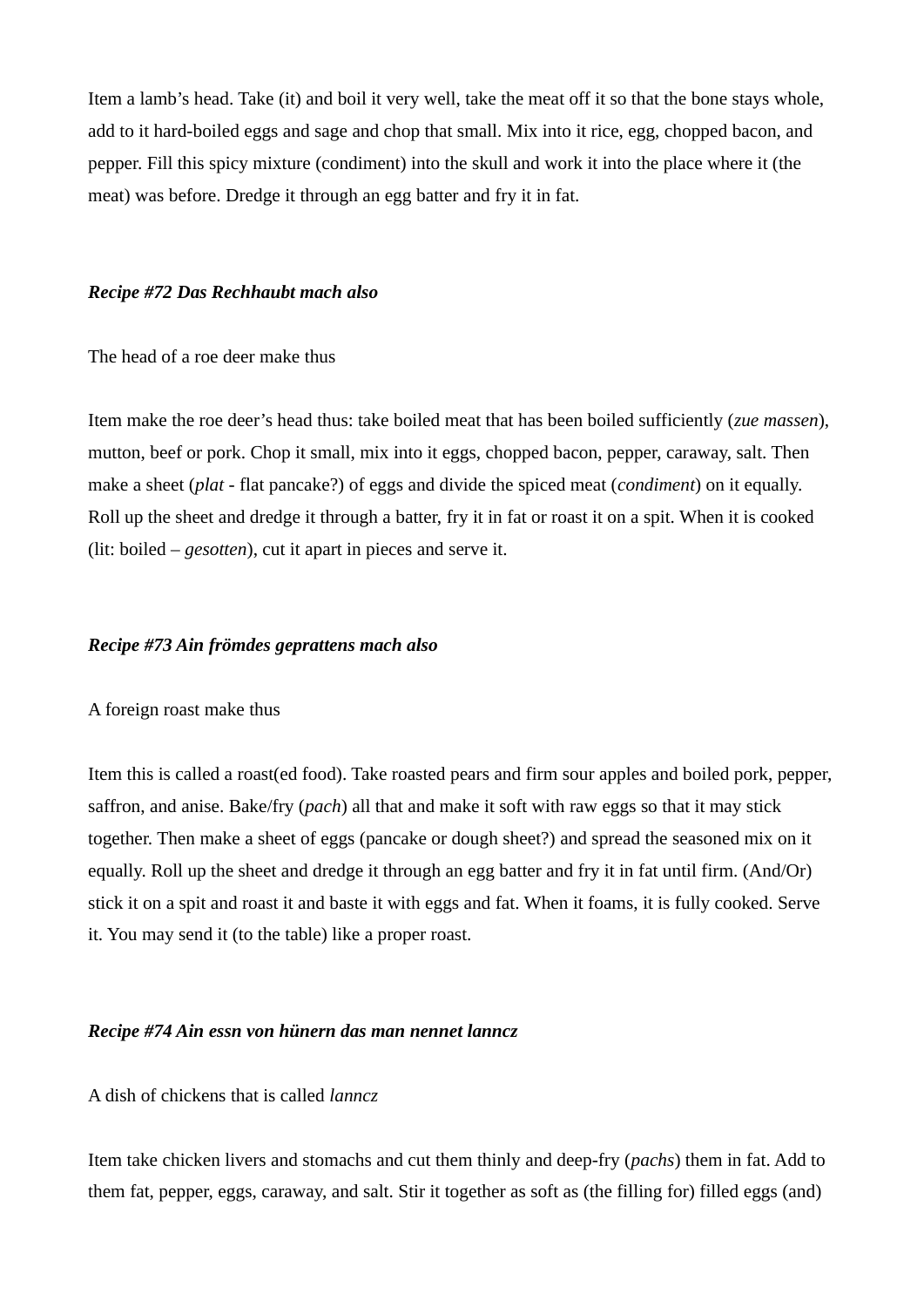push (*streich*) them into boiling fat in a pot so that they stay whole. That way they are fried until done. Then serve it, this is called *lanncz*. In the same way, you can prepare young chickens or lamb.

(I read this as meat fritters bound with egg. I am not entirely sure the meat is fried twice or just once, but I would tend towards once. The verb '*streich*' is particularly interesting, it suggests a consistency similar to spaetzle batter since the action it implies is spreading the mass on a board and slicing off a piece of it that is them deftly pushed into the hot fat without allowing it to fall apart. It suggests a soft but cohesive batter that suggests raw meat cut into very small pieces to me. This might well be worth trying out in a variety of ways.)

# *Recipe # 75 Ain rugk pratn von dem rech mach also*

A back roast of roe deer make thus:

Item of the back roast of roe deer: lard it well with small pieces of bacon (speck), strew it well with salt and throw upon it pepper, ginger and caraway.

Wrap around it (*bewind es mit*) a dough as though for small *krapfen* (filled pastries) and let it bake in an oven. Await, judging by the lightness (of the dough) whether it is baked entirely. You may also bake hare in one piece this way.

(Krapfen is a broad category of pastries, usually fried or baked, occasionally boiled like ravioli. There are no recipes for krapfen dough from the 1460s, but two decades later the Kuchenmaistrey describes it being made with wine, honey, and egg. Other sources later suggest fat as an ingredient, and some Krapfen dough was clearly leavened. I would suggest it does not matter very much here since the dough is mainly meant to protect the meat from drying out or burning, but a leavened, slightly sweet dough should go very well with this.)

# *Recipe #76 Ain (con)diment von rechflaisch laß siedn*

A spicy sauce of roe deer venison, let it boil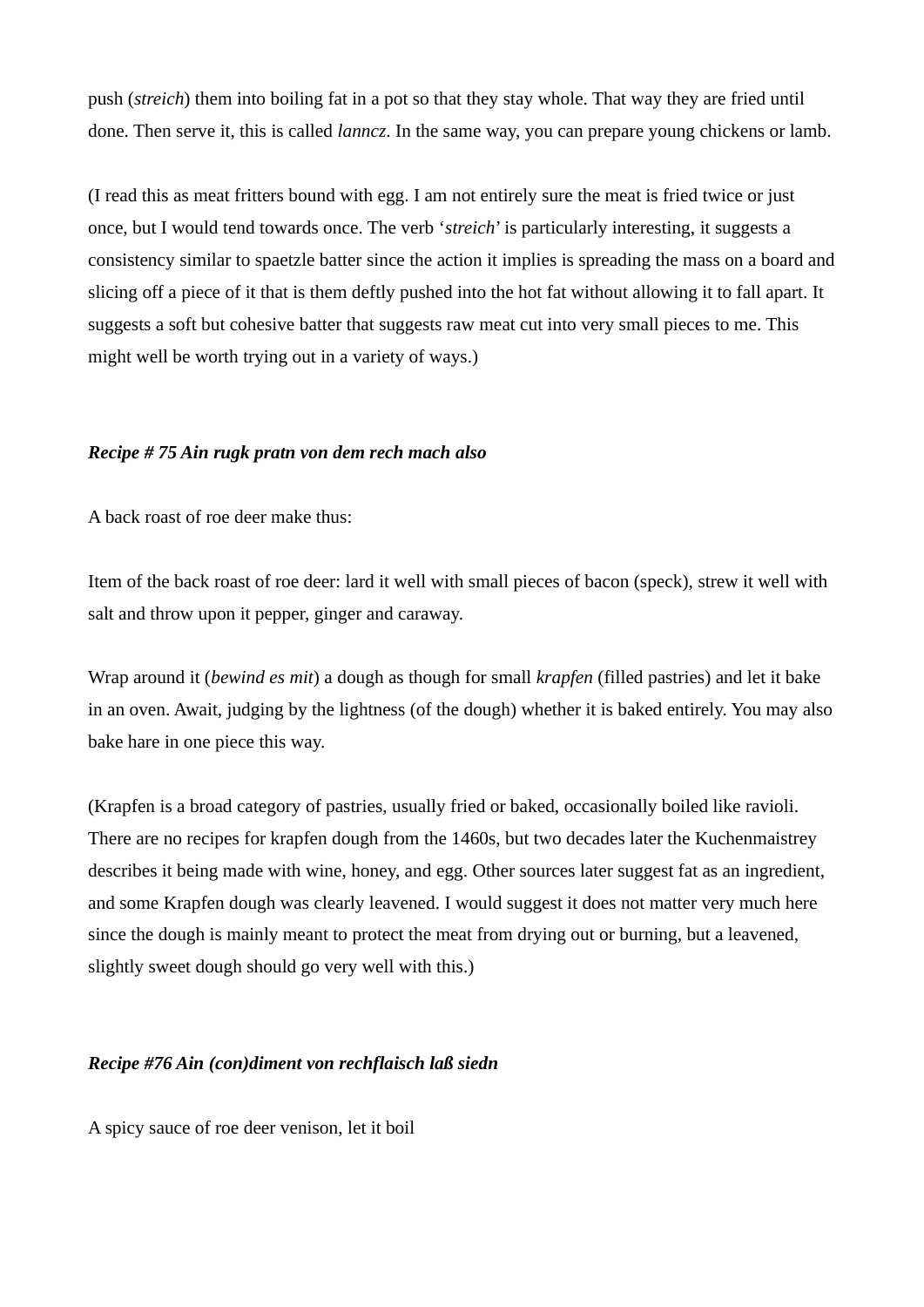Item take meat of roe deer, salt it and let it boil. Add parsley, sage and chopped bacon. When it is boiled (until) done, take rye bread crust, ginger, pepper, vinegar, and grind a spicy sauce from this. Let it boil up in this and serve it.

# *Recipe #77 Ain essen von wiltpraet mach also*

A dish of venison make thus

Item take the shoulder and the lung of a roe deer and boil it (until it is) tender. Cut it in cubes. Strain the broth through a sieve so that no hair remains in it, return it all to the pot and add fat and wine, and let it boil strongly. When you serve it, strew ground pepper on it. But it should remain just (slightly) thick.

# *Recipe #78 Ain gemüß von weissem prot*

# A dish of white bread

Item dry white bread and grate it (and pass it?) through a sieve. Keep that in a leather bag so that it does not become wet. When you wish to eat it, lay it (out) and add to it fat, eggs, pepper or whatever you may have thickly (for thickening? In quantity?)

# *Recipe #81 Ain grüne sals die mach also vnd behalt die*

# A green sauce, make it thus and keep it

Item take sage and onions, parsley and sorrel old and young. Pick the herbs and wash them and dry them in the sun. Take with that pepper, galingale, ginger, cinnamon, anise, coriander, cubebs, cloves, mace, grains of paradise, and a little *artickel* (unknown), that makes the sage nice. And take dried white bread and make a powder of all of this. When you wish to eat it, temper it with wine or with vinegar. And keep (store) this as long as you please.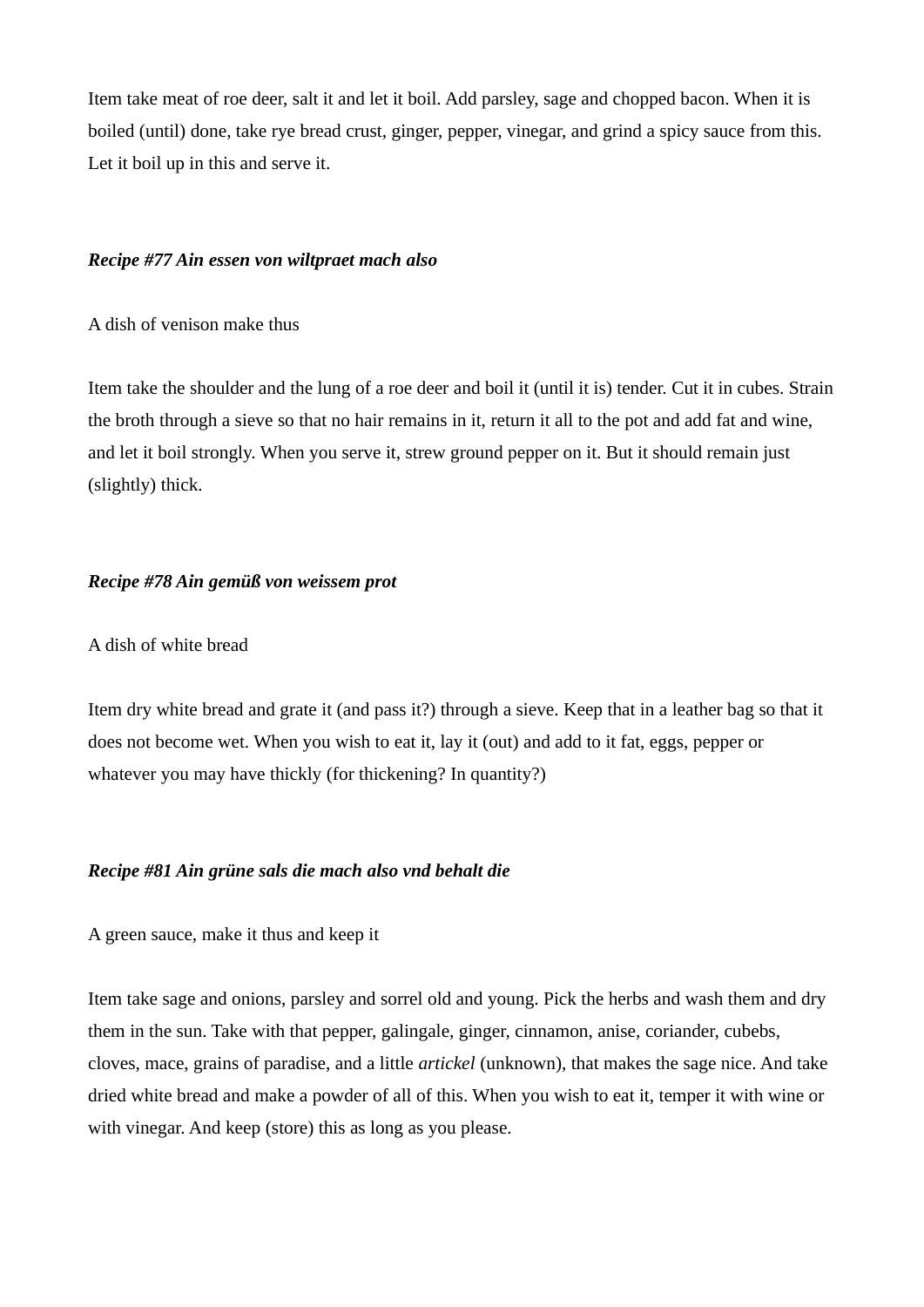# *Recipe #82 Ain Condiment haist dewericz*

A sauce that is called *dewericz*

Item take a sour apple after St Martin's Day (11 November), peel them and cut them apart. Then lay them in a honey beverage (*hönig tranck*). Let it boil so that it turns brown. You may keep this for a year. This sauce is called *dewericz*. You may also fill *krapfen* (small pastries) with it.

# *Recipe # 83 von krapffen mach die fülle also*

For *krapfen* (small pastries) make their filling thus

Item make a filling with grated cheese, and with eggs and chopped bacon. Thus fill (? *kleb*) a sheet of the dough and then wrap the other part of it over that like a *fladen* (flat, baked dish probably similar to a *tarte flambee*). And fry them in fat until they are done. You may (also) fill *krapfen* with eggs and with apples if you wish.

# *Recipe #84 Ain haydenischn kuochen mach also*

Make an infidel cake thus

Item roll out a dough (made) with eggs with a rolling pin as thin as wafers and cut it into pieces three fingers wide and longer than a hand. Fry them in fat and pour over it peppered honey drink (mead?) or spicy honey sauce (*hönig wurczen*). Serve it. This is called an infidel cake or isinglass (likely a scribal error).

# *Recipe #86 von gefüllten ayren die gepraten sind*

Of filled eggs that are roasted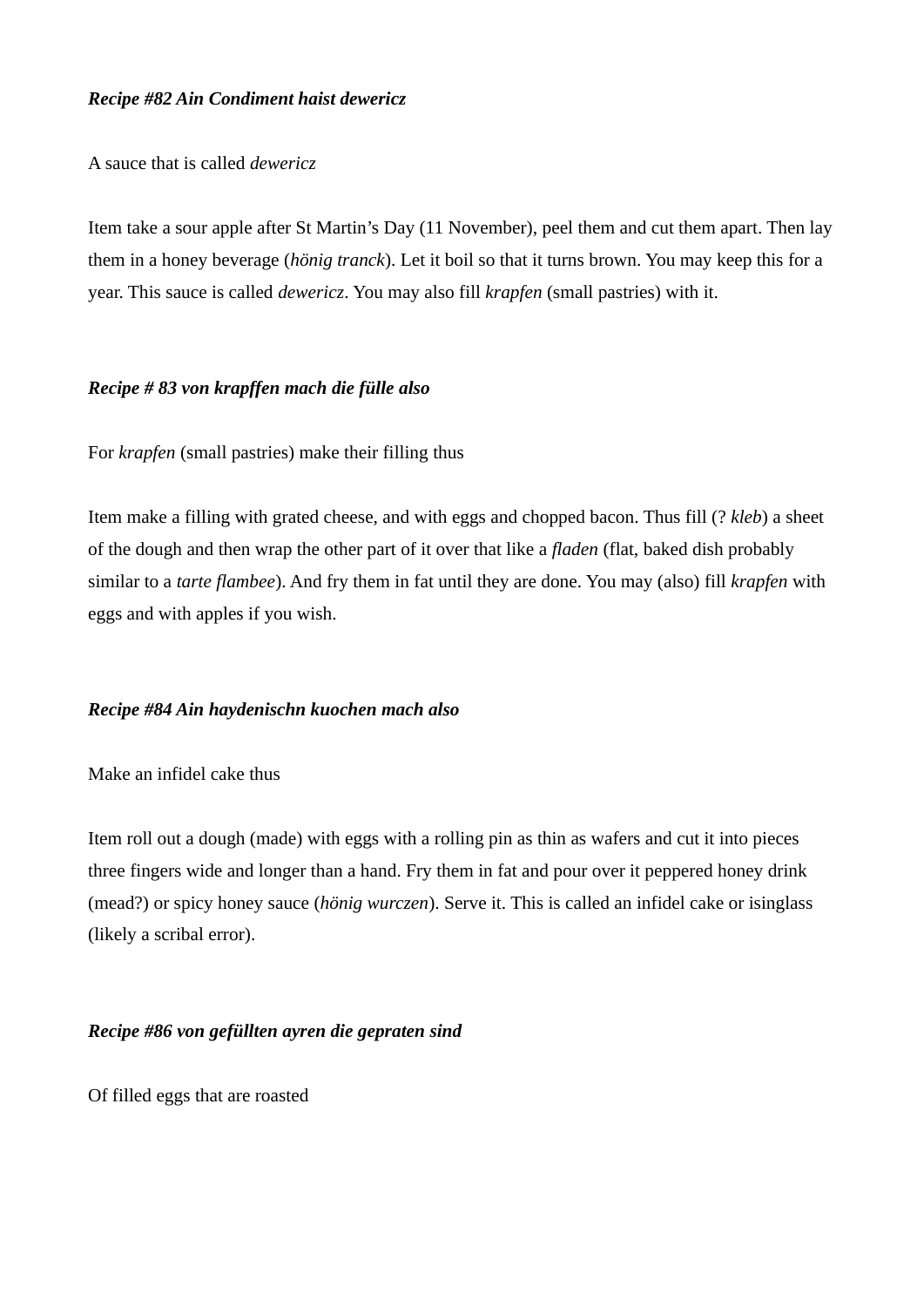Item take eggs and crack them open at both ends. Blow into them so the yolk comes out. Chop sage and mix it with the yolks and fill them again. Throw the eggs into hot water and peel them and roast them and drizzle them with egg and with herbs and saffron, and serve them.

### *Recipe #87 aber von gepratn ayrn*

Item grate fine white bread and fry it strongly in butter and mix eggs with that and dry sage and pepper. Fill the eggshells with it and roast them on a skewer and serve them.

# *Recipe #88 Ain habich muoß von ayren*

A 'falcon dish' of eggs

Item chop sage small and fry it in butter. Mix herbs and saffron into it and make a 'falcon dish' from it. Fill it back into the shells and lay them into boiling water. Boil them and quarter them nicely afterwards.

(A parallel tradition suggests the word '*habich*' (falcon) may be a misreading of the dialect '*haebich*' - tough, viscous, making this a thick dish of eggs)

# *Recipe #92 Wie man hirss pratn soll*

How you should roast millet (porridge)

Item how to roast millet (porridge). Take millet and bran and seven eggs with it so it becomes hard. Cut it in pieces, stick it on a spit and baste (*beschlahe*) it with eggs. Serve it (with) salt or another condiment.

# *Recipe #93 von gepratten arbassen die mach also als hernach stat*

Of roasted peas, make those the way that is written hereafter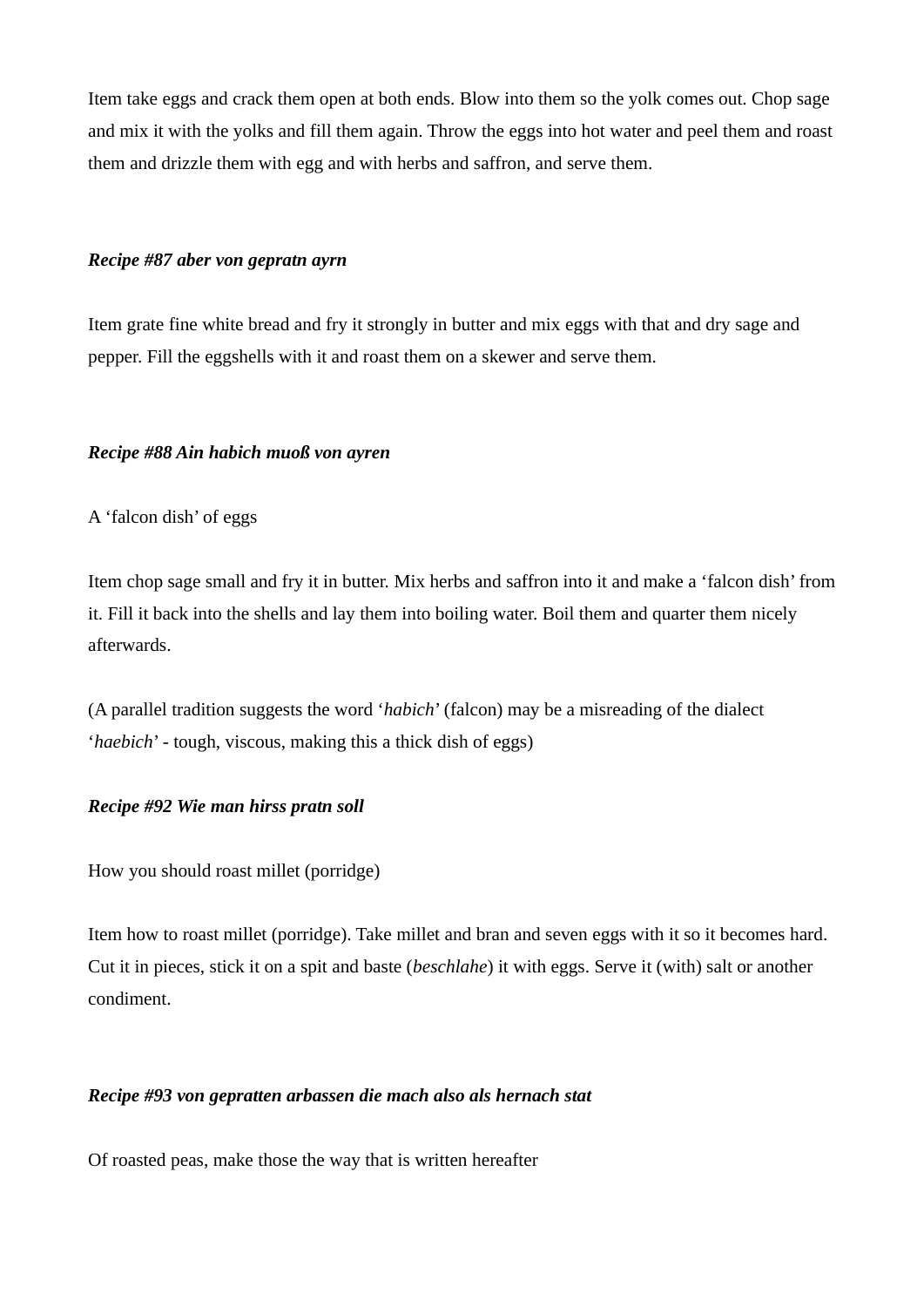Item pass peas through a sieve (and add) eggs as many as you wish to have with it. Then fry them in fat or butter. Cut them into small pieces and roast them on a spit. Baste (*beschlah*) them with egg and serve them.

## *Recipe #94 Aber von gepratn ayren*

Again of roasted eggs

Item chop eggs and nut kernels and (mix) soft eggs with it. Chop it small and put it into the eggshells and roast them and serve them.

# *Recipe #95 Ainen ennglischn fladen mache den also*

Make an English *fladen* (flat pie) thus

Item (take) soft cheese, butter and pepper, mingle it together, make a pastry case of dough and fill it with the cheese over half (halfway full). Let it bake in a pot (baking dish). This is called an English *flad*(*en*)

(Fladen were flat tarts, probably originally similar to *tarte flambee*. This recipe presupposes much knowledge (the making of pastry crust, the technique of baking), but it suggests that the tart would have raised edges and be baked in the kind of baking dish – greased, heated in the embers and with a lid to apply heat from above – described thirty years later in the Kuchenmaistrey. The recipe is fairly straightforward, though parallels often also involve eggs. "Englischer Fladen" always describes a rich cheese tart.)

# *Recipe #96 Ain ponnen gemacht von taig*

# Beans made of dough

Item roll out a dough with a rolling pin (*wallczn*) so that it is a finger thick. Cut it in cubes like beans and throw the dough into hot fat. Let it fry quickly. Pour off the fat and let it dry. And make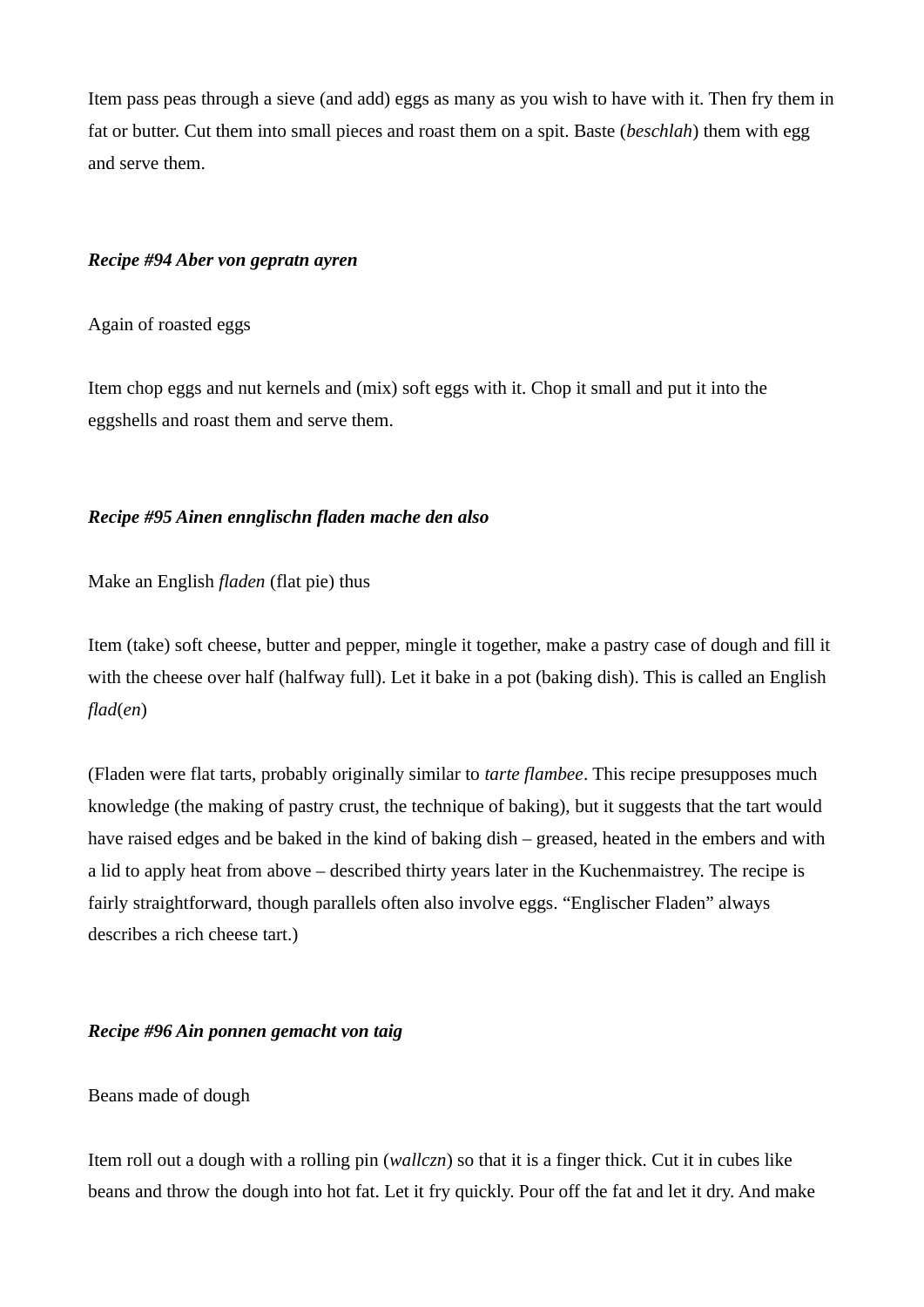this with saffron (sauce?) or spicy sauce, and let it boil up before you put the beans into it. These are called beans (made) of dough. Guard them from mice, and you may keep them a long time this way.

### *Recipe # 97 Von ponnen*

#### Of beans

Item boil green beans with nice (=white) bread, pepper, three times as much caraway, saffron, salt, vinegar and beer. Grind it together. Dry the (cooked) beans, pour the boiled-up cooked (sauce) over them and serve it. Also cook green peas like this.

### *Recipe # 98 von herten ponen*

#### Of hard beans

Item of hard beans, make them thus: put them into boiling lye until their skins come off. Then pour them into a sieve and rub the skins off them. Boil them with the aforementioned wine sauce and serve it. (From) these beans, you can (also) make bean butter.

#### *Recipe #100 von arbaissen*

### Of peas

Item boiled peas. Make it thus: take peas and vinegar. In addition, take a fitting pot with milk and twelve eggs with it, salt and saffron. Beat this well with a whisk (*tzwirl*) and set the milk in the pot into a boiling cauldron with water. Let it boil as long as you boil beef. When it is cooked entirely, serve it in whole (large?) pieces and put herbs on it.

If you would roast it, put it in a bag while it is whole and weigh it down with a stone all night and morning, and in the evening cut it thin and stick in on a skewer, strew it with salt and pepper and serve it.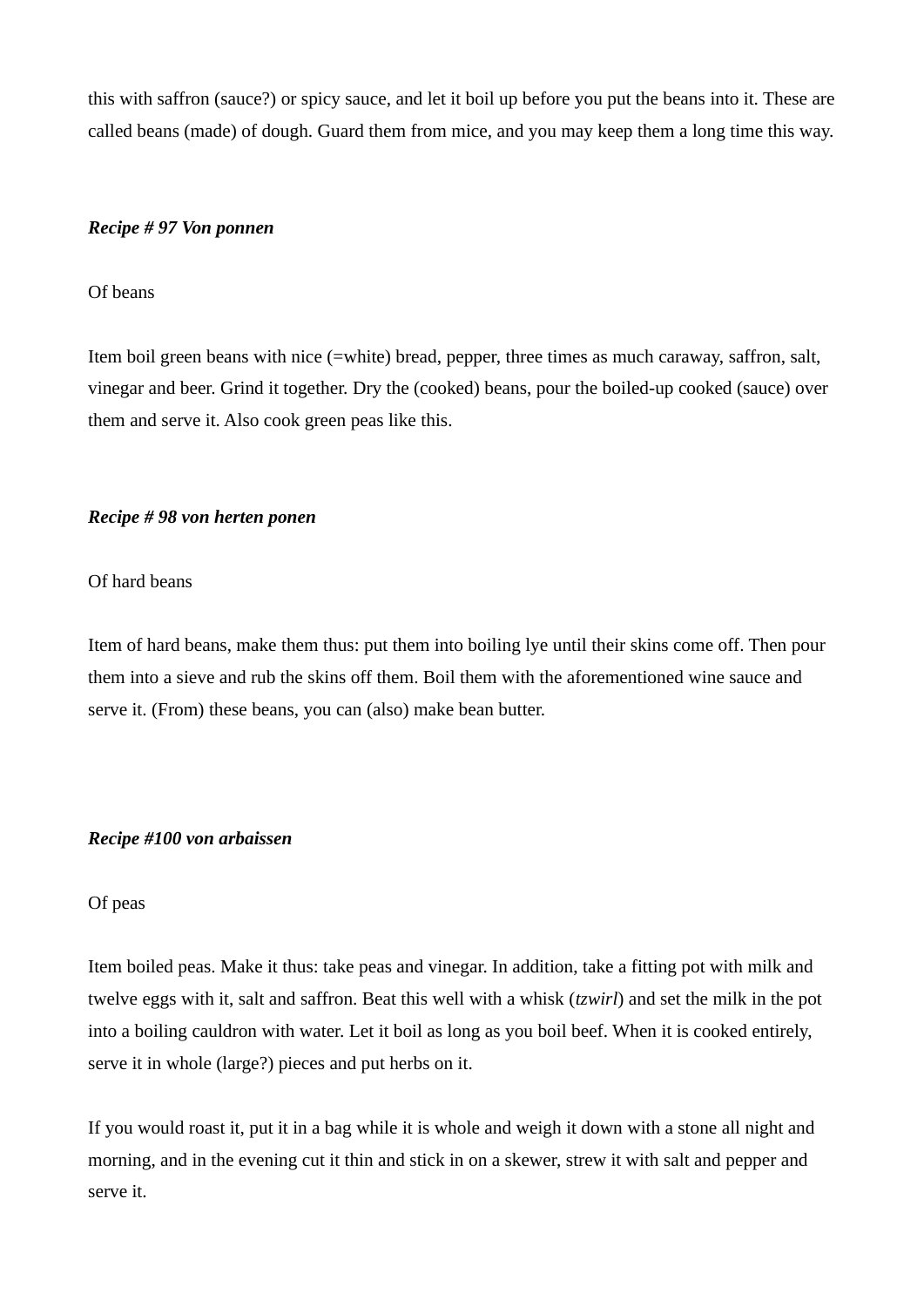## *Recipe #104 Ain tuoch muoß mach also*

A cloth mus (soft dish in a cloth, like a pudding?) make thus.

Item, white bread, cut it in cubes (when) it is hard, and throw it in (-to a pudding cloth or cookpot? possible lacuna). And add almond milk to it and let it boil up and serve it. (Strew) sugar on it. Make 'cloth mus' of other milk the same way.

#### *Recipe # 105 Aber von Reiß den mach also*

Again of rice, make it thus

Item wash rice nicely in warm water. Pour the rice into a pot and pour water into it (to) a thumb's width above the rice. Set it down and let it cool. And once you wish to prepare it, pour almond milk into it and set it by a slow fire (*auf ein küle* – lit. on a coolness) and stir it until it thickens. It will stay as thick as you can manage best.

If you would know whether it is cooked, take the grains between the fingers. If they mash and are not hard, it is done. Serve it with sugar.

#### *Recipe #106 Aber ain Condiment mach also*

Again, a spicy sauce make thus

Take good broth, saffron, sage and vinegar over a moderate fire and let it boil. Temper this together with eggs and fine (white) bread, and cut bacon with it. Lay it in boiling water, and let it boil, and serve it if you wish.

### *Recipe #107 Aber ein (con)diment*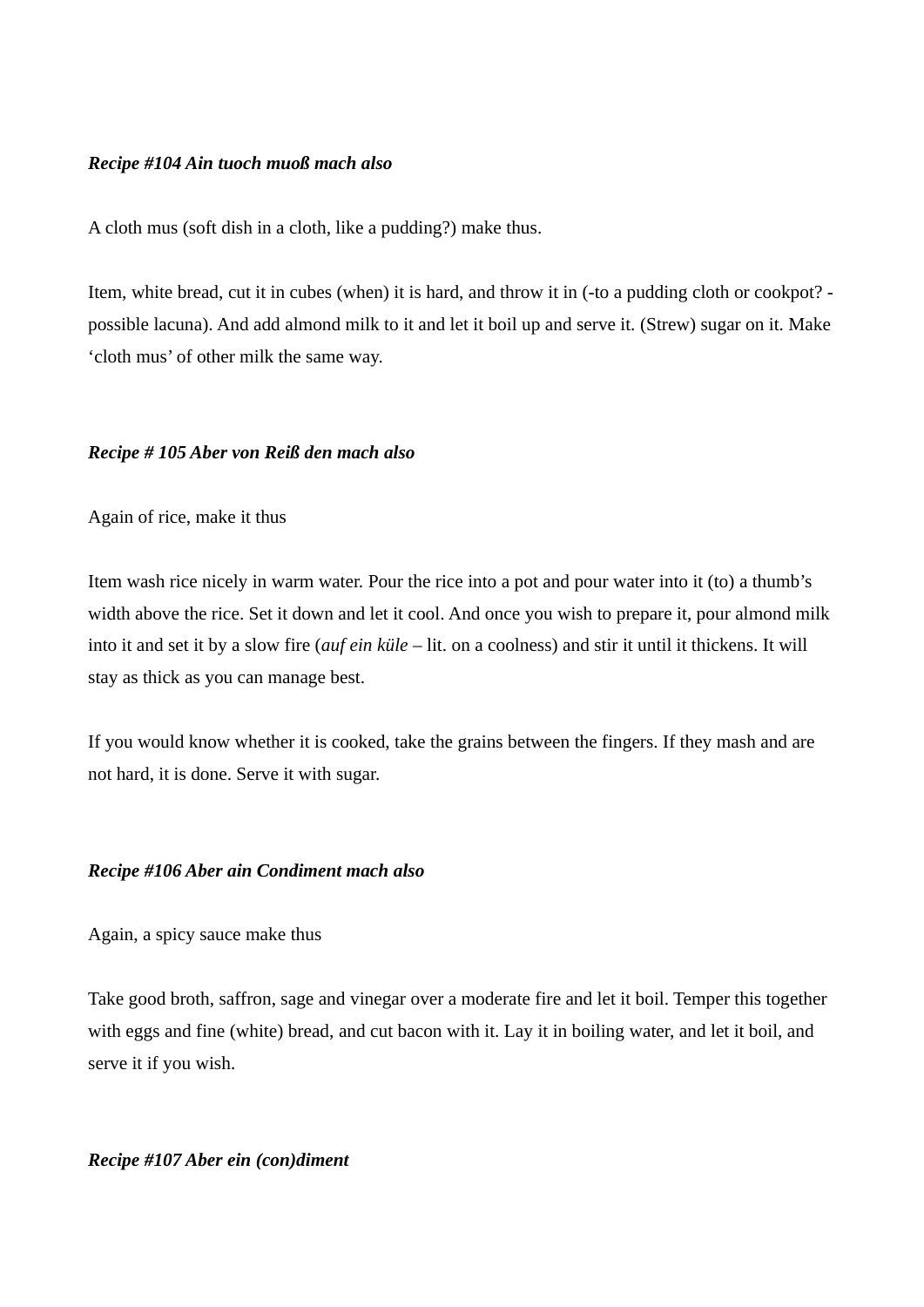Again a spicy sauce

Item a spicy sauce of wine and of honey. Dismember (*zue gelid*) roast chickens in it and serve them.

## *Recipe #108 Guoten haber keren mach jn also*

Good oat kernels make thus

Item if you would make good oat kernels (grains), make the flour as follows: Take a *Metzen* (measure of volume, could be anywhere between 20 and 40 litres) of oats and sieve it nicely and boil it so that it (the grains) split and you see the kernels. Afterwards, dry it nicely and grind and pound and then move it back and forth as long as (it takes for ) the grains (to) become clean.

# *Recipe #109 für die kraut würm*

### Against cabbage worms

Take leaves of white chard (*piessen kraut*) and boil it well. Then let the leaves cool and sprinkle the plant seed with them. When the seed has dried, let it stand. That way, the worms will not eat the cabbage. The seed remains, and that suits you well, for I have noted in secret that you like to eat fermented cabbage (*pottign kraut*), though not a lot. But I am more inclined in my nature to oat porridge and thus would not trade places with you with regard to food.

# *Recipe #110 Aber von Repphünern mach die also*

# Again of partridges, make them thus

Item first of roast partridges for Lent: Order two moulds carved into wood shaped like partridges, so that when they are pressed together they have the form of a partridge. Take fish and remove the bones and scale them and chop them small. Season it very well and boil it well with the wooden moulds (on?). That has the shape of a partridge. Stick it on a spit and roast it, and lard it with roast pike.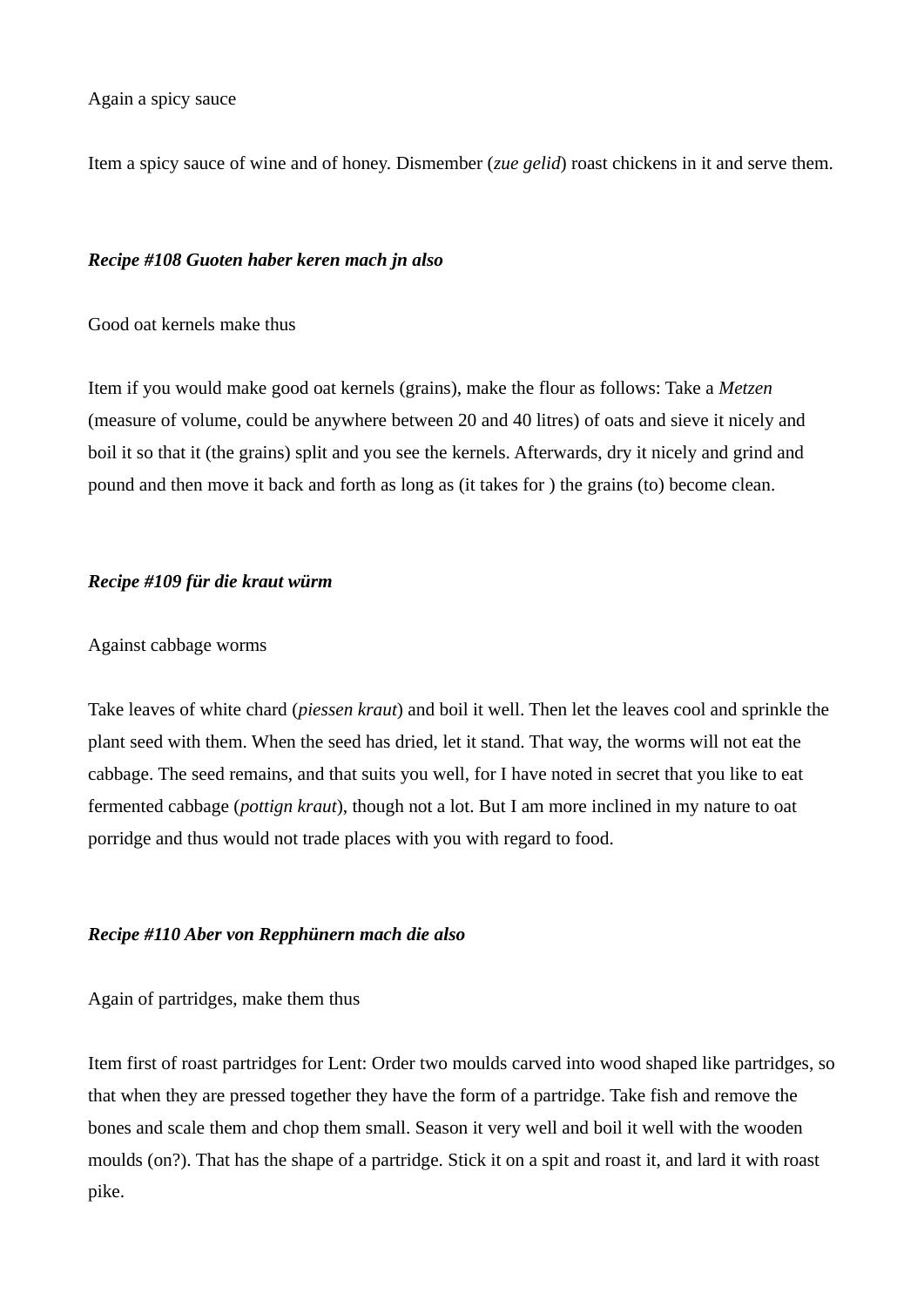# *Recipe #113 Ainen fladen jn der vasten mach also*

## A *fladen* in Lent make thus

Item a *fladen* in Lent. Take almonds and chop them small and place them in bowl, and colour half of them with saffron. And take well selected raisins and boil them up as they should be and lay them out in the bowl separately. And take all manner of fish roe, except barbel roe, and pound that in a mortar with a little flour so that it turns out like a *strauben* batter (a type of leavened fritter). Colour that and pour it on the *fladen* and bake it in an oven.

(A *fladen* is typically a kind of flat baked dish with a dough base and a meat topping, not enclosed like a pastry and sometimes with discrete pieces that diners would take off to eat separately (like chicken legs). The category is broad. Here I think the aim is a kind of baked pancake, but I cannot exclude the possibility there is a pastry base that goes unmentioned.

*Strauben* are leavened fritters, the simplest kind and universally familiar. The batter is described in various recipes as anything between a near-liquid and the thin but cohesive dough that could be shaped by hand. Here, I tend towards reading it as a thick batter.)

# *Recipe #114 von krappfen fuell*

#### Of filling for fried pastries

Item pound nut kernels and figs together in a mortar and season it well and colour it and place it in a pan. Pour oil with it and boil it up and put it into the pastries (*krapffen*). Make a dough of white leaven (*vrhab* – usually means sourdough) and fry it in oil and serve it cold.

### *Recipe #115 vonn gepratn ayren dem thue also*

Of roasted eggs, do it thus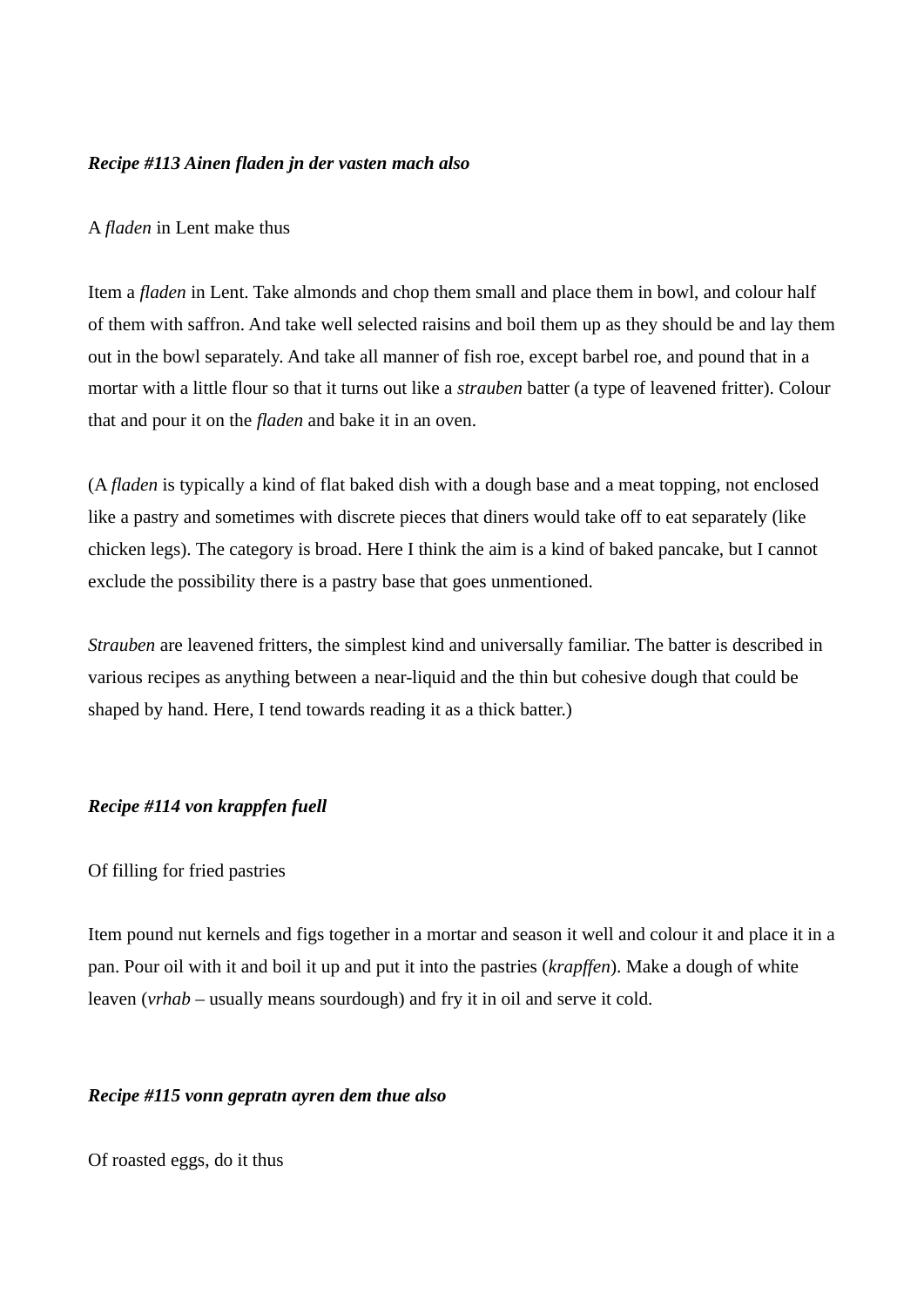Item crack open the eggs at the thick end and beat them well, and add saffron, pepper and chopped parsley or sage. Fry this in a pan and chop it small. Fill it back into the eggshells and stick them on a skewer, lay them on a griddle and roast them nicely.

### *Recipe #116 von vaigen ein ze machen*

## Serving figs in a sauce

Item stick six figs on each skewer and make of those as many as you wish. Boil them in a cauldron or a pot and pour into it in equal measure water and wine. Afterward, take bread and gingerbread (*leczellten*) grated and add it to the cooking liquid (*suppen*) of the figs and take vinegar and honey. Pass that through a cloth or through a sieve. Season it and colour it and boil it together in a pan. Lay the figs into a clean wooden container and pour it over them. And when you serve this, give it cold.

# *Recipe #118 Ain essen gestalt als ein Roseysen*

# A dish shaped like a horseshoe

Item you shall grate a good cheese and take as much flour and break eggs into it so that it can be rolled out. Powder (spice) it well and roll it on a table so that it becomes (shaped) like a sausage and bend it like a horseshoe. Fry it in fat.

#### *Recipe #122 Ain gabraid zue willpraet*

#### A *gabraid* (sauce) with venison

Item take a deer liver and roast it. Then cut it and pound it in a mortar, and pass it through a sieve with rye bread, honey, wine and vinegar. Season it well and boil the liver and then serve it cold, that is called a *gabraid*.

## *Recipe #123 würst von hasen mach*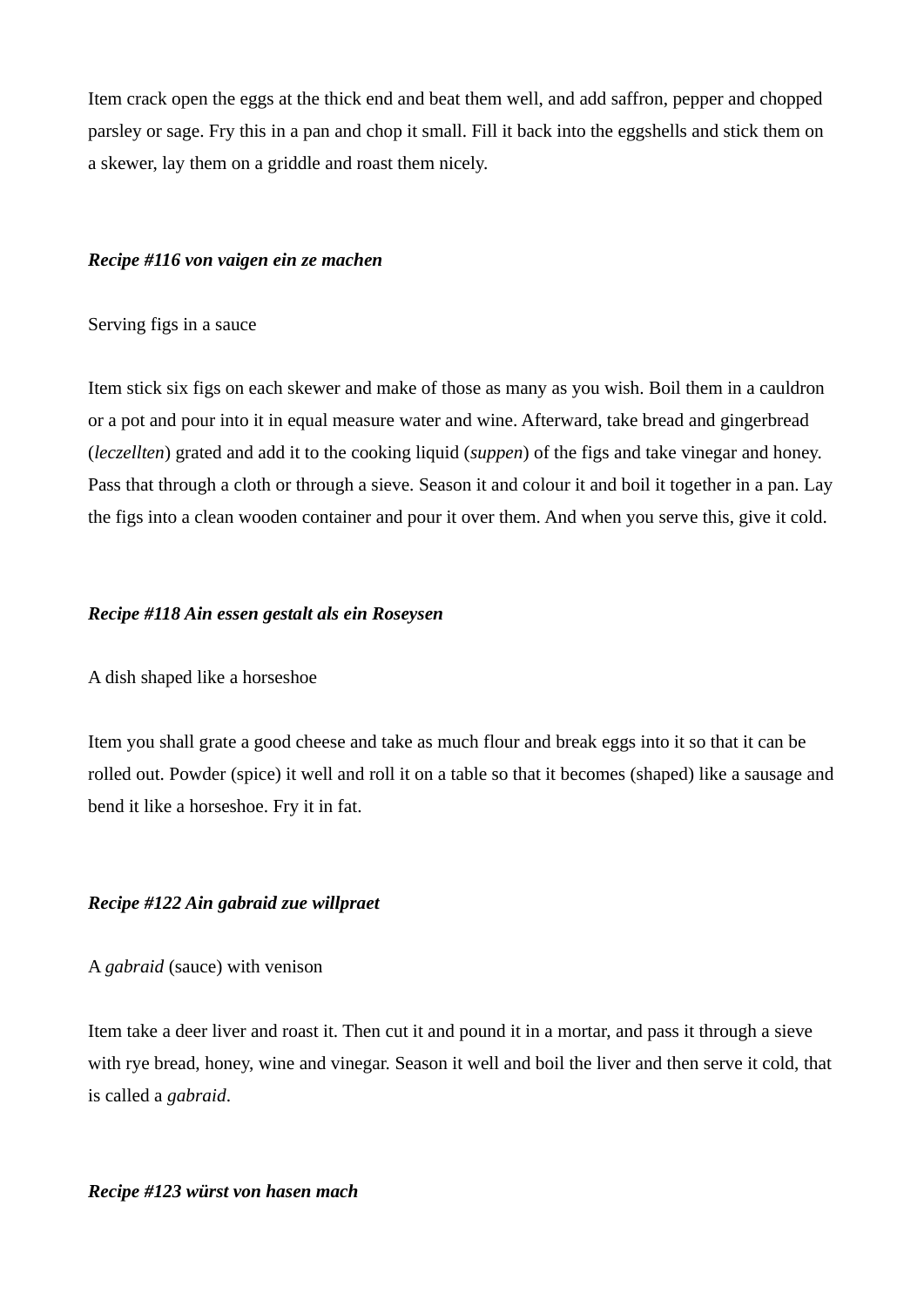Make sausages of hare

Item take the lungs and the liver and the sausages (probably: guts) of the hare and cut them in cubes. Catch the blood and add pepper and boil it (the offal) with that. Put it in the gut and slice the sausages and roast/fry (*prats*) them afterwards and serve them dry (i.e. without sauce).

# *Recipe #126 Ain holer muoß mach also*

## An elder (-flower) spoon dish make thus

Item an elder (-flower) spoon dish. Take elder flowers and lay them in milk and leave them lying in it for a good long time. Strain the milk through a cloth and set it by the fire and stir it so that it does not curdle, and take four eggs and break them into it, and take with that good spices and fat.

### *Recipe # 129 Ain essen gestalt als die piern mach also*

Make a dish shaped like a pear thus

Item take well-selected Italian raisins and pound them in a mortar. Take blanched almond kernels and pound them together with that. Mix ginger and sugar into it. When that is done, knead it in your hand so that it is shaped like a pear and stick a stalk into it.

# *Recipe #130 Ain gemueß von hünern mach also*

A spoon dish of chicken make thus

Item you shall take a boiled chicken and when it is boiled, take that boiled chicken and take the white (meat) of the breast and tear it apart finely (*zer czaiss das*). And when you have torn it apart, lay it in a pan and dry it well over a fire. And when it is dry, pass (*zertreib*) it through a sieve or pound it small in a mortar so that it becomes like a flour. And (take) pure almond milk and (with)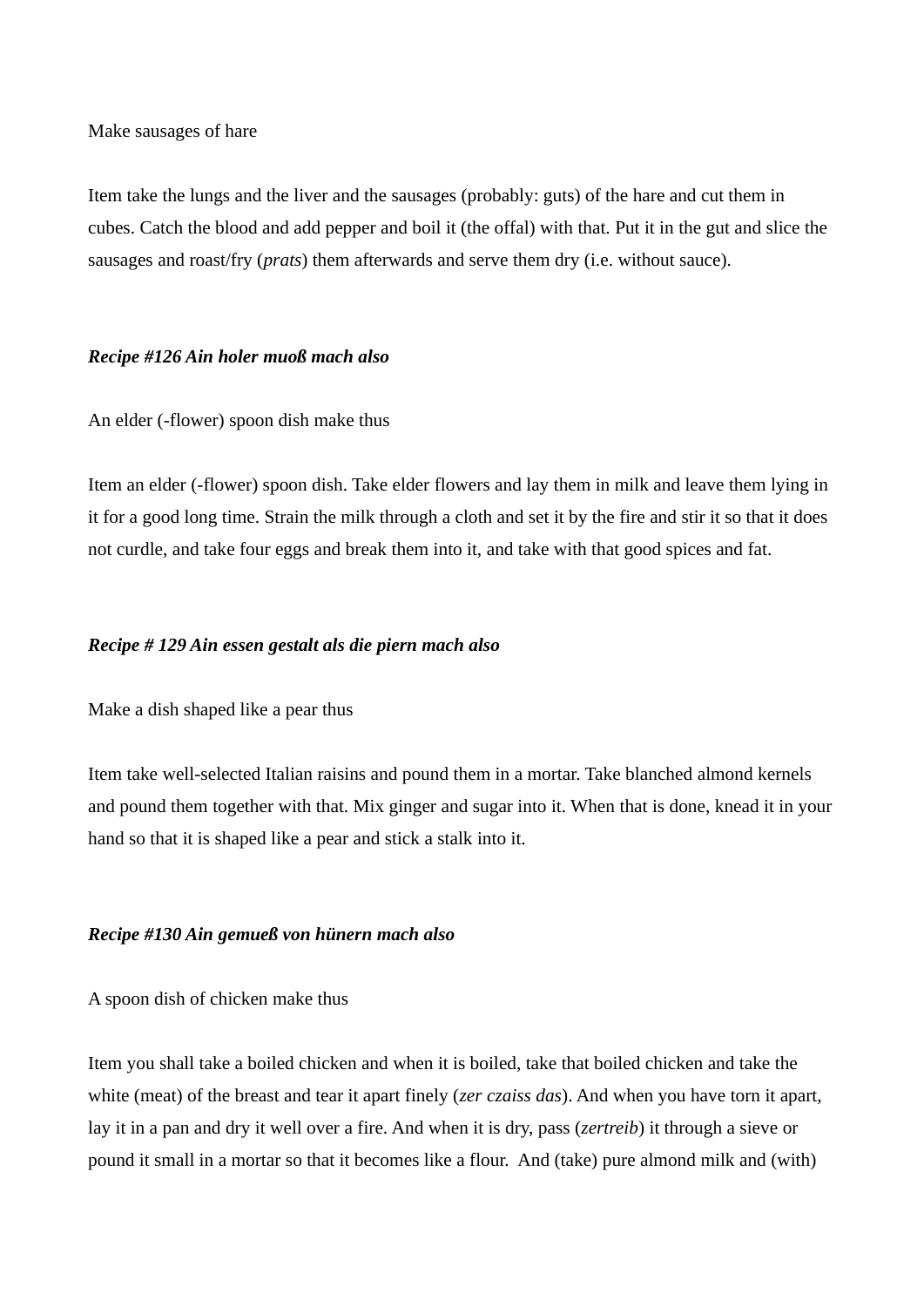the boiled milk (make/use for) sauce (*prüe*). If you would have it sweet, add sugar to it and let it boil a little.

## *Recipe # 135 Aber von gabraid die zue vaist sej der thue also*

Again of galantine that is too fat, do to it thus

Item if it be the case that the galantine is too fat when it gels. Pour boiling water on it. It becomes clear this way. Tilt the bowl to one side so that the water does not stay on it a long time, otherwise the galantine will dissolve.

## *Recipe #137 Von klainen walt vogelein also*

Of small forest birds thus

Item take small birds and place them in a pot. Add fat and let them fry (*praten* – suggest shallow frying) in it. Take Italian raisins and grind them with wine or with vinegar and pour that in.

# *Recipe #138 willpraet geit man gewürcz*

(with?) game you serve spices

Item, with all spices (mistake for 'game'?) you shall prepare spices and then add them to the pot. But for boiled or roasted game or deer venison, you shall serve them separately in a bowl. But with hare or with squirrel or with birds,, these are all seasoned in the pan or the pot. And note that you shall not season (with) salt (*würcz salczen*) any game that has already been salted before.

("würcz salczen" likely means 'season with salt', but it might be a corrupted sentence meaning 'serve no spicy sauces with...' )

#### *Recipe #139 Aber ain gepachenns*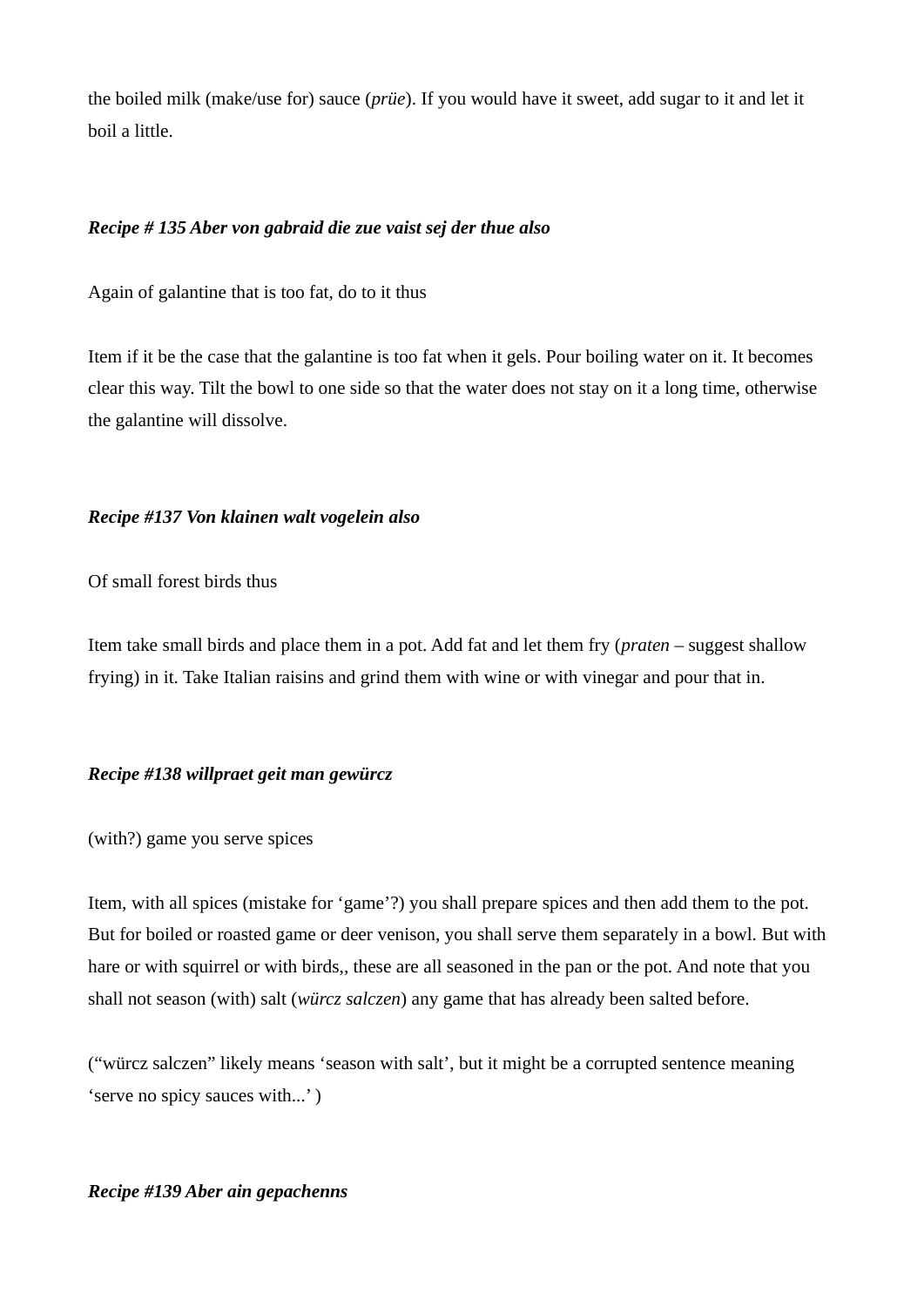## Again a fritter

Item take boiling water and throw flour into it and stir it so that it has the right thickness. Then take four eggs into it and stir it well and spread the dough out with a spoon in a pan with fat. When it is frying, strew it with sugar.

# *Recipe #140 Mach krappfen also*

# Make *krapfen* (fried pastries) thus

Item if you would make *krapfen*, then take eggs and beat them in a pan, and butter, and stir it together. Chop into it Italian raisins and add spices and put it into the dough.

# *Recipe #141 Die fleisch krappfn mach also*

# Make meat *krapfen* thus

Item take veal or chicken (or) venison and let it boil, (according to) whatever kind (of meat) it is, and chop it with Italian raisins or with fat meat and eggs and spices and fill it into the prepared dough.

# *Recipe #142 Ain condiment von allerlaj ding*

A spicy dish of all manner of things

Item take and prepare a dough of cake in a pan and cut it in pieces and put it in the egg sauce that shall be made of sage and of mint and parsley and garlic

# *Recipe #143 Ain salsen von knofflach zue gemuess also*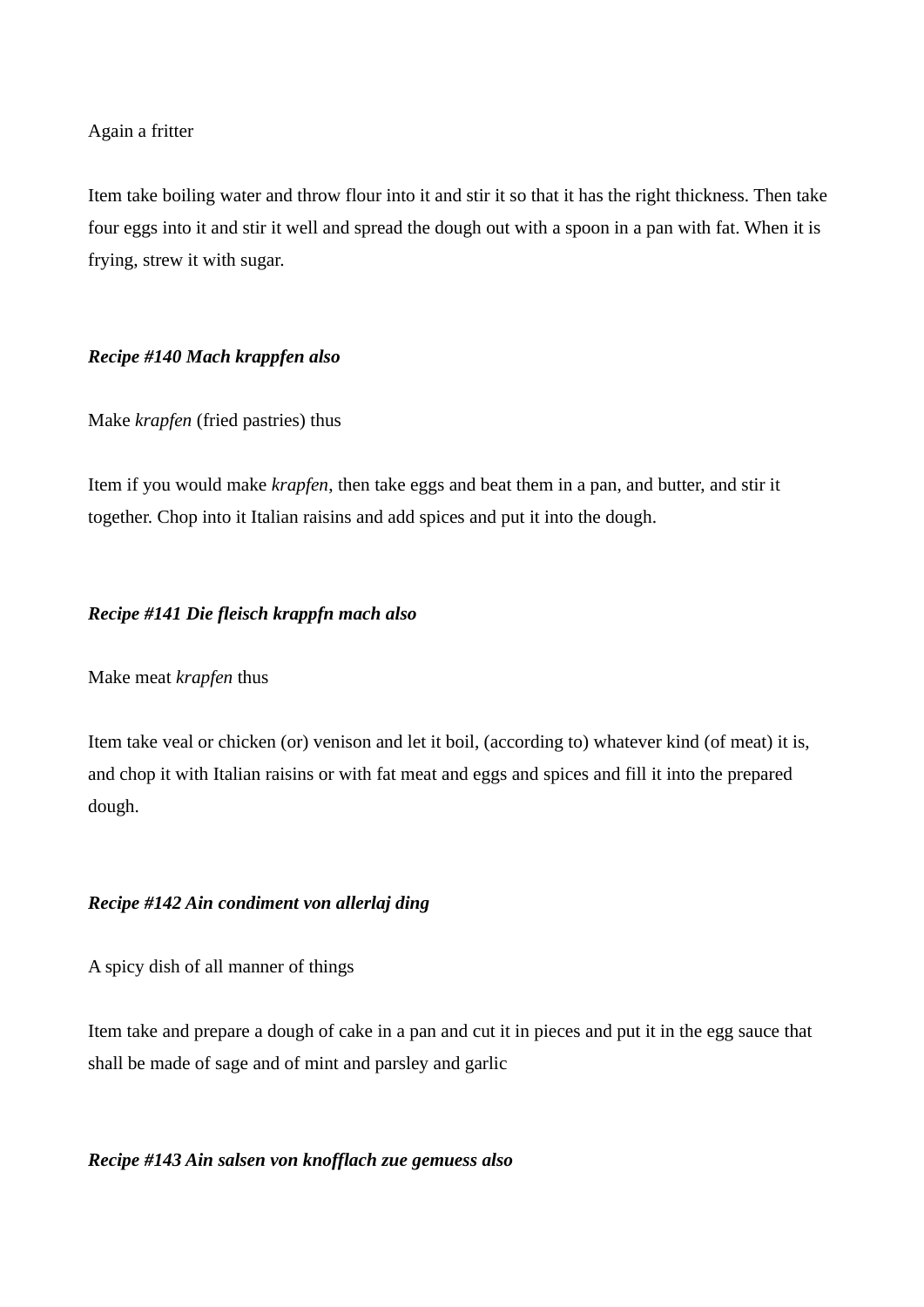A sauce of garlic to be eaten with side dishes (make) thus

Item a sauce of garlic with side dishes (*gemuess*). Take and grind almond kernels and white bread (*semel*) with the garlic. That is good to eat with side dishes (*gemuess*).

(*Gemuess* is cognate with modern Gemüse, vegetables, but has a slightly different meaning in this context. Gemuess are cooked dishes that are not primarily meat, not main dishes. They are also usually soft. The related word *muos* – modern *Mus* - means a dish eaten with a spoon.)

## *Recipe #144 Aber ein Sallsen aus salvan*

## Again a sauce of sage

Item a sauce of sage, you shall take it and cinnamon and walnuts. Grind that with good vinegar.

## *Recipe #145 Seniff ze machn also*

#### Mustard make thus

Item, take and pound (*stampff*) the mustard. When that is done, pour boiling water on it and stir it as though for a dough/batter. Do that three days in a row, and pour off the water in the morning, and stir it again with boiling water. On the third morning, grind (*reib*) it with beer (and?) vinegar (the text supports both reading beer and vinegar or alegar, depending on how seriously you take the scribe's punctuation). Take grains (*keren*) that are cut small and ground parsley together with the spices (or: the root) and boiled cooking pears and ground coriander, sifted through a sieve, Italian raisins, blanched almonds, and boiled honey (*hoenig samen* – read *hoenig seim*). Place that upon the herbs, and do this with every layer. This is rightly paid for in silver, that is how healthy it is. Also always add cinnamon to the mustard.

(This recipe has a few interpretative issues.

We do not know what '*keren*' is. The word refers to kernels, grains or seeds. I guess coarsely ground mustard seed, but I am not sure.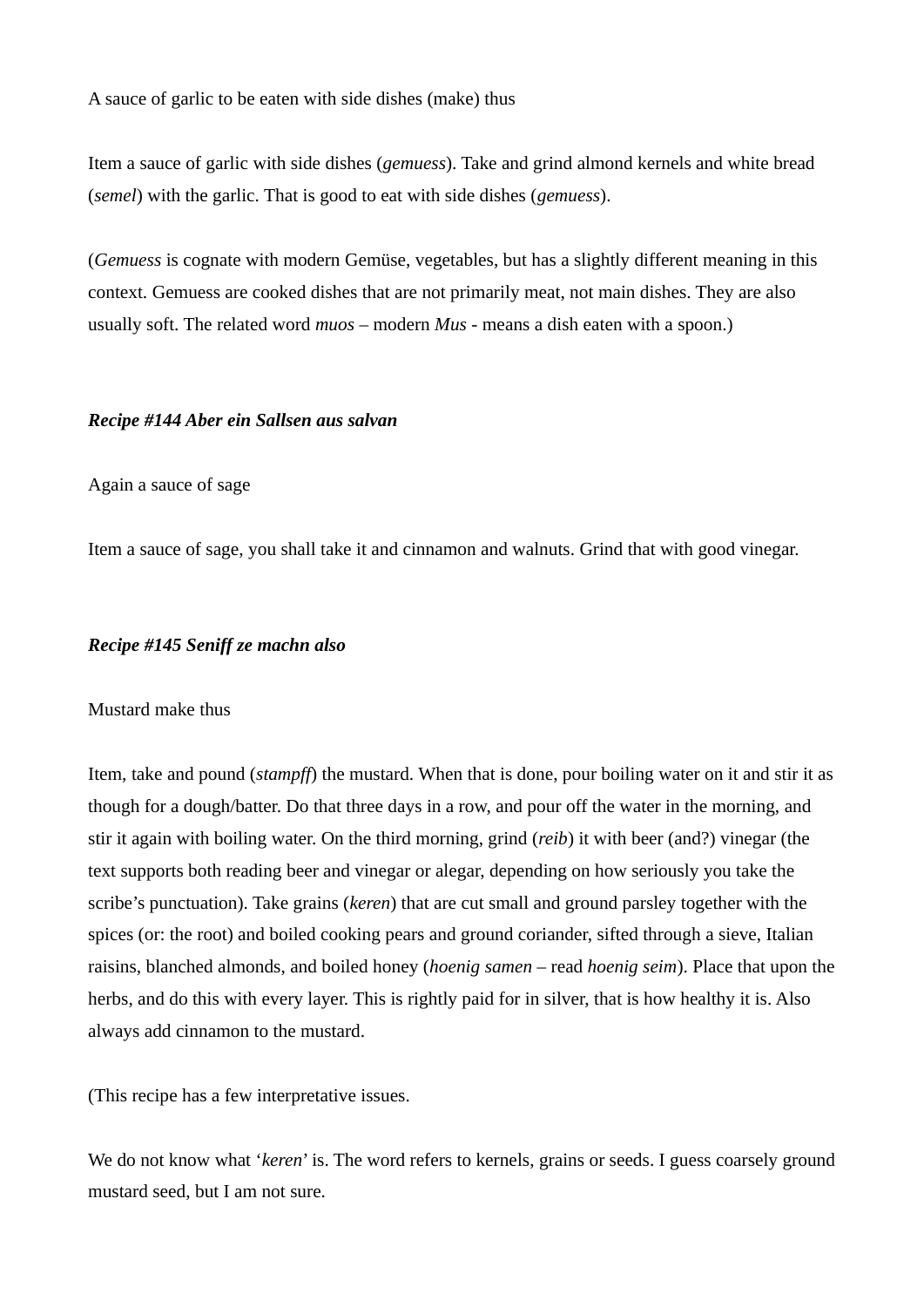'*bier, essig*' has a separation mark between the words, but it is uncertain whether this must be read as indicating two ingredients or just that the letters ended up too close to each other

'*petsill mit der würcz*' would mean parsley with the spice, but is just one umlaut away from being 'parsley with the root', which sounds more credible

'*hoenig samen*' is somewhat odd since honey does not have seeds. '*samen*' may be a mistake for '*seim*' which means liquid, boiled and possibly diluted honey. But again, this is interpretation.

Finally, the description that this is paid for in silver depends on an emendation from parallel sources by the editor.

It's still an interesting recipe.)

## *Recipe #146 Ain gepachens von kaes*

# A fritter of cheese

Item take hard cheese and grate it and break eggs into it and chop bacon into it, and a little flour. Mix that together and spread (*streich*) it into the pan. When it is fried, spread (*bestreich* – poss. Mistake for *bestreu* - strew) it well with sugar.

### *Recipe #147 Eingemacht vische*

Fish in jelly (or pickle?)

Item, take fish, pike and other good fish that you would put into a galantine, and chop them in pieces. Place them, in a cooking vessel (*schaff*) and pour wine into it and vinegar in measure and clean salt, and boil that nicely. When they are cooked fully, throw in ginger, cinnamon, cloves, galingale, anise, pepper and saffron. Stir/mix (*tempir*) it gently so that it turns out good, and let it boil up with the fish (bones?). Then lay the fish into a bowl and let it grow cold until they are boiled (*gesiedennt* – probably error for *gestend*, gelled).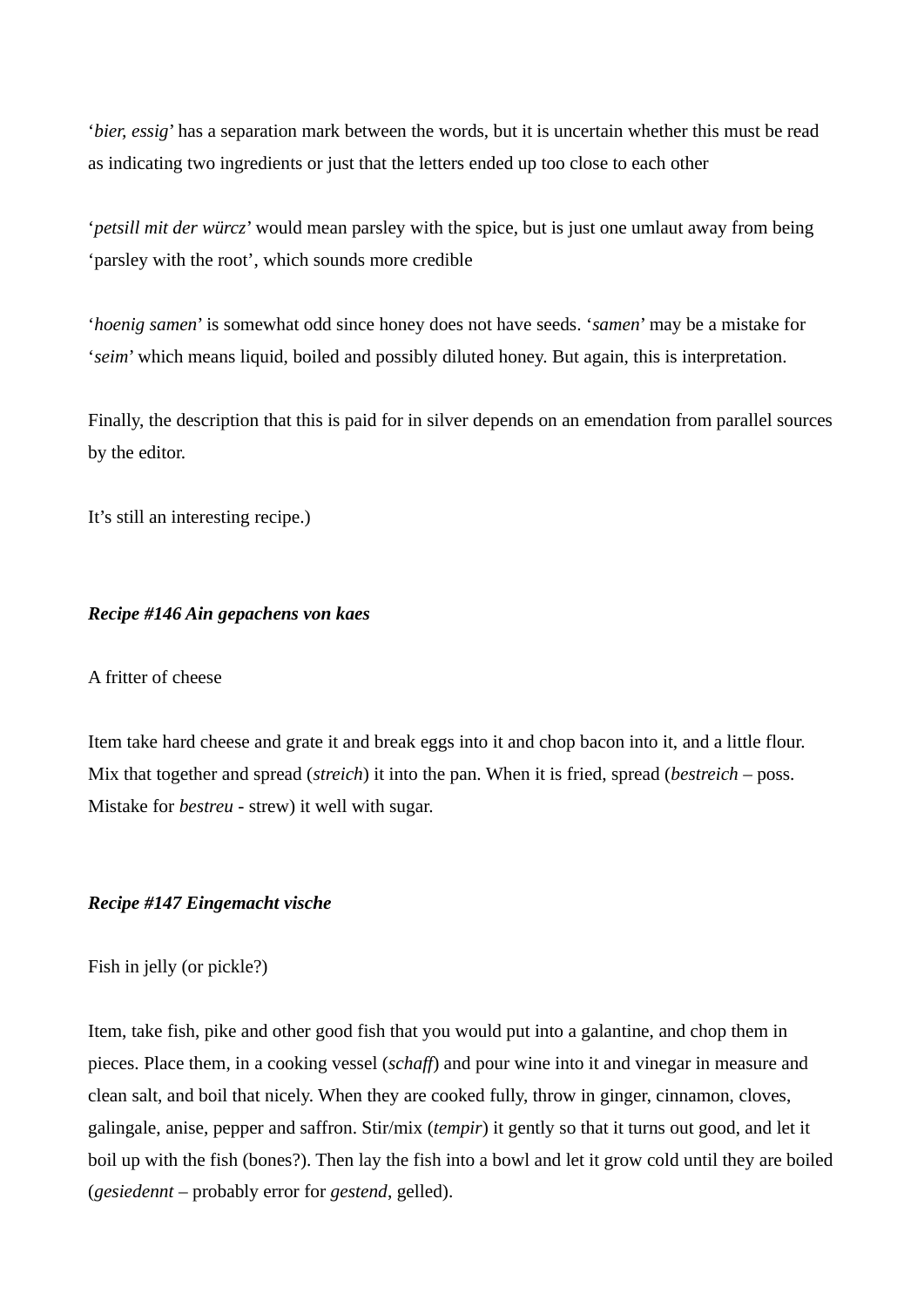(This is very likely a recipe for a fish galantine, but there are also parallel recipes for vinegarpickled fish that look similar. It may be intended as a pickle.)

## *Recipe # 149 Aber von vischen etwas*

Again something of fish

Item take a young pike and scale it and remove the guts through the 'ears' (gills). Then boil fish of whatever kind you want, take out their bones, and pound them in a mortar. Add pepper, salt, and sage, and salt (suspect copyist error - read: fill) the pike with this, strew it with salt and lay it on a griddle.

# *Recipe # 150 Aber etwas vonn vischen*

## Again something of fish

Item scale pike and chop them in pieces. Add parsley, ginger, pepper, caraway, salt, and wine or vinegar. And make a case (*hafen*, literally a pot) of dough. Put the fish into this and then take egg yolks and make it (the case) whole on top (i.e. close it). Bake it in an oven as long as you bake rye bread. Then serve it forth.

Item you may also do this with salmon, trout, eel or other fish.

# *Recipe # 151 Aber von vischn zue beraittn als aller gestalt*

Again to prepare fish in the shape of eels

Item take and scale a pike and chop it to pieces, and remove its bones, or the fine flesh (*praten* – lit. roasting-grade meat) first, and pound it in a mortar. Add to it flour, honey and salt.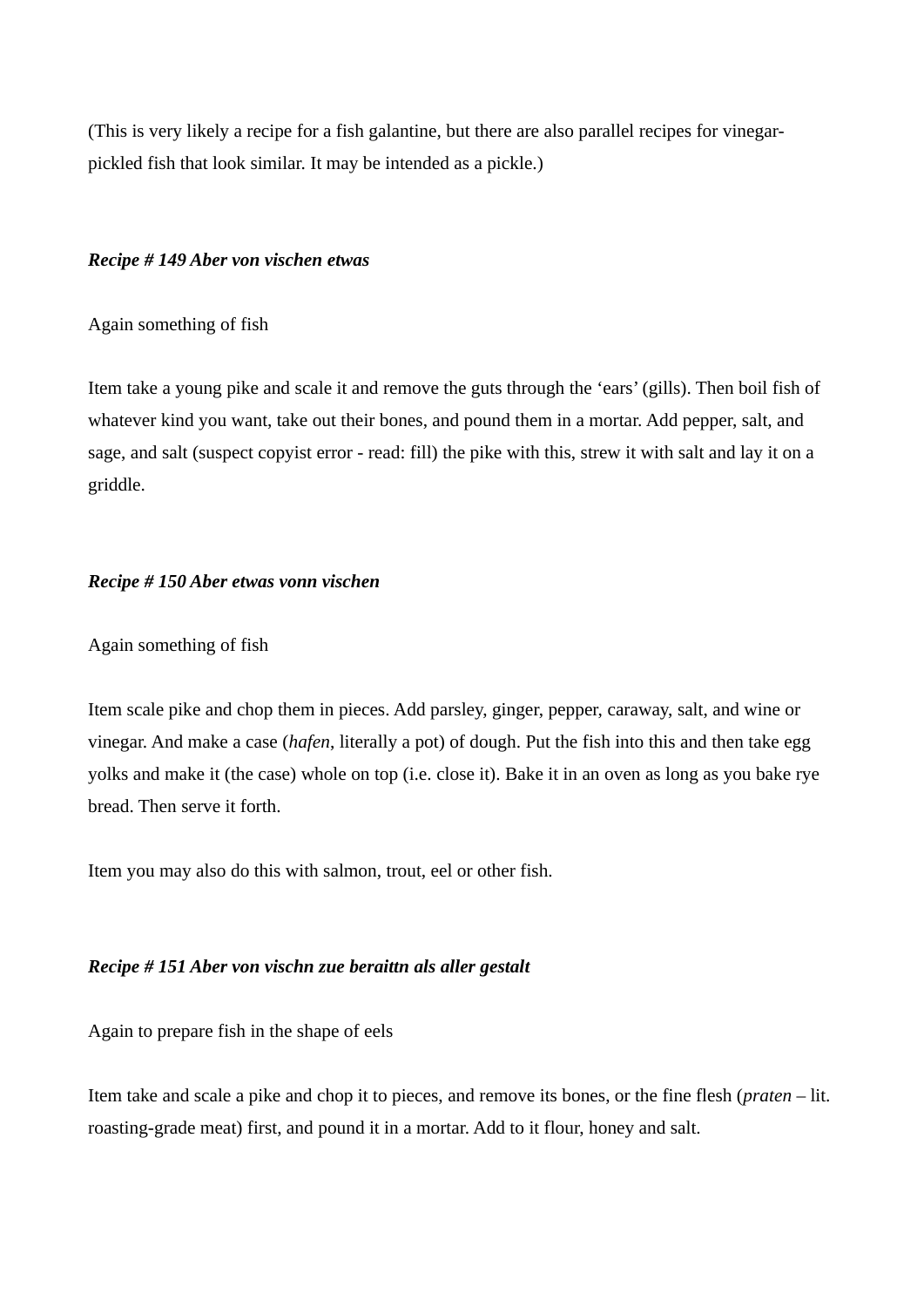Mix this and place it in a pot that has a hole as big as a finger. Force the fish through this into a vessel with boiling oil. Give it the shape of an eel, and fry it well. Serve it forth.

# *Recipe #153 Ainen Syroppel jn grün ymber*

A syrup for green ginger

Item if you would make good ginger green almost as (the kind) one brings from Damascus. Take warm water and place the ginger in it overnight and leave the water standing through the night by a small fire (*pej eine klainen glütlein* – implying a glow, not flame). Thus the ginger will have turned nicely soft overnight. Then take it and peel the skin off of it with a knife and dry the skin and grind it to powder.

Then take honey and clarify it so that the foam comes off it. Item with four lot (unit of weight), take one lot of ground white ginger and two lot of cloves. Item three lot of pounded sugar. One lot of cinnamon bark. Put all of that into a pan with the white ginger and let it have a good long boil. That way the syrup is right.

Item take small glazed jars that are glazed inside and out and place twelve pieces in each jar and pour in the syrup until the jars are full. Thus it is good.

# *Recipe #159 von guotem essich wie ma den machn sol*

Of good vinegar, how you should make it

Item take grapes around St Michael's day (29 September) before they become fully ripe and crush (*ze knör oder zer knüsch*) them with the hands. Then take a glazed vessel (*peck* – suggests wide bowl shape), put it in, set it in the sun and let it ferment well. Then take the peels out of it and pour off the clear liquid into a vat that is clean and nice. And swirl it all around with the best wine that you can have. Let the vat dry out again and put the aforementioned wine into the vat, (but) not too full. Let it stand in a warm place. Thus you have the very strongest vinegar and in the apothecary's shop this is called *acetum fortissimum*.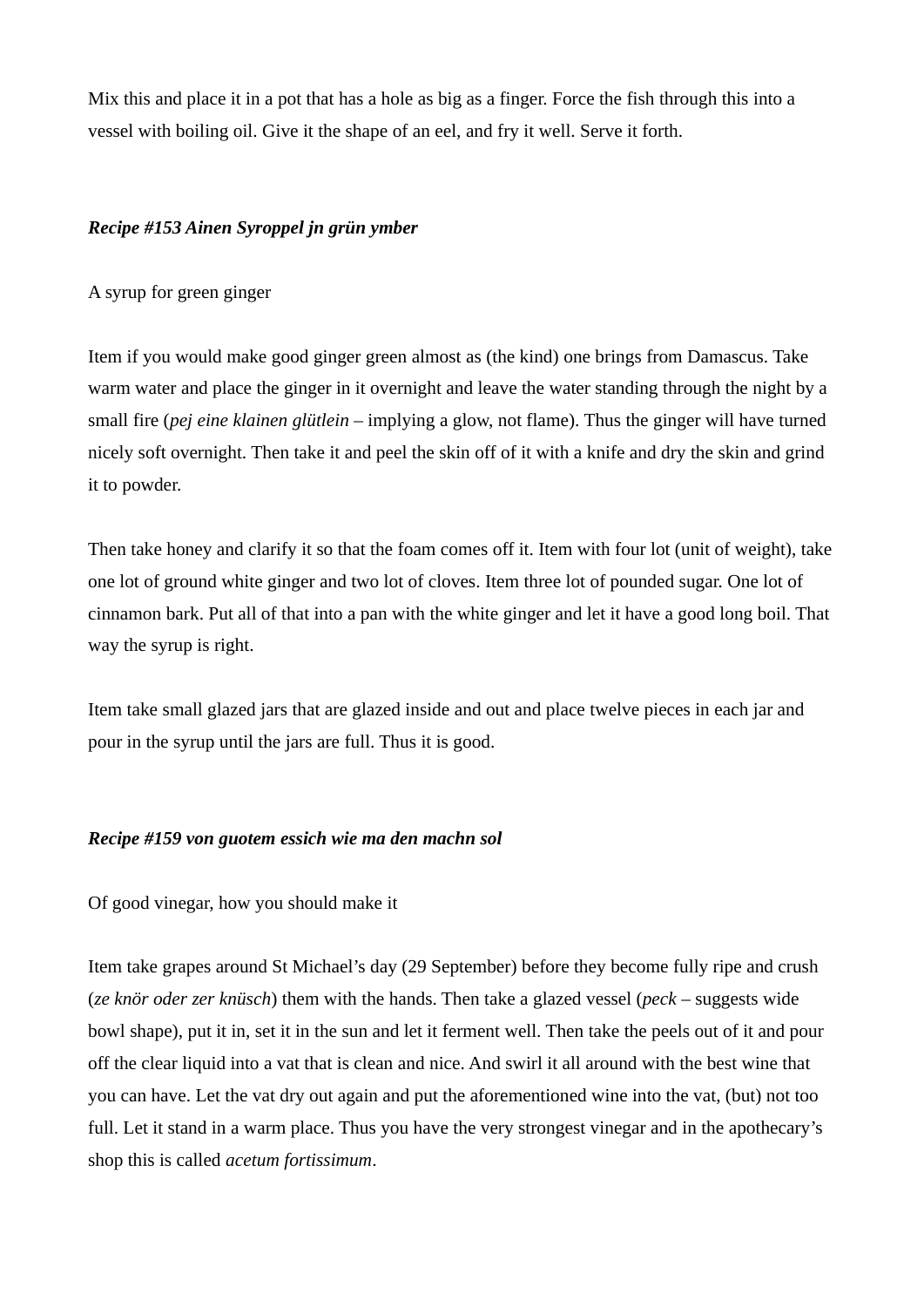## *Recipe #160 Aber von essich etwas*

### Again something of vinegar

Item if you want to make one (vinegar) stronger yet, take an adder's tongue (this may refer to ophioglossum vulgatum, a fossilised shark tooth, or indeed the tongue of an adder) and suspend it in the vinegar. Never was tried stronger vinegar than this, the longer (it is left in), the better.

And the vinegar develops a skin when it grows old and many amazing things are made from that skin. You make very strong vinegar with it, and you also make vinegar at the table with it, as is described after.

Item take the skin (of the vinegar?) that is called *fortissimus* and put it in a glazed bowl and let it dry well. Then grind it small as flour and place it in a container that is clean or into a small sack. Carry it with you where you wish, and when you wish to eat, place the powder in a bowl and pour wine into it. That way it is good vinegar and better than common vinegar. This way you may prepare all foods in front of people.

# *Recipe # 161 Eingemacht kütten wie ma die machen sol*

Preserved quinces, how you should make them

Take quinces and steam them in a pot until they are slightly soft. Then lay them (out) and let them grow cold and cut them apart in the middle and take out the cores. Put a nutmeg in them in place of the seeds and then take cinnamon bark and cut it into small splinters. Fasten the quinces (back) together with these and stick them on the outside with cloves and whatever spices you desire.

Then lay the cloven quinces into a glazed vessel and take two parts of honey and one part of wine, as much as you trust will reach over the quinces (cover them in the vessel). Boil it until it foams and set it over the fire again (repeatedly) and skim it again. Do this nine times. Then take it off (the fire) and let it cool completely. Then pour it over the quinces and close the vessel. Thus are they prepared.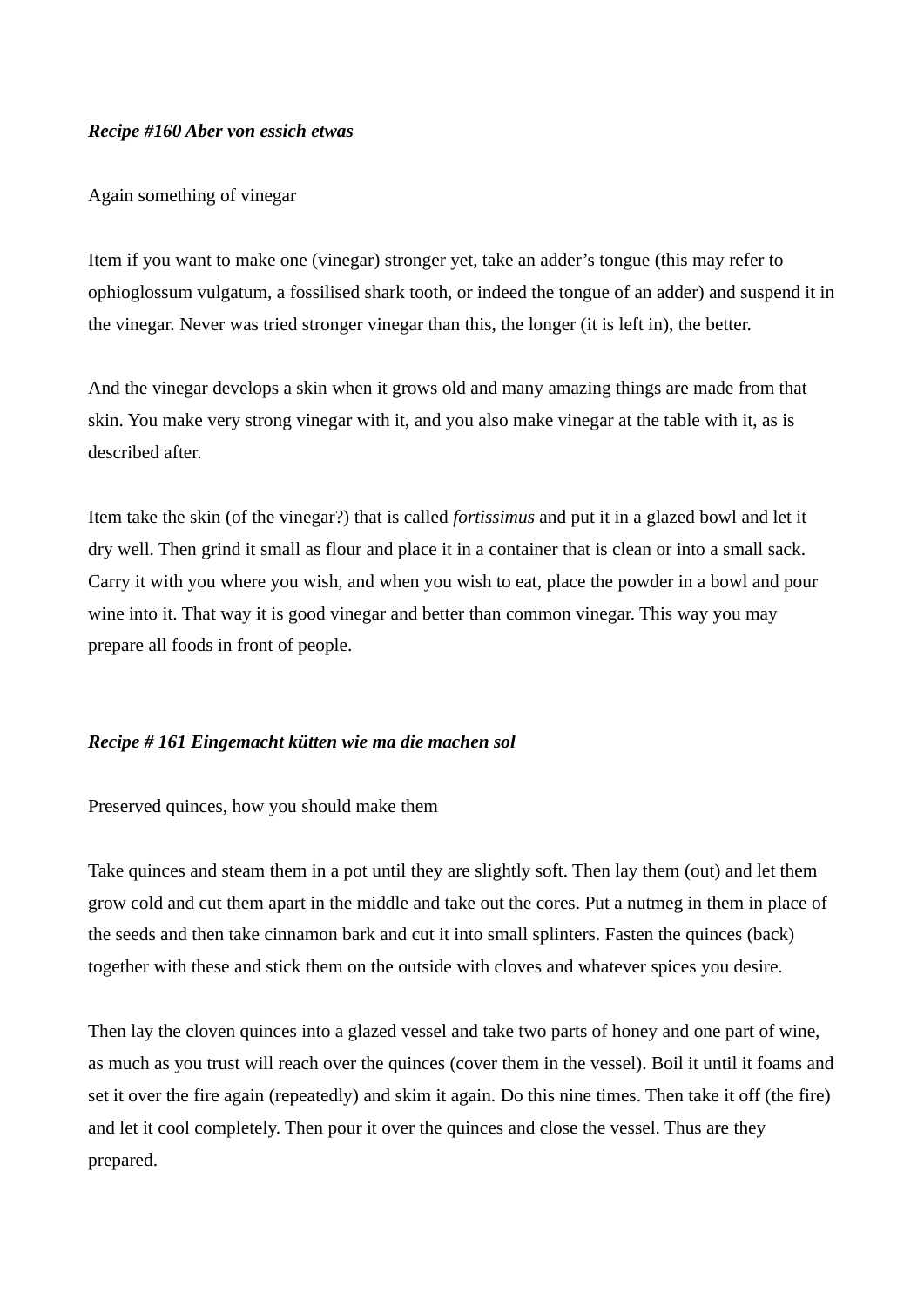## *Recipe #163 Ain salsen uber jar ze machn die mach also*

To make a sauce (that keeps?) over the year, make it thus:

Item if you would make a sauce that you will have throughout the year, take parsley in May and pepperwort (*pfeffer kraut* prob. Lepidium latifolium) and sage and young chard (*piessn kraut*) or its leaves and chop it all together finely. And catch dew in a cloth before the sun rises and take the herbs and force (wring?) them through a cloth with the dew, as thickly as you can. Put it into a small shallow trough and set it in the sun. Thus (dried) it goes into a bladder bit by bit (*stupffs weiss*) and when you want to in that year, moisten it with wine and with vinegar like any other sauce.

#### *Recipe #164 Ein grüne mandel milich*

A green (freshly clotted?) almond milk

Item if you wish to make a green milk of almonds, take a pound of almonds and a bowl full of fish scales, and boil those in water. And then pour off the water of it and press them out well, and take that water and pass the almonds through well half (half of the almonds?) above a small wooden trough. Let it gel as a galantine (*sullcz*) does. Then take it and break it (apart) onto a serving dish with a spoon as any other green milk, and pour on thick almond milk.

(The meaning of 'green' is interesting. I doubt it refers to the colour, though some fish scales may produce a greenish hue for all I know. Rather, I suspect it refers to freshness (as in 'green cheese'), making this a dish meant to emulate the appearance of freshly clotted 'Sauermilch'. The serving style, by spoonfuls arranged on a dish, is found in dairy dishes in sixteenth-century manuscripts.)

# *Recipe # 167 wiltu ain schlechten kumpost machn*

If you wish to make simple compost

Item if you wish to make simple compost, take a pitch-lined container and fill it full of sloes and pour in wine or water, as much as you wish or can add (i.e. as will fit).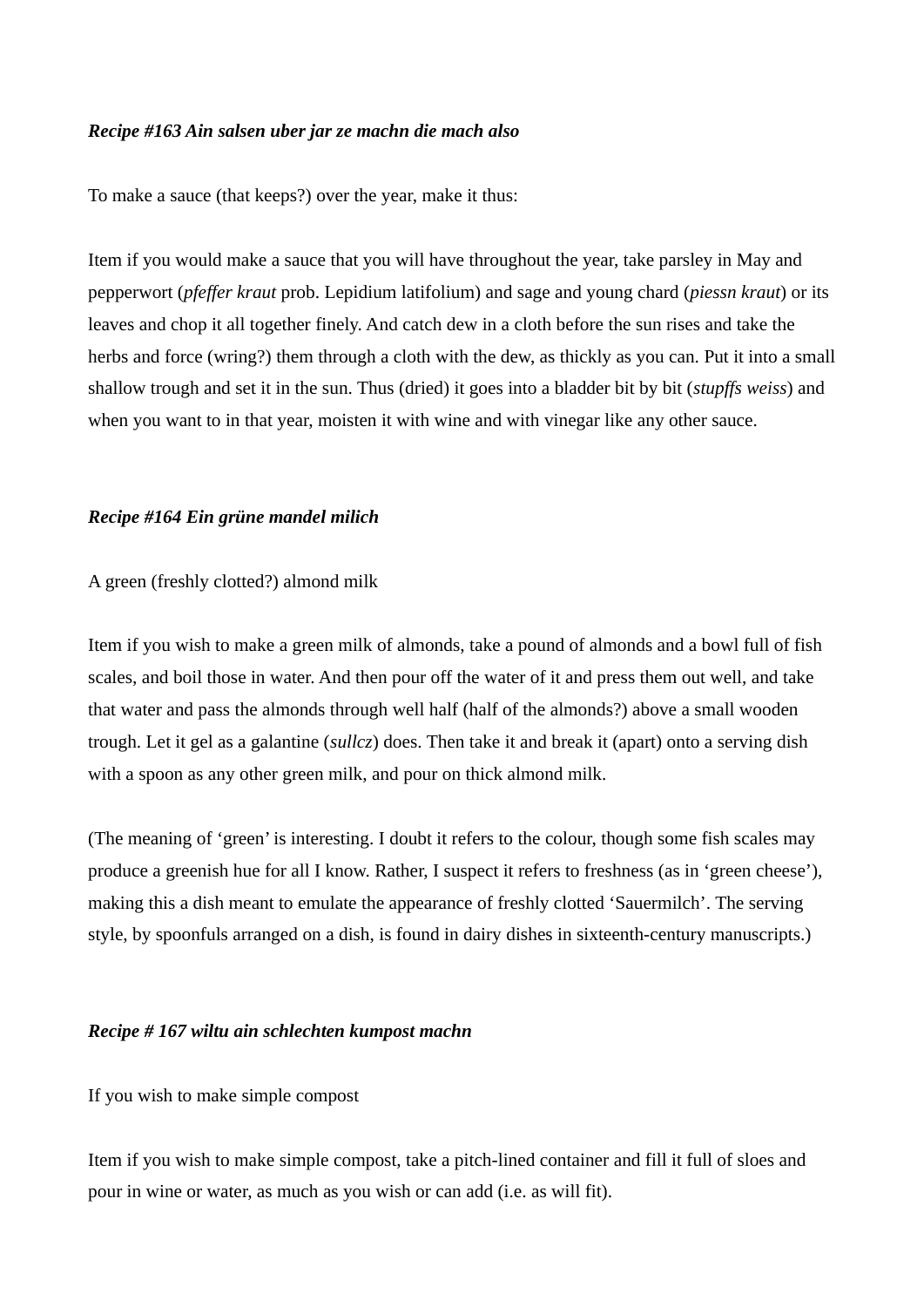Then pour it off again (MS say on again which is likely an error) and measure it, and as much as you measure, add as much honey and put it into a cauldron (*kessel*). And let it boil until it cooks down to as much as there was honey. Let it cool well.

The take quinces and fresh hard pears (*regel piern*) and let them boil a little and cut them into small slices.

Also take the small sprouts (lit. 'children') that stand with the cabbage heads and sprout or shoot out of them and cook those and add a little.

Then lay in the uncooked sloes, one layer, and then strew in a layer of the quince or pear slices and a layer of the small cabbage sprouts as well. Then add sloes again and do so until the vessel is full.

Then pour in the boiled wine or a measure of honey together with the honey and tie shut the container until it ferments. That way, you have good compost, and if you want it, add spices to the wine.

# *Recipe #168 wiltu das dir das prot nit schimlig werde*

If you want your bread not to get mouldy

Item if you do not want your bread to get mouldy, take birch seeds that are harvested between the two days of Our Beloved Lady (probably Assumption on 15 August and Nativity on 8 September), dry it well in the sun and keep it. If you wish to use it, add a little of it to the leaven (*urhab* – usually means sourdough) at night. If you knead the dough later, the bread will not turn mouldy or grey.

# *Recipe #169 Ain stain waich zue machen*

To make a stone soft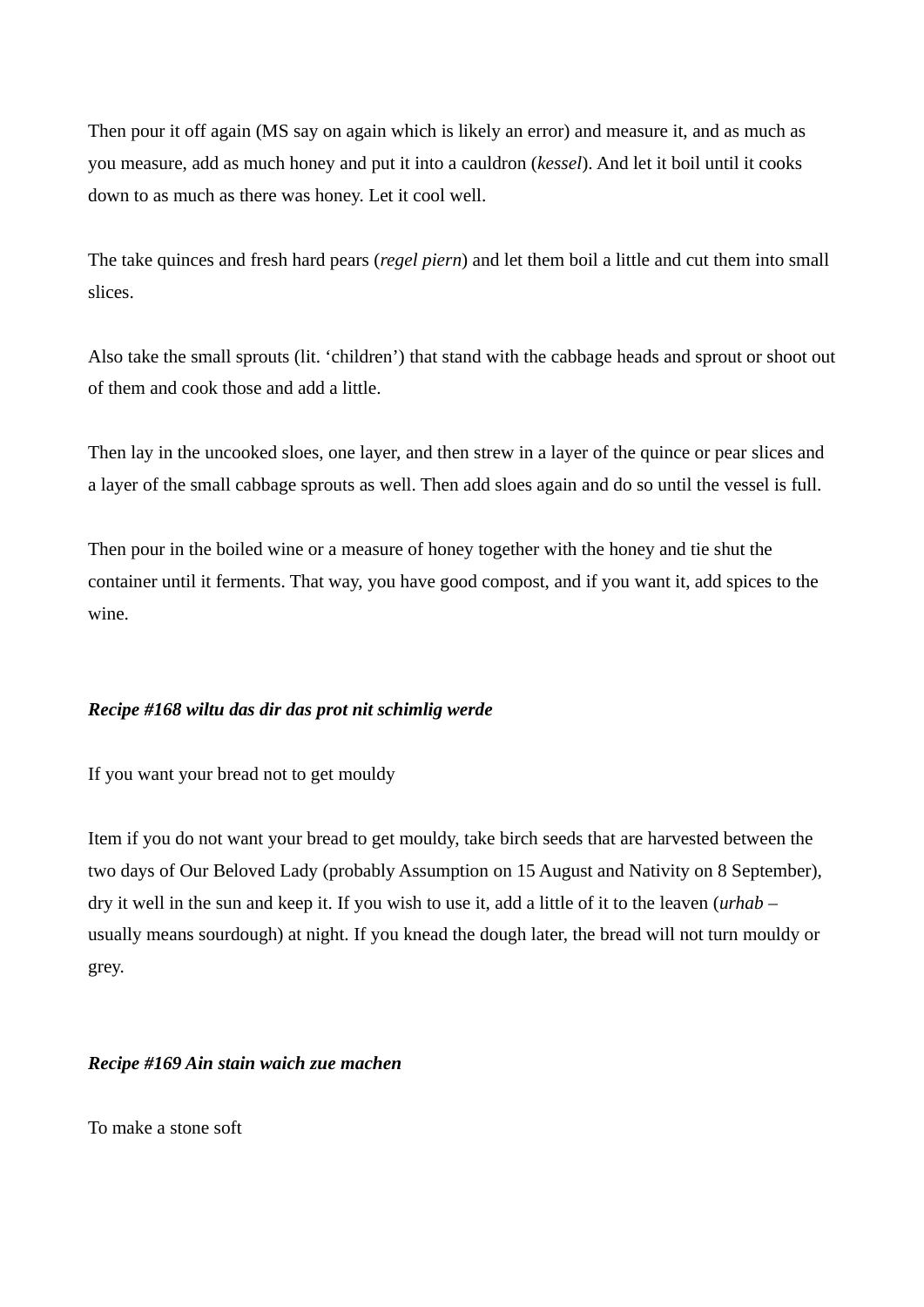Item if you wish to make a stone soft, take old urine (*pruncz wasser*) and the blood of a billy goat and boil it all together. Add savoury to it, and put the stones into it. That way they become soft.

# *Recipe #170 Aber ain seniff ze machen*

Again how to make a mustard

Item if you would make a mustard, take wine and honey boiled well together and skimmed nicely. And while it boils, you should stir it strongly. Afterwards, put it into a pot while it is hot and add the mustard flour until it is so thick that the spoon will stand in it. Then cover it with a crust of bread and close it well, leave it standing overnight on a stove or behind one (*uf der helle* – in the gap between stove and wall). Then it ferments like a dough. Afterwards, set it in a place where it will neither freeze nor yet stand too hot, and if you would eat of it, take it out with a spoon and stir it with wine.

# *Recipe #175 Dinten mach also*

# Make ink thus

Item if you would boil good ink, take four *lot* (unit of weight) of oak galls, two *lot* of vitriol and two *lot* of gum to a measure (of water). And use rain water for it. Item only add the gum when it turns blue. Or two measures (of water) for common ink.

(The 'measure' (*mass*) is not clear. In many systems, it comes to about a litre, which seems a lot in this context. )

# *Recipe #178 Wie man ainen haidnischn kuochn machn sol*

How you should make an infidel cake

Item an infidel cake make thus: Take eggs, as many as you like, and beat them, and (take) white wheaten (*semlein*) bread and cut it in cubes, and strew them in the egg, and take a little (of the) egg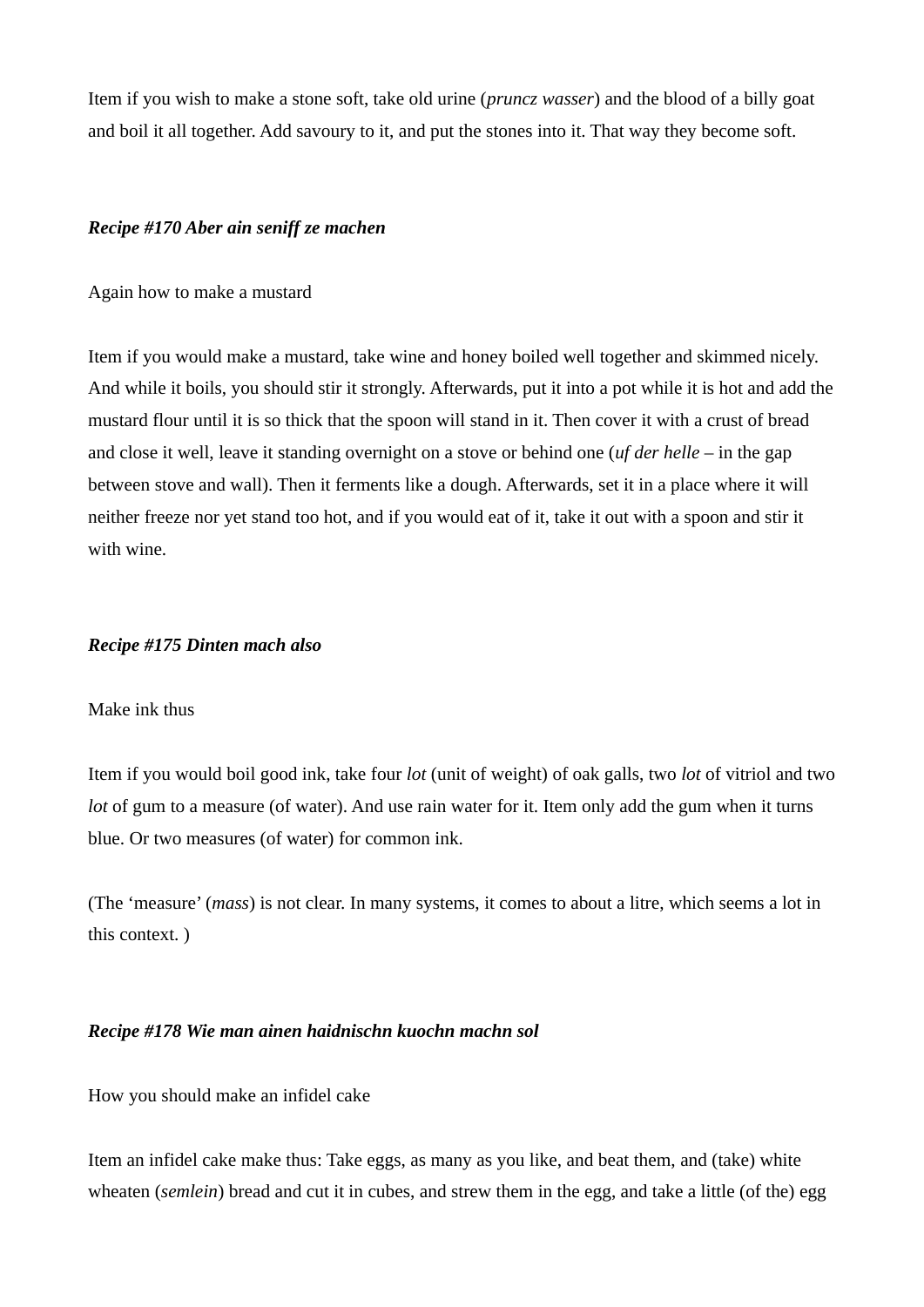into the pan and pour it in. Lift it over the fire and stir it all together nicely. And take another pan and put a little fat into it, and do not let it get too hot. Pour the eggs into that and set the pan over the embers and let it bake. See to it that it does not burn. And (serve it as) an entremet or in a pepper sauce, or as you wish to have it, and season it beforehand. (Also) bake lung this way.

#### *Recipe #179 Mach weiss geprattne hüner also*

Make white roasted chickens thus

Item for a white roasted chicken, take the whites of eggs and a little fine flour with it. They shall be drizzled with that (*begiessen*) and afterwards placed back by the fire until it is entirely right.

#### *Recipe #180 Die rotn hüner mach also*

Make the red chickens thus

Item for red chickens, take saffron, eggs and flour and do unto this as you have done unto that (as above), and season it well.

# *Recipe #181 Die swarczen hüner die mach also*

### The black chickens make thus

Item for black chickens, take gingerbread (*leczellten*) and burn it until it turns black and grind it small in a mortar. If you do not have that, take honey and white wheaten flour (*semlein mel*) and burn it in a pan until it becomes black. Let it cool and rub it through a cloth with eggs. Drizzle (*geuss*) the chickens with it when they are roasted.

You shall stick them with cloves. The red ones with silvered ones. The black ones with gilded cloves. The green (ones) with silvered and gilded (ones).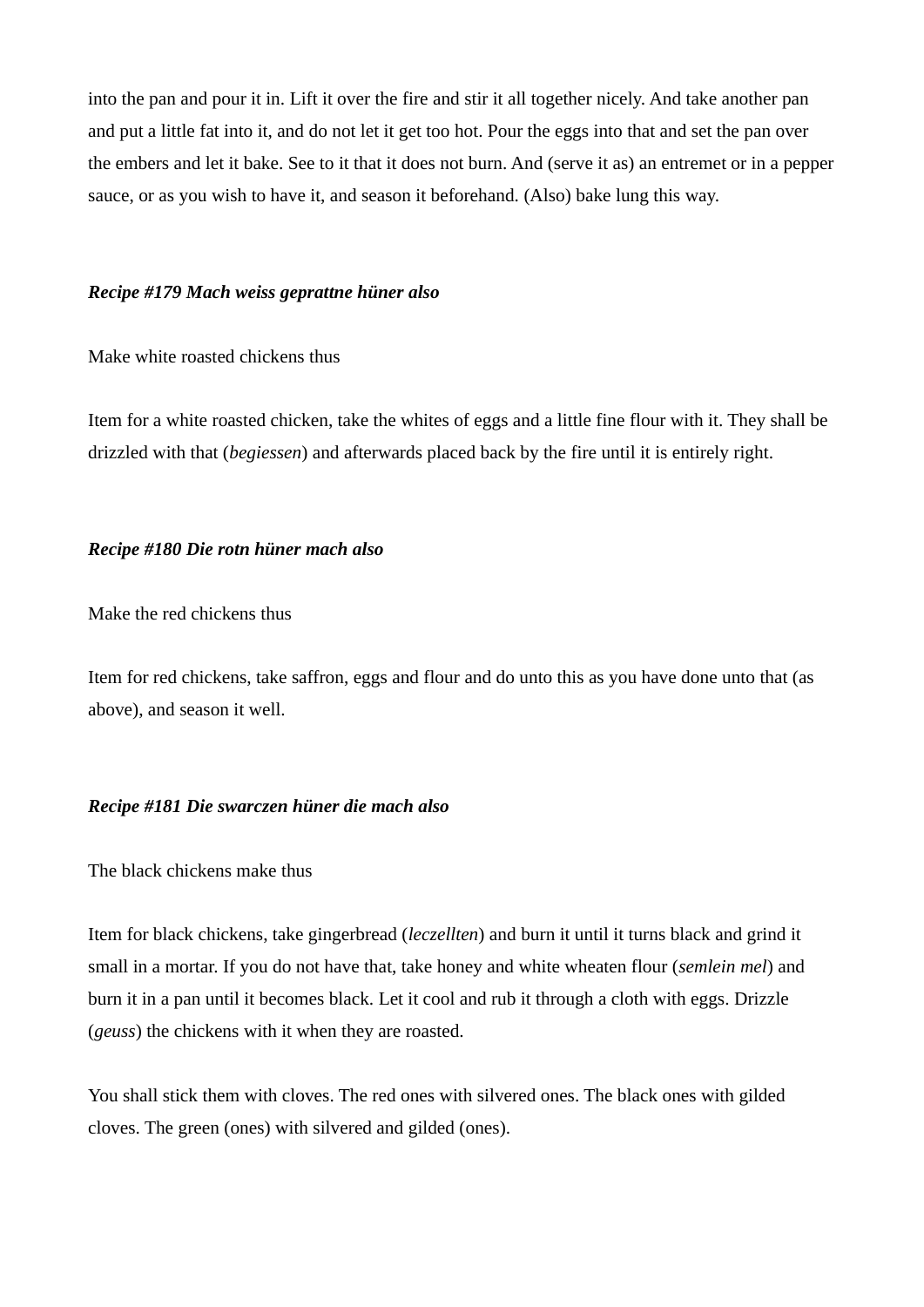# *Recipe #182 Die grünen hüner beraitt also*

The green chickens prepare thus

Item make green chickens thus. Take parsley ground with eggs and flour, and season it well, and pass it through a cloth. And also do with this as is written above.

# *Recipe #183 Zue weissen hünern ein sals*

A sauce with white chickens

Item for a sauce with white chickens, you shall take Italian raisins. Grind them small and take with it the very best wine that you can get and pass them through a cloth with this. And add the best spices.

# *Recipe #184 Ain salsen zue swarczn hüner*

A sauce with black chickens

Item a sauce with black or red chickens: take parsley or another green herb and pass it through with vinegar.

# *Recipe #187 Mach ain swarcz gemuess also*

Make a black (spoon) dish thus

Item a black (spoon) dish. Take veal. If you cannot have that, take the blood of chickens of young roosters or hens and put it into hot wine and let it boil. And take a boiled hen and chop it small, and take half a white wheaten loaf (*semel*) and lay it into the blood and let it boil up. And when it has boiled, prepare it with honey so that it is neither too sweet nor too sour and sprinkle it with pounded cloves and ginger and sugar.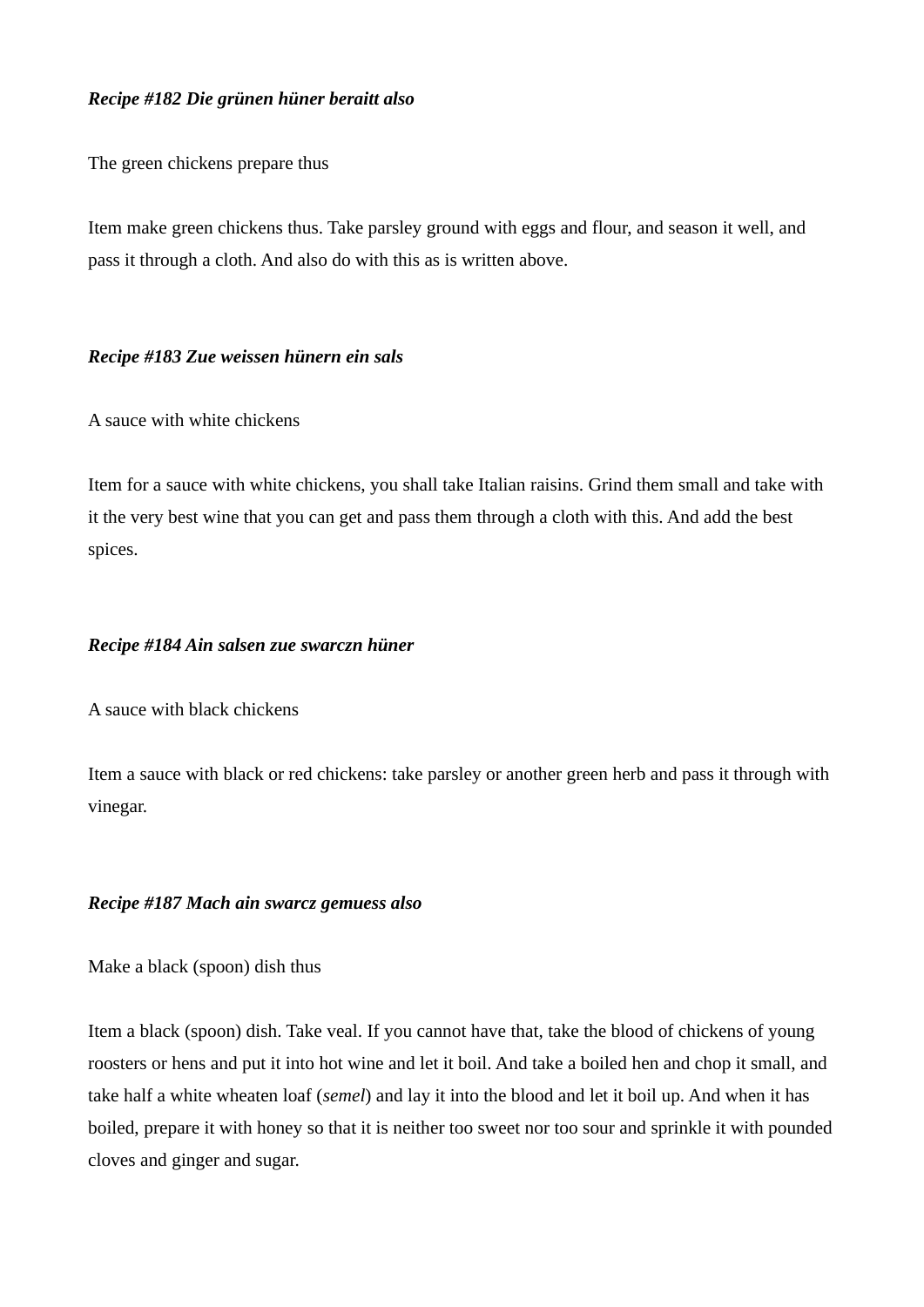(I assume the veal mentioned in the beginning would replace the boiled hen, but it may in fact mean that the entire dish can be made with calf's blood and meat instead of chicken)

#### *Recipe #188 Aber etwas von hünern ze machen*

Again a dish made from chickens

Item, take a pound of almonds and pound them small. Then take a boiled hen and roasting-grade (*praetig*) veal and chop that together with the hen and let it boil with the (almond) milk all together in the pot. Let it boil properly. When it has boiled, take the necks and the heads and put them in a mortar and pound them very small, and add white white wheaten (*semlein*) bread to it and pound it together with clean broth. Then take the feet (thighs?) and fill them with the chopped meat. And make meatballs the size of a hazelnut, serve those with the thighs. And keep them in the pan until they open up (?*sich entschleust* – is done?), and let the thighs boil separately until they are done. That way they stay whole. The broth should be made with the best spices. When it is in the pan, take a little vinegar so that it be soured. When you wish to serve it, warm up the livers and the stomachs and the thighs and lay them in a serving bowl dry (without sauce), and boil the broth in a pan and pour it on.

#### *Recipe #189 Aber ain essen von hünern*

Again a dish of chickens

Item you shall take the blood of young chickens or of a lamb, or of a calf. Take two or three chickens and you shall cut them up raw, each into twelve pieces, and cook (*siedn* – boil) them in the blood.

Then take an onion and an apple and chop that together, and a fatness of meat and (put) the blood into a pan, and put that in a pan and let it boil well together and add it to the chickens and season it well with good spices.

# *Recipe #190 wann man annderst nicht hat dann nur kalbfleisch*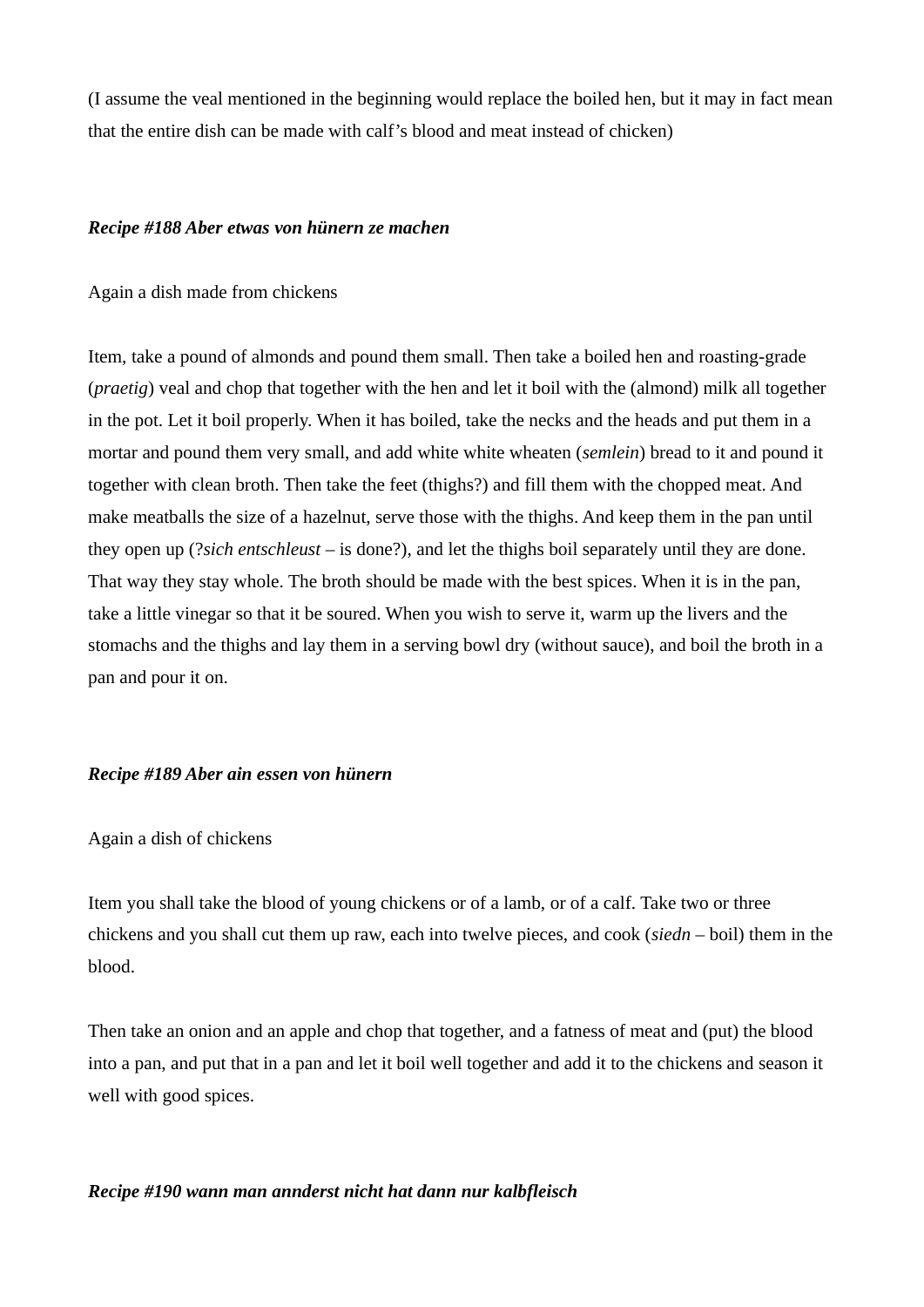### If you have nothing but veal

We came to a place where we found nothing but veal, and my lord had many guests, so he bought the calf. Then he came and took hot wine and stabbed the calf completely (to death) and cut off its head completely, high on the neck. He split the head down the middle and took out the brain and washed the rest nicely and cooked it cleanly and makes a head dish from it. Then he takes the feet, chops off the knees and makes a galantine.

Now he takes the innards of it and washes it nicely and makes it nice and takes bacon and fine white bread that he cuts into cubes. Take as many eggs as you wish and mix the eggs and bacon into it and fill the neck and the *wämlein* (one of the stomachs) and let it boil nicely and cook it separately, that way it stays white. When it is boiled, boil the *wampen* (belly, or another of the stomachs) and the *magen* (one of the stomachs) in slices, and put them into a bowl when you wish to serve them. Place the innards on top and that makes a nice dish.

Then take the liver of the calf, chop it up raw, and then take fine white bread and bacon. Cube the bacon and grate the bread and season it with spices, and take eggs and mix it all together with each other. Put fat into a pan and put the liver and all these things together into it. Stir it well over the fire so that it does not burn. Then take the net (caul) and put it on the table and when it hardens, wrap it in the net and place it on a griddle, and put two or three pieces of wood onto it to turn it over with. That way it does not break apart when it is roasted. Cut it into seven pieces in a bowl, and what you cut off, grind up and pass it through a cloth with good spices and good wine. That way it turns out good. Then take the brain and place it on a cloth, tie it together and boil it with the cloth or inside it, and when it is boiled, take a pound of almonds and grind them up small with good broth or soup. Pass it through a cloth with fine white wheat bread and pass the brain through with the other things, and take clean fat, and boil it. Also take a good wine and the blood of the calf, but not too much of the blood. Then take good dry *lebkuchen*, not too little, grind it up small and put it in. If you don't have sugar, use honey instead and clean fat, that way it turns out smooth. Season it with good spices and take that in right measure, a good sprinkling of spices on top.

## *Recipe # 191 (no title)*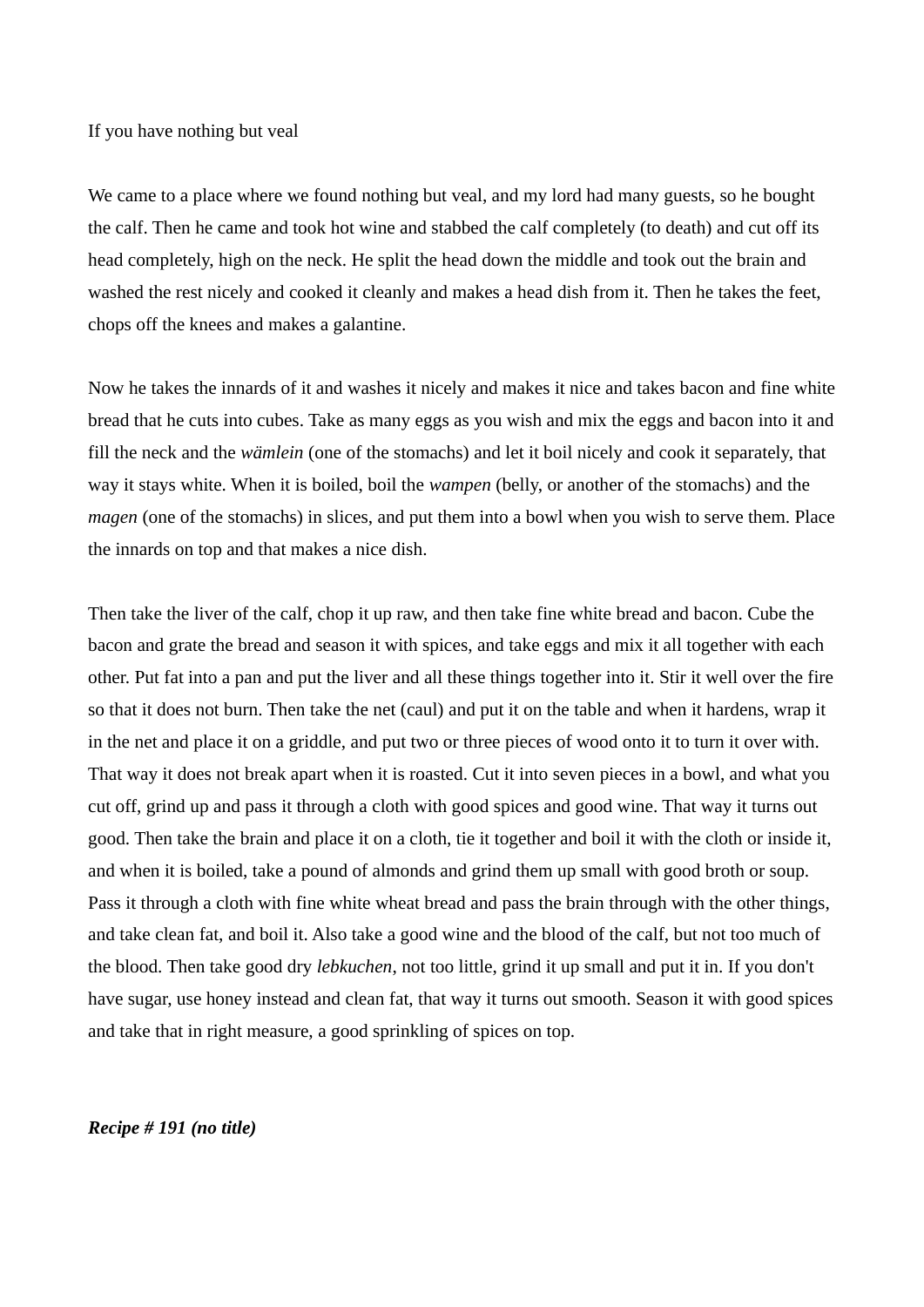Take the lung of a calf and wash it nicely, and boil it in a pot and chop it small. Take good broth or soup and twelve egg yolks and cook that together, that is a good spoon dish.

Take the head of the calf, wash it nicely, take it off cleanly and cut it into small patches, and cook it with good spices and saffron and parsley.

Take the breast and a roastable meat of what animal you find or may get and chop it small, and take the blood, and don't make it too black once it is done. Then take rye bread and grate it small. Take the blood and sixty-there eggs, beat them with it, and also add the grated bread, and chop it small and add good spices and cook it nicely with cloves, and of the bread take half or more, you make the roast with it.

Also take a small kettle and put in broth or soup and place it over a burning fire, then take the roast and put it in there and let it boil until it is done. When it is well ready, take it out and let it cool, then take bacon, cut it up small, lard the roast with that and also stick it with whole cloves. Then take good wine with it, and good spices, and sugar, and prepare a soup to go with the roast.

Of the roast: take the long (parts? - filet strips cut along the kidney roast?) together and place it in hot broth and let it boil till it is done. Do not let it overcook, and when it is done, place it on the table if you wish, and let it cool. Now you may cut it as you wish. Afterwards, make a bound pepper sauce of it, and take onions and an apple with it, chop it up into that, and take fat from the meat and the blood into a pan and add it, make it cleanly, with good spices. That way it is (like) venison.

And the breast you cut lengthwise, that is served as a meat (dish). And you shall take the legs that still have meat on them and chop them into small pieces and take a soup or broth of the meat, with vinegar added, and the blood of the calf should also be added, and boil it in there. And put in chopped (meat or organs) with good bacon, and season it with good spices. That makes a good first course dish.

# *Recipe # 194 Ain gefüllten hechten*

A filled pike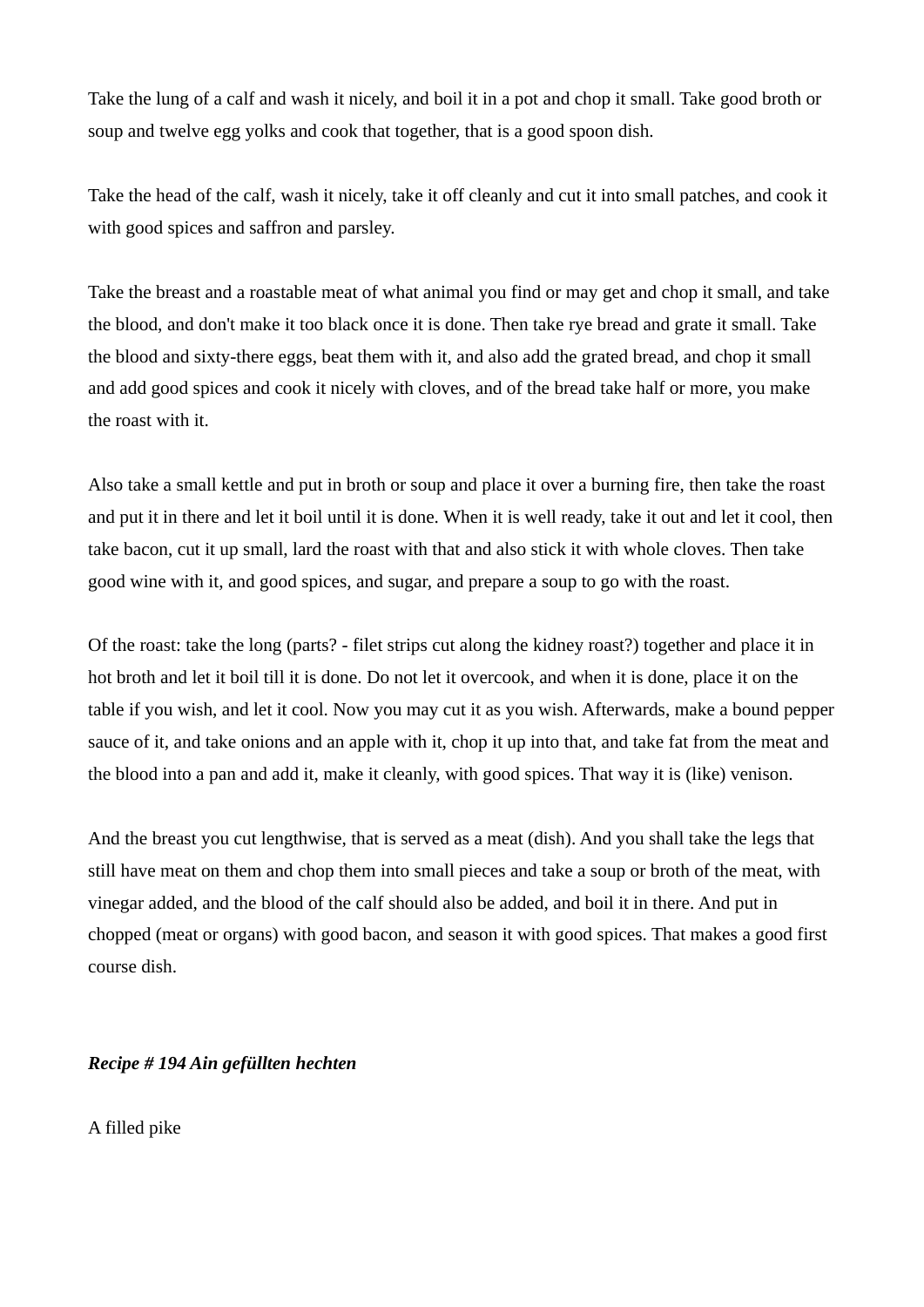Item you shall take a mid-sized pike, you shall not forget that, and strike off its head. Take a wooden board and make it as long as the pike is and clean it (the pike) nicely. And when you have gutted (or: loosened) it and it is all free within its skin, take the back and a small knife at the tail (this sentence is ungrammatical in the original). That way, the fish is freed.

Take it out entirely so that the skin remains whole with its scales. And then take the fish and loosen its flesh from its bones. Let the skin lie and chop the fish very small, and take other fish in addition, until you (can) fill the fish completely. Season it with good spices. Thus, it becomes well-tasting.

And after that, you shall have pellitory (*perchtram* - anacylus pyrethrum), hyssop, southernwood (*Abrautten* - artemisia abrotanum) or sage and parsley, you shall have all of that with it and chop it with the fish. Fill the pike full again, this is called a pike.

If it is not a fast day, chop apples and eggs in with it and fill the pike and attach its head again and sew it together again with a thread. Thus the fish becomes whole again.

Add some of the same (filling) into the ear cheeks (gills), and the filling should be nicely cleaned. Then add the filling into the head and the mouth. And lay it on a griddle and roast in cleanly and nicely.

# *Recipe #203 Ainen ponnen prein mach also*

# Make bean puree thus

Item of bean puree. Take the beans, wash them nicely with lye (*kaelguesse* – might mean cold water, but often refers to mild lye) and boil them so that they are neither too soft nor too hard. Take them out and let them grow cold. And take a clean bowl and a clean spoon and grind them nicely and (so that?) they do not jump out (*sy nicht zue aussen schlahen*). When you wish to serve them, grind them so that they stay white. You may add whatever kind of milk you wish that is sweet, and serve it. (For?) the other ground beans, take pea broth with them and pour in a little oil, and make it thick. Serve it hot. That is called a spoon dish (*muoß*) of beans, and thus you also make a soup.

#### *Recipe #204 Aber ein gemuess von arbassen ze machen*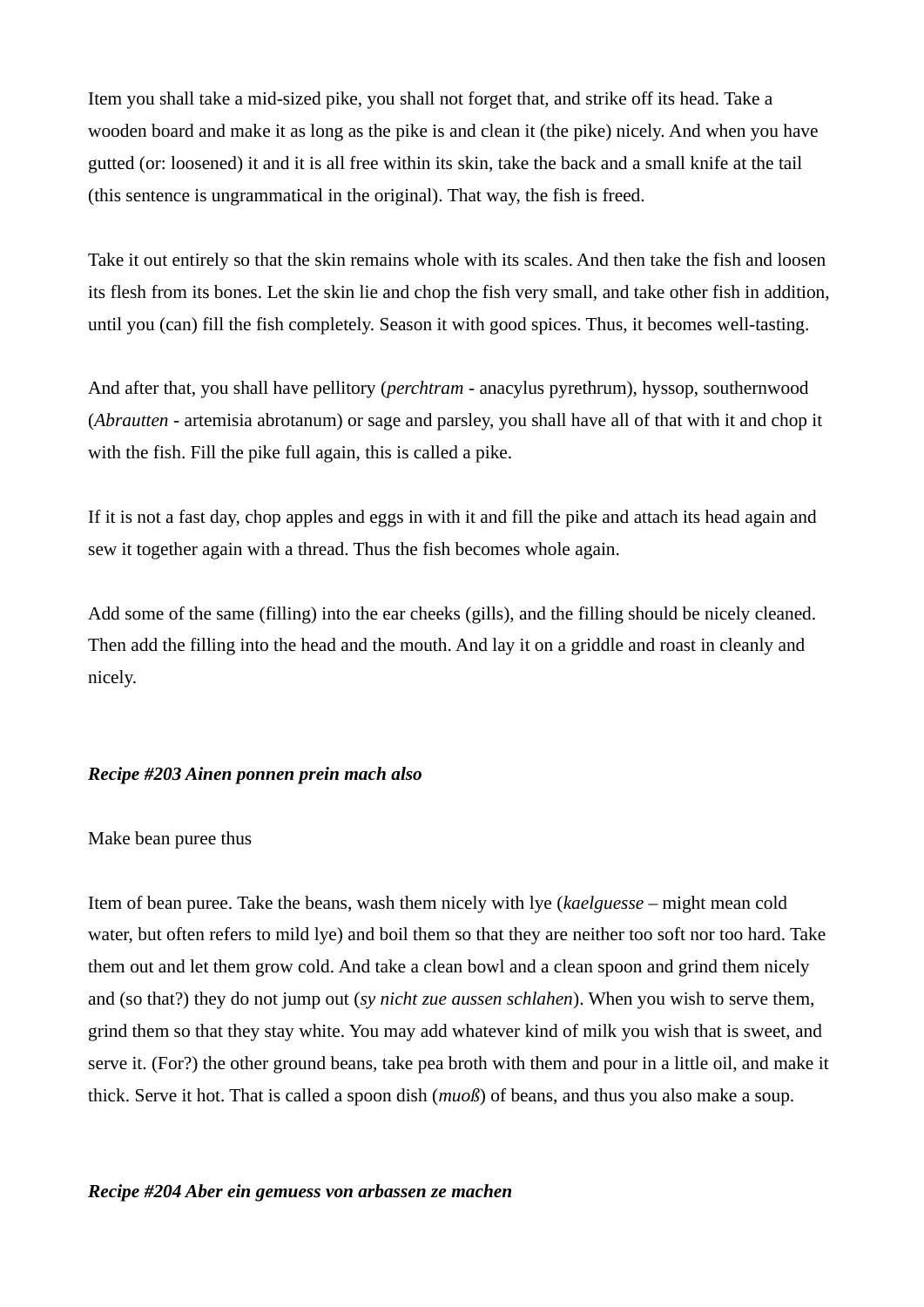## Again how to make a side dish of peas

Item of peas, grind them nicely. You may make a side dish (*gemuess*) of them as you wish, warm or cold. The cold ones (put) upon a bowl and when they have firmed up (*gestannden ist*), cut them through the middle twice. Take out the middle piece and pour mustard in its place.

Take peas that are not too soft and grind them fine in a mortar add honey and saffron to it or sugar, that makes it sweet. And add a little flour, that makes it firm (*zaech* – hold together, I suppose). You shall have a bowl, and make holes in it, and burn the holes through it with a round iron rod. The holes shall be as wide as a feather quill. And put the peas into the bowl or cup so that they go to its bottom evenly when you push down the lid. This way, the peas come out at the bottom. Put them in a bowl and in that, you should give them three or four turns. And make a mustard with that that should be yellow, and season it with good spices and pour it over that.

## *Recipe #205 Arbass pratn an einem spiß*

# To roast peas on a spit

Item, if you wish to have more peas, make roast from them. And the peas should be nicely boiled. Grind them and add spices and sugar to them. It becomes sweet from that. And take flour, it becomes stiff (*zaech*). When the peas (dough) is ready, take a spit and wind it around that. That way you surely have a roast. Take dates and cut them lengthwise and lard the roast with that. Roast it nicely (*prat jn sauber*) and serve it. And serve a good sauce on it and with it (*daran und dar zue*)

#### *Recipe #206 Aber von arbassen*

## Again of peas

Item take peas, let them boil so that the skins (*paellg*) come off and grind them very small. Pour them in (to a bowl?) and see that they are not too thin. Take rice that is well boiled and lay it in the middle (*mitten darein*) and serve it.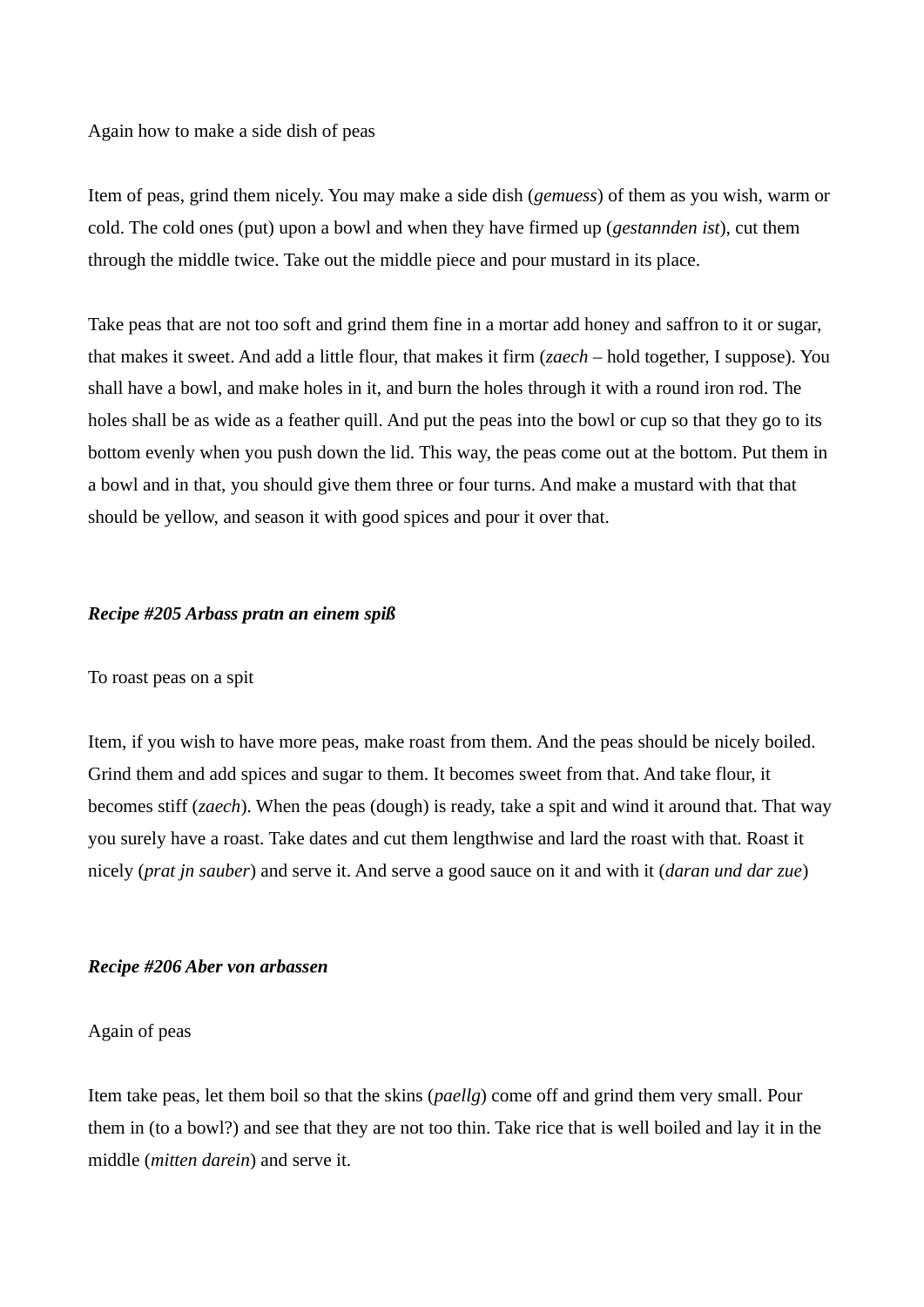## *Recipe #207 Von einem weissen gemuess von nussen*

Of a white spoon dish of nuts

Item take a white nut spoon dish in a pot, that is made from nuts. He shall pound them but so that they do not pass through (but not pass them through a cloth?) and you should have a thick milk with that and white wheaten flour (*semlein mel*), it becomes thick from that. You may serve it warm or cold, and make it sweet with sugar.

### *Recipe #208 Ain praün gemuess von weinpern und von veign zu machn*

To make a brown spoon dish of raisins and figs

Item for a spoon dish (*muoß*) you shall take a pound of raisins and a pound of figs. And you shall take twenty durable pears (*Regel pieren* – a hard variety that kept well and was suitable for cooking). Sautee (*schwaiss*) them nicely in fat or in oil, if you may have tit. Dry it with flour (dust it?) and put it into a pan and boil it so that it turns brown. And when they turn brown, let them cool and press them together, that way the oil comes away. Chop it into small pieces so that it is small. And the figs shall be well boiled, and you shall sautée (*schwaiss*) the raisins well, and grind them mixed together. And you shall have a good Italian wine, *Reinfall* (probably Istrian rebulo giallo), *Rumonier* (possibly Romagna) or *Malvasier* (malmsey), and if you add *Malvasier* you will not spoil it. And it needs good spices and take honey and put that into a nice spoon. The honey should be very hot. Pour it in and stir it so it turns thick. Then put it on a serving dish or what you have and if you wish to serve it and have no dates, take cloves into the spoon dish. And cut the dates lengthwise and stick them into it.

#### *Recipe #209 das gemuess vach oder mach jn ainen kopff*

Item if you would make it in a round pot (lit: a head), make that with flour or from eggs and flame/heat it (*prenn in ab*). If you wish to make a green or white dough sheet (*ein plat*) of rice, make a green or white sheet. You have that whenever you wish.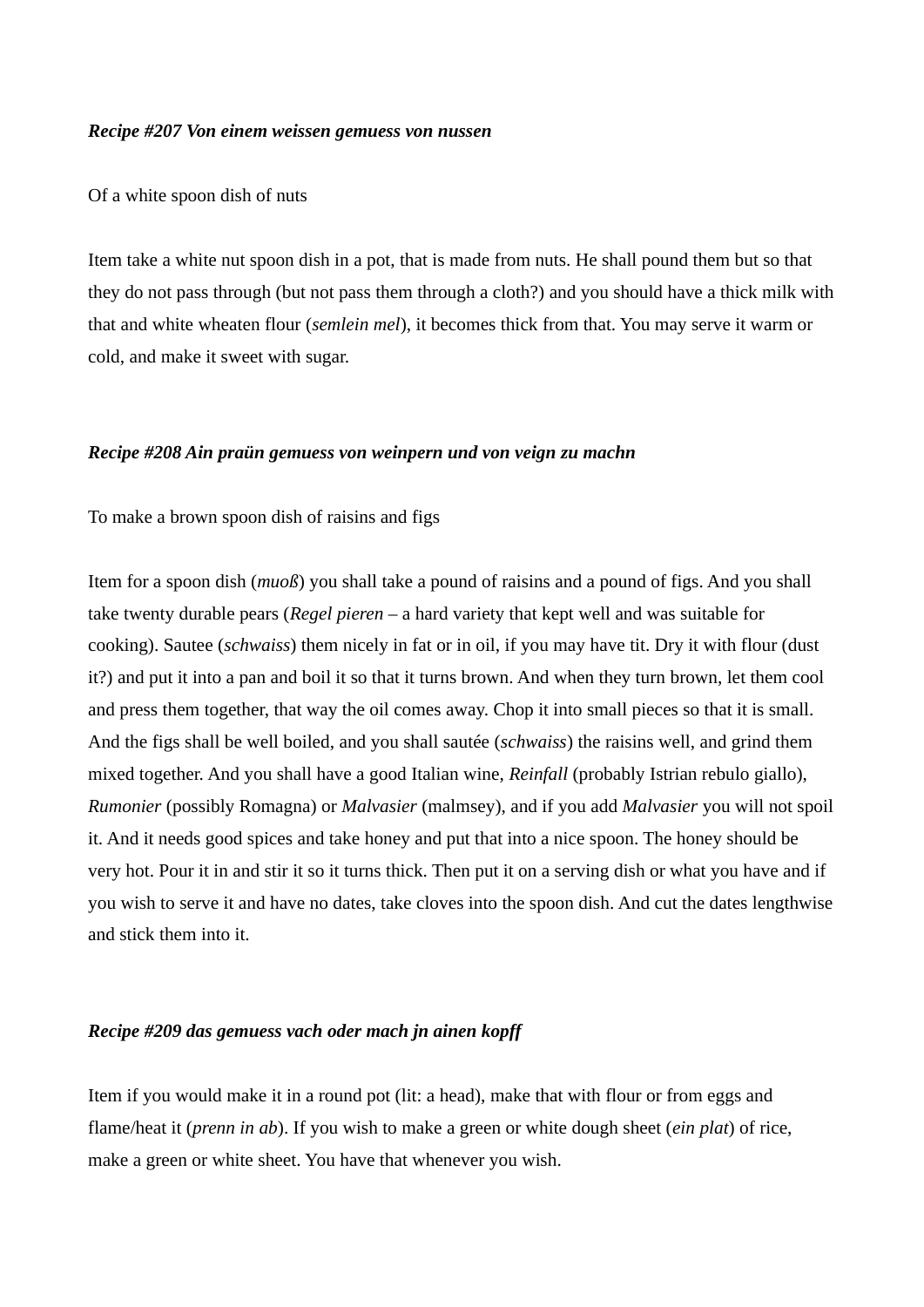# *Recipe #210 Beraitt wilprät also*

# Prepare venison thus

Item of venison; if you have it, take a small piece and chop it small. You must also have pure/clean (*rain*) blood, if you do not have that, take of the blood of a chicken, as much as (is needed) for one dish. Put that into a small pot and stir it well so that it boils up. What you have chopped small, put into the blood and (put) pure fat into it and let it boil. Prepare it in this so that it is thick (*starck*). And strew good spices on it of ginger, cloves, sugar and cinnamon. He shall strew it with that.

Equally you may (make) this of all manner of meat. If you would have it white, add almond milk to it, and some egg white. Sweeten that with sugar.

# *Recipe #212 Das du guot praun machest ze essen*

(the way) that you make good brown (colour) for food

Item if you would have brown (colour), take the blood of roe deer or of hares or catfish (?*schaidn*) and pass it through a cloth. That way, it turns brown.

But of you cannot have blood, take *lebkuchen* (*leczellten*) and burn it (*pren* – I think it means dryroast it in a pan) and let it cool and grind it and put it in there (the dish), it becomes brown from that. And (season it) with good spices, but not too much, then salt it properly and you shall become a good servant (this line rhymes and may be proverbial). And strew something good on it with cloves and with spices.

# *Recipe #213 Von einem gepachen mach also*

# A fried dish make thus

Take a white wheaten bread (*semlein prot*) that is not too freshly baked and cut it crosswise (*zwirich*), not lengthwise. You shall have two kinds of filling. One shall be green and the other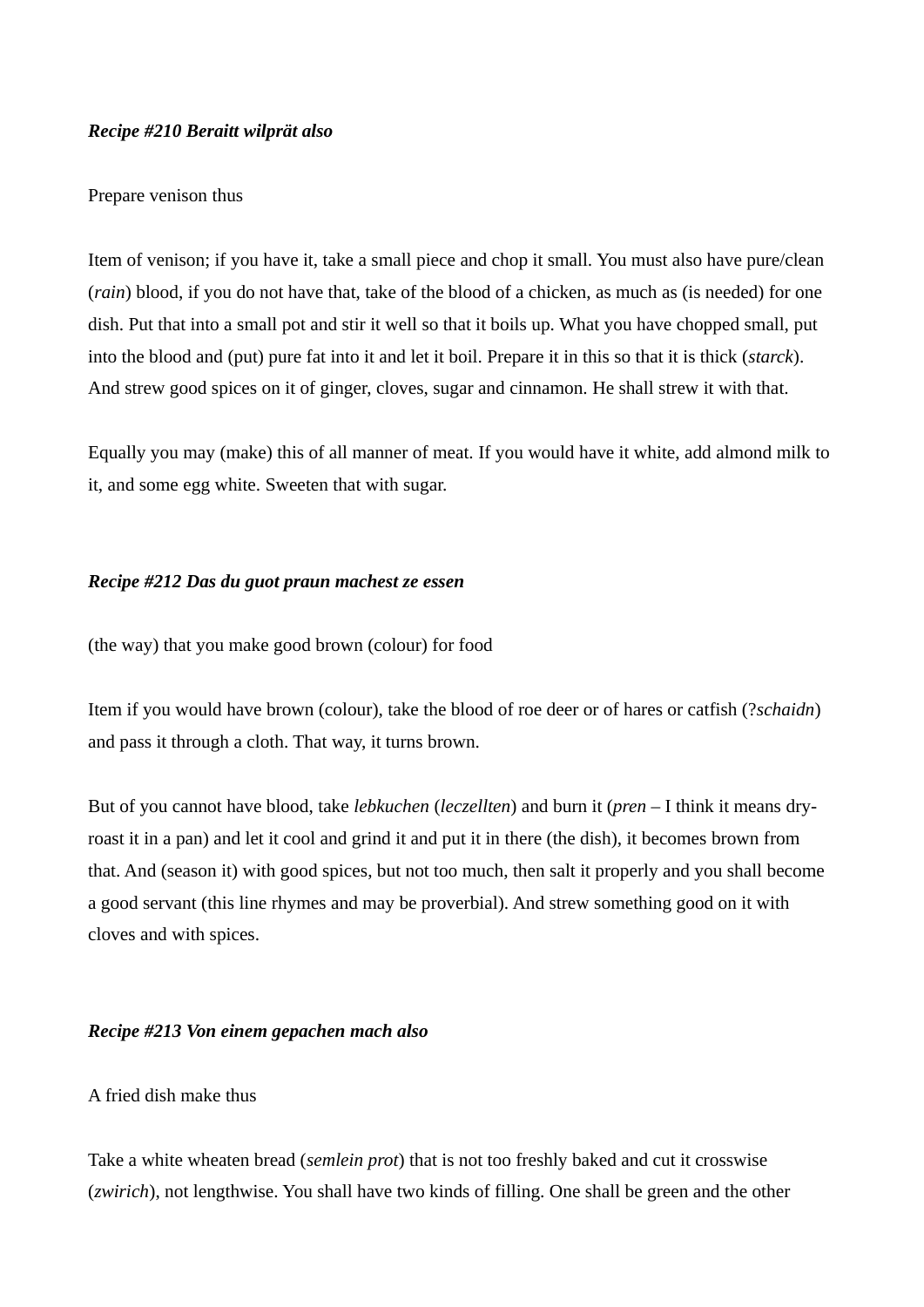black. And spread the egg filling on them, one slice after another. If you can have it, put yellow filling on one slice. And make a batter of eggs or of wine and dunk the slices in it and lay two slices on each other and fry them. And strew sugar on it.

# *Recipe #217 Ain condiment das haist kalbedin*

A condiment sauce called *kalbedin*

Item take the crust of rye bread softened in vinegar and then take more ginger than pepper and a little caraway. Make (put) that in vinegar and boil it so that it thickens. Serve it with fish. This sauce is called *kalbedin*, you may eat it with all manner of fish or game.

# *Recipe #224 Ain gans ze beraiten und ze machen also*

To prepare and make a goose thus

Item take whole geese, but the heads are to be taken off, and pound them or (and?) place them in an earthen pot and add water and let it boil from the bottom up and on a trivet. Close the pot so that the steam cannot escape and raise a small fire for it. Let them boil till they gaggle (*schnattn*). Then take two heads of garlic, leave them whole and let them boil together with the goose with saffron. Serve them entire.

(This is interesting: First, the 'pounding' (*stoeß*). Later recipes sometimes instruct cooks to break the bones of fowl destined for stewing. This was supposed to improve the taste. Secondly, the precise instruction of applying heat gently from below, which would be unusual in a kitchen where most pots stood in the embers and were heated from all sides. Thirdly, the way that the pot is closed (probably with some kind of paste) and heated until the geese 'natter' - very likely until steam escapes, having built up pressure for a while. I also suspect that the cooking liquid was considerably more sophisticated than water with garlic and saffron. Again, later recipes parallel the technique and include thickeners, complex spices and dried fruit.)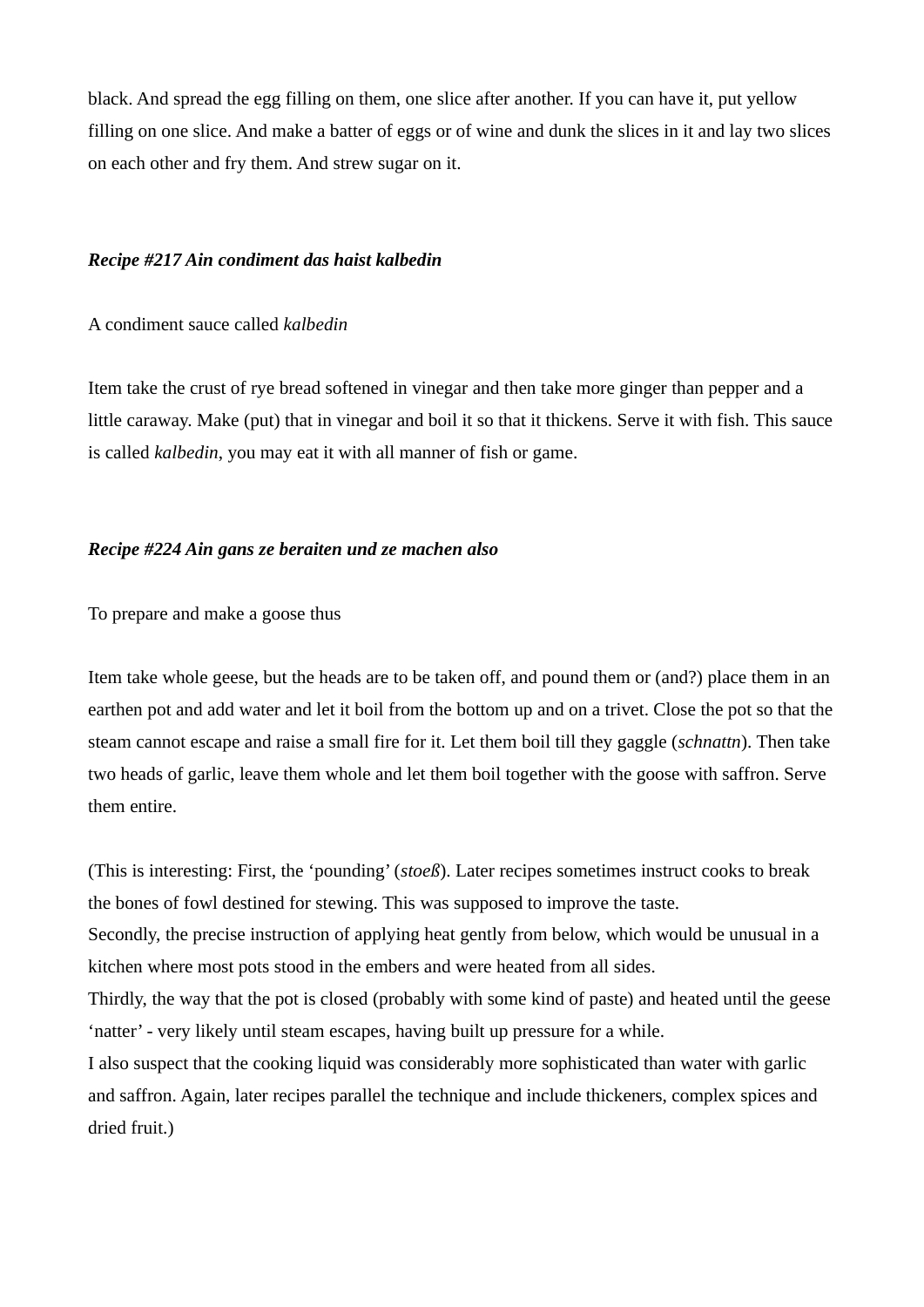# *Recipe #225 Aber von gennsen ze beraitten und ze machn*

Again, to prepare and make (this dish) of geese

Item take whole goose and pig's flesh, sage and other herbs and chop it all together. Fill the neck with this and boil it, and when it is boiled, lay it on a griddle and drizzle (*beschlach*) it well with egg or with an egg batter, and drizzle (*bedraeff*) it with fat. Take saffron and parsley and fennel greens (*venichel kraut*) and temper it upon the herb or seasoning as best you can and will (add it to the batter?). Give it to eat.

# *Recipe #228 Wie ma klaine spanfäckel pratn und beraitn sol*

How to roast and prepare small suckling pigs

Item take a suckling pig and roast it at a low temperature (*prat es küel*) and split it in half with the head (including its head). Then take the lungs or hard-boiled eggs and two slices of soft white bread, saffron, pepper, salt and finely chopped bacon. Fill the suckling pig with it, stick it on a spit and drizzle it with fat.

(I assume the pig is cut open all the way to the jaw, including splitting the skull, and closed up over the filling, not roasted as a half)

## *Recipe #229 Von ainem kalbfleisch gefüllet*

# Of stuffed veal

Item this way you may fill a (piece of) veal or a lamb: Take pork, remove the skin and chop it small. Add to it two white wheaten loaves (*semel*), pepper, eggs, honey, saffron and vinegar, but (do) not (make it) too sour. Let it boil and serve it. Also make (use?) a lung mush (*lungel gemueß*) this way.

(I suppose the entire filled veal roast or lamb could be boiled, but I rather suspect the word describes a step in the preparation of the filling I do not fully grasp yet)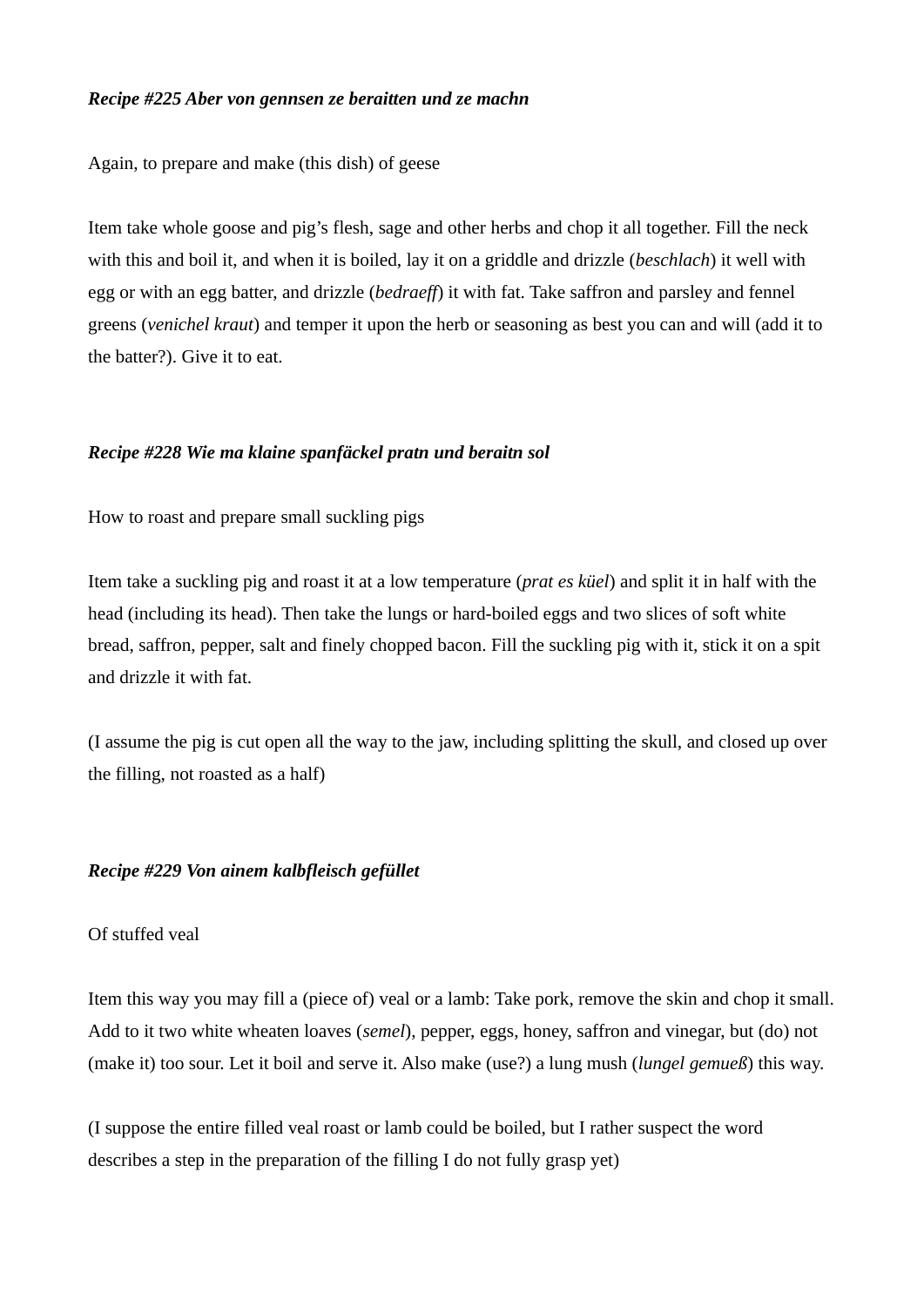## *Recipe #230 Von aimen gannczen huon ganncz und gar in ainem Anngster*

Of a whole chicken entirely inside a narrow-necked bottle

Item how you should put a chicken entirely inside a narrow-necked glass bottle. Take and scald the chicken but not too much (*verprüe das nicht*) so that its skin remains whole. Take it and remove its skin and blow into the skin and where it is broken and has a hole, sew it shut again. And take the meat and boil it, and when it has boiled enough, chop it small mixed together with sage and parsley.

Take a blunt (piece of) wood and thrust the skin into the glass jar or narrow-necked bottle and blow up the skin inside the glass vessel, and put the filling into the glass vessel in it (into the skin). As you put the skin in (to the glass), leave the neck sticking out and tie it shut well and attach it over the glass vessel (tuck it under the rim?) so that no steam or water may enter it. When you pull off the skin all the way to the feet, you must cut off a little there.

So do all that is written above, and set it in a pot so that the water stands above the chicken and the glass the depth of a finger across (a finger's breadth), and let it boil. Thus it hardens so that one sees an entire chicken inside the glass vessel, and then serve it.

## *Recipe #232 Von Reis mach den also*

#### Of rice, make it thus

Item take rice and wash it nicely with four waters (four times in new water). And boil it so that it stays a little firm (*röscher*). Then take the whites of eggs and grind (*reib*) one together with the other, then you have a white fried/roasted food (*pachens*). But if you would have it yellow, separate the yolks from the eggs (and add them), that way you have a yellow fried/roasted food (*pachens*). Then take a shallow mortar (*reib scherem*) and grind the rice small and the egg with it as is written above, as you would make it, white or yellow. Make a dough that is thin and pass (*scheuß*) it through your hand like with fried meatballs. That way you have a roasted/fried food (*pachens*) of rice. And take a spit that is small (a skewer) and lay it by a fire. Then strew breadcrumbs on it while it roasts. That way it turns out nicely brown.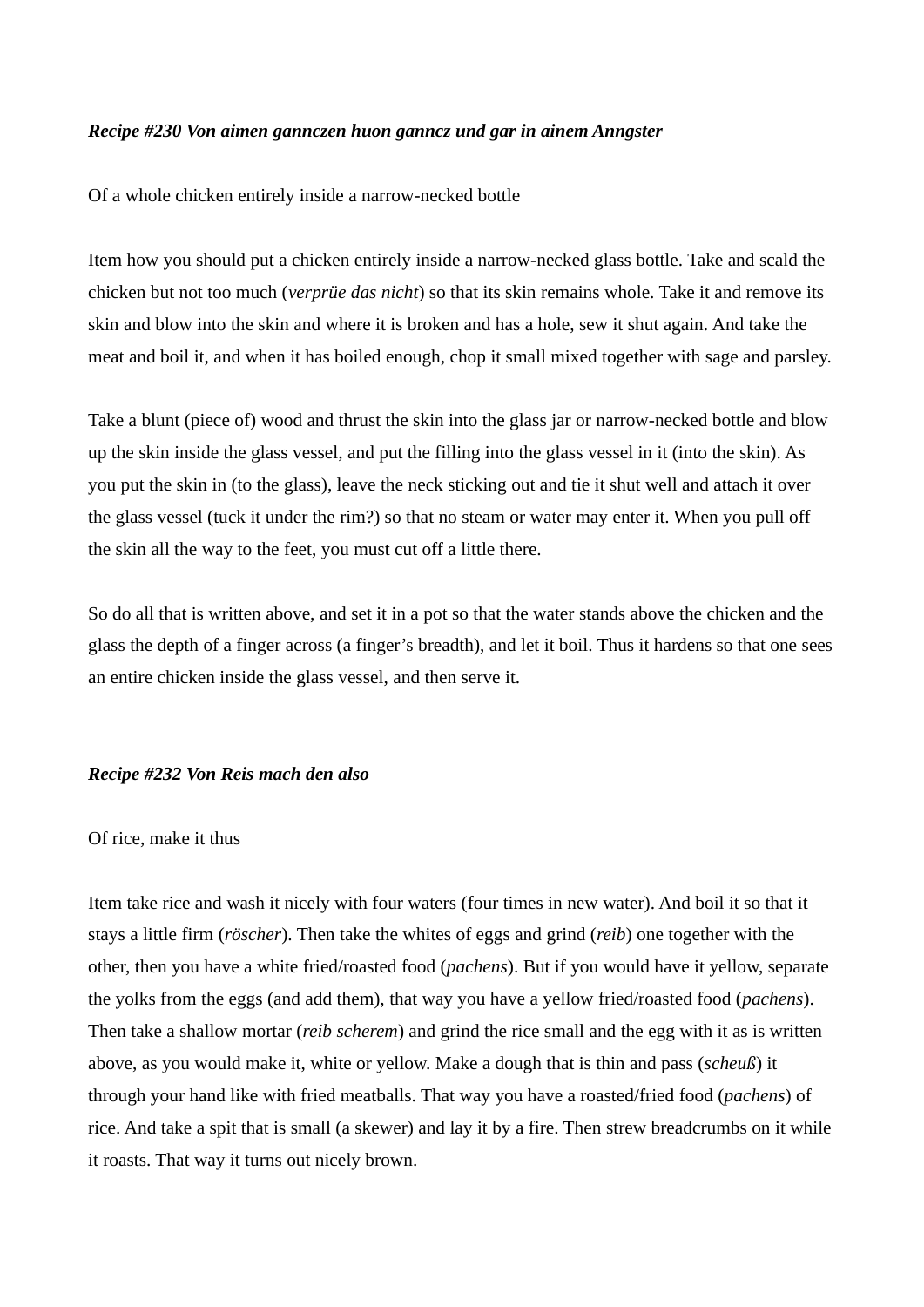# *Recipe #244 Ain fürhes von dem kalb swaiss ze machn*

A *fürhess* to be made with calf's blood

Item take the blood of a calf and add wine to it. Mix this and set it by the fire and let it boil well. Then if you have no sugar, take honey and gingerbread instead (*an die stat* – enough?), and also add fat. That way the dish turns out fine, and also chop the lungs into it, and that must be well boiled. And you shall not forget the salt and also add good spices to it.

## *Recipe #245 aus dem swais von dem kalb seud wilprät darjnne*

Of the blood of a calf, boil venison in it

Item take the blood of a calf and boil venison of deer in wine and mix the blood in with it. Then season it with spices and with sugar as is described above. If you do not have sugar, take honey instead.

## *Recipe #254 Von ainem grünen pachn also*

Of a green fritter, thus

Item if you wish to fry green pancakes/sheets (*pletter*), for this you must have good spices, and the filling is made with eggs. Spread this filling on and when it is seasoned, also add saffron. If you do not want to have it with eggs, take wine (*wein* – poss. error for *weinber* – raisins?) instead. When the batter (*teig*) is made, take fat in a pan and thrust both ends (of the rolled-up pancake) into the batter and fry that until it is done. And when it is fried, lay it before you on a table and cut the fritter lengthwise or across or whichever way you choose and add or strew on sugar.

### *Recipe #255 Von vischen zue pachen*

Of roasted (usually means baked/fried) fish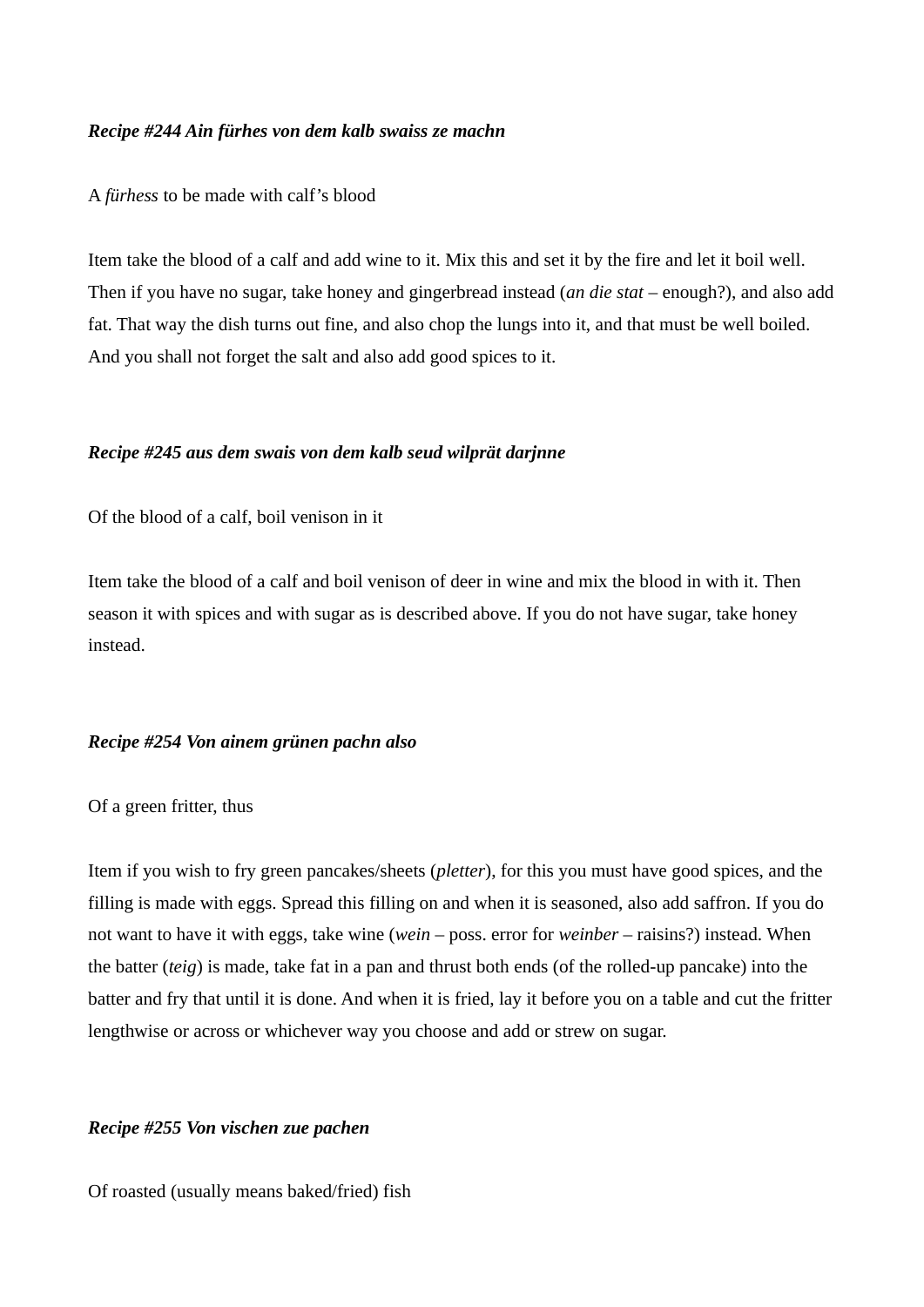Item if you would have a good fish roasted (the word usually means baked or fried), it can be done in many ways. You must have pike or tench or carp and take the blood of the fish, you will serve that as a proper *gebachens* (usually means a fritter). And you must season it with good spices and you must have nutmeg with it, do not chop that too small. When it is chopped, it is (given) the shape of a roe deer roast, large or small, or you shall wind it around a spit. Lay it in a bowl and let it cool, and stick it with good almonds. When you wish to eat it, you shall roast it till it is done so that it goes to the table hot.

#### *Recipe #256 Von einem frömbden gemuess ze machn*

To make a foreign (spoon) dish (*gemuess*)

Item I begin in summer and leave off in winter. We want to and shall look at foreign dishes, those turn out well in winter. Then see that you have seven colours, then you may stand with honour. You must have black (and) good blue, yellow, white, red (and) brown, can we get this together?

When you would find the colours, you must have blue cornflowers. Pick them in the summer and you shall dry them in an oven that is not too hot. Grind them well and keep them (stored) loosely.

Let us not forget green, when parsley has gone away (out of season), we (still) have green wheat ears.

Or saffron, it becomes yellow from that.

Red (and?) brown colour comes from sour cherries (*weichseln*). When they ripen, you shall break them off the stalks. Pass them through a sieve and let them boil until they let go of their stones. And add the third part of honey. Thus you shall let it boil, and when it has boiled, then let it cool. If you wish to keep it, store it in a pot that is glazed on the inside. Then you are free with the colour (need not worry about it?) Thus you may keep it all year and not lose the colour. You shall consider well that the moisture (*dunst*) shall not depart from it (i.e. keep it covered).

# *Recipe # 257 von ainem visch gepraten, gesotn und gepachen dem thue also*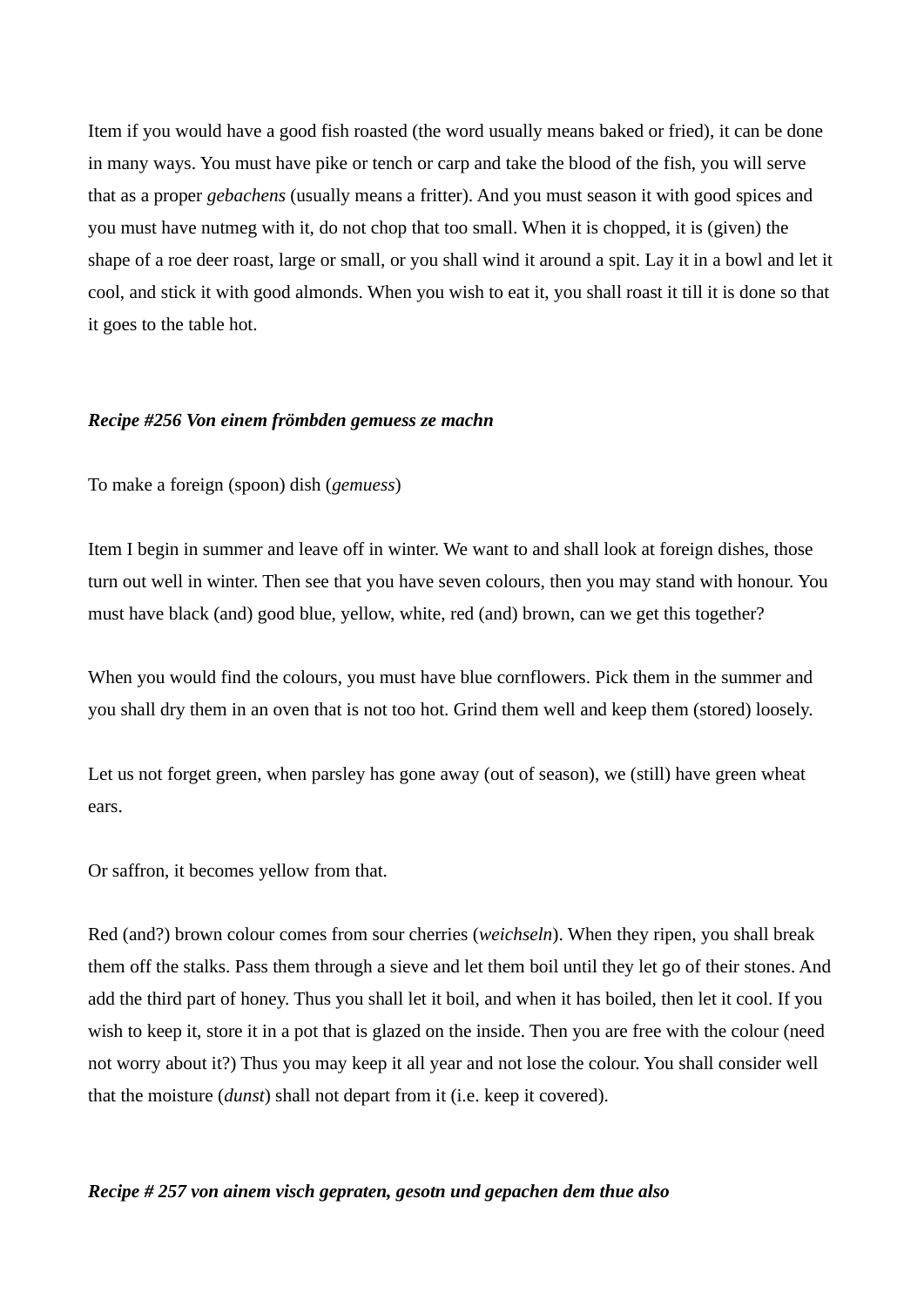Of a fish that is roasted, boiled and fried; do (to) it thus

Item if you wish to make three kinds of dish out of one fish that nonetheless stays whole: Take it and lay it on a griddle, and sprinkle the head part with flour and drizzle it with hot fat until it appears to you to have had enough of this and it turns brown.

Around the middle part, wrap a nice white cloth, around and around, and pour hot wine and water mixed over it, and salt the wine and water. Sprinkle the middle part with that a little and steam (*seud* – more usually means seethe or boil) it nicely until it is enough. And add a little blood to the wine.

Salt the tail part nicely and stick it with a knife and place embers under it, and roast it at a low temperature on the griddle.

This way, you have three dishes of one fish, that is one fried, the second boiled, and the third roasted.

(This is a common conceit in German cookbooks of the period, and interestingly we find a similar recipe in al Warraq's cookbook from the tenth century. Christendom's chefs may have learned more thoroughly from Arabic-speaking teachers than we can demonstrate through written sources.)

# *Recipe #260 Von ainem abenteuerign aye des vgiss nit*

Of an adventurous egg, do not forget it

Item, take two pig bladders, and one shall be bigger than the other, and make them pretty (clean) with water. Take eggs and separate them nicely from each other, the white separate and the yolk separate, and take the little bladder so that it becomes full, and put the yolks into that. And then take the other bladder and put the small one into that. Then take the white and also put it into the bladder. And cut a whole into the bladder and peel the bladder away from the yolk so that it may also go into the (big) bladder. And sew up the bladder again and beat the whites together and take a funnel and pour the whites in on top of the yolk so that the bladder be full. Then tie it shut and put it into a pot and let it boil again. That way it becomes one egg, and serve that for food.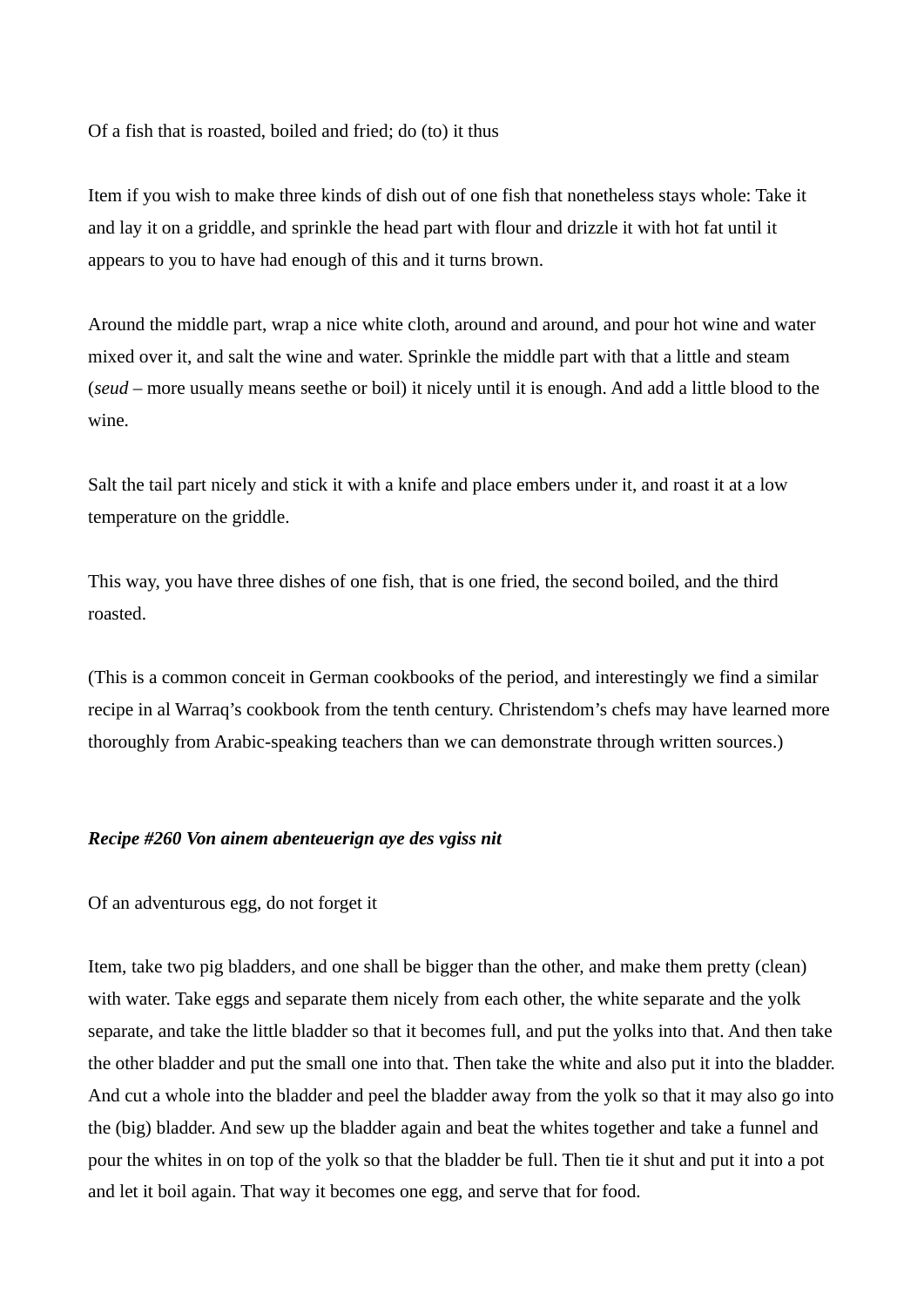# *Recipe # 263 Von eingemachten öppfeln mach also*

Of spiced apples, make it thus

Item take figs, sugar, raisins and honey chop that together with spices and with good things. Fill it into the apples that are hollowed out (*aus gelöchert*) and pin them together with a piece of wood (*zweck*).

Fry them (coated) with a batter made with fat and wine, and you also may well bake them in a cake (*in ainer kuchen*).

(The reading of the final part is, unfortunately, not entirely clear (the genus is inconsistent and the noun therefore ambiguous), but pies of filled fruit are a major glory of later Renaissance cuisine and it is quite likely this is an early version. )

# *Recipe #265 Von ainem Sweins koppf den berait also*

Of a pig's head, prepare it thus

Item boil a pig's head and take the meat off it. Chop it small with good spices and press it together like a boiled milk (i.e. like curds). And take a batter or two: you may slice it and pan-fry (*praten*) the slices of fry them in the thin batter (*pachen*)

## *Recipe #266 Von gepressten vischn ze machn*

How to make pressed fish

Item of roasted fish: remove the bones from a well-boiled fish that is well boiled and salted (repetition in the original), and chop it small. Add good spices and press it in the same manner as your pig's head. If you wish to colour this, dry red roses and other things and put the powder on it.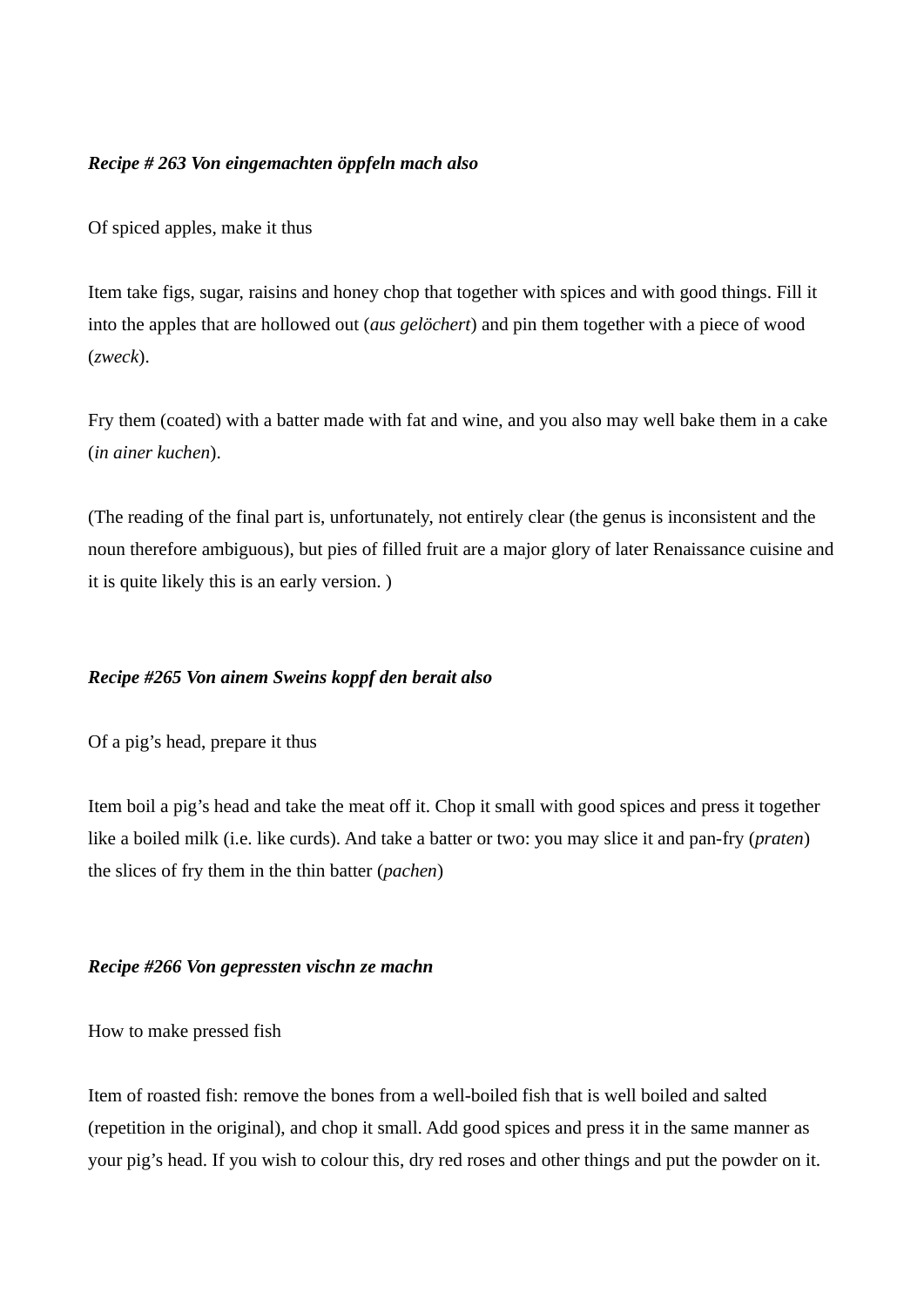# *Recipe #267 Von gepachn öppffeln die gepresst sind*

Of baked apples that are pressed

Item fry/bake (*pach*) thin apple slices and lay each one lengthwise after the other on a board that is covered with a white cloth. And take a brush and brush the slices with honey, and strew spices on each time, and make one layer (*zeil*) on another as many as you like. And spread a cloth on it and another cloth over that and press it as is described above.

# *Recipe #268 Aber von einen piberswanncz*

## Again of a beaver tail

Item scald a beaver tail and draw off the skin, and roast the tail so that it becomes dry as sand. Afterwards, strew it with spices.

## *Recipe # 271 Von ainem Erper muoss ze machn*

To make a strawberry puree

Item pass strawberries through (a sieve) with white bread and with honey, and add vinegar and wine to it and good spices. That is called a strawberry puree.

# *Recipe #274 Ain Sallsen von weinpern*

# A sauce of raisins

Item take raisins and boil them in a pan and pass them through and hold them over a fire until they thicken. Then add spices and honey and let it become thicker still. Then take them off (the fire) and let them cool. And when you wish to serve it, take white bread and vinegar and mix it and serve that, it is a good sauce.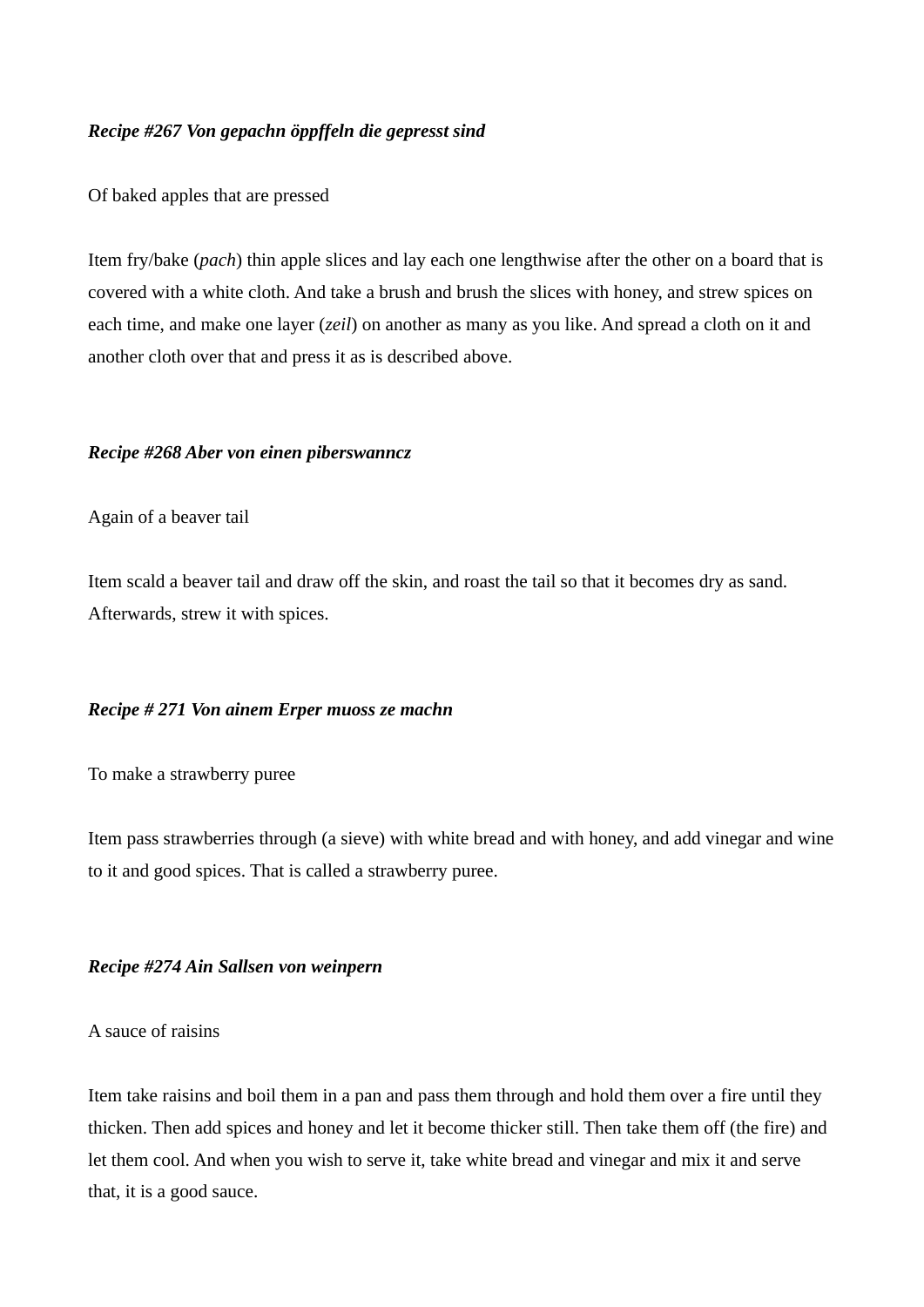### *Recipe 276 Von ainer sulcz Uber ainen form gemacht*

#### Of a galantine made over a mould

Item make a galantine thus: Take a small mould from which you can take off the rim (*reif*), and if you wish, make a shaped vessel (*model*) of dough that is of the same width as the wooden mould. Bake this very thoroughly. Then take the rim off the wooden mould and pull the carved base (*tafel*) carefully away from the galantine. Place the galantine in the baked mould. Take the skin of a tench that is dried and make it into a powder. Let it boil up with a gentle (weak) broth and then let it chill (*uber schlahn*) slightly. Dye it according to the galantine and lay it all around it so it looks as though it had been poured in. You may also take straws and stick them all around, and place flowers in them. And you can gild or silver it.

### *Recipe #280 Von gepraten ayrn*

### Or roasted eggs

Item make roasted eggs thus. Let them boil up once and crack them open on both ends, and blow into one end so that it goes out at the other end. Add spices to it and put it back into the shells and stick it on a skewer and roast them until they have enough.

### *Recipe #286 Von ainem höfflichem gepachen*

#### Of a courtly fritter

Item a courtly fritter make thus. (Spread the dough) over a mould of form or over a bowl, cup or pot or whatever you wish made of a dough of eggs. Stick small branches into it, then lay it on a bowl, and when it is fried in fat, take straws and stick them onto the branches and stick flowers or roses or whatever (else) you wish on the tops of the straws. And you may put whatever food you wish into the fried form, if you wish.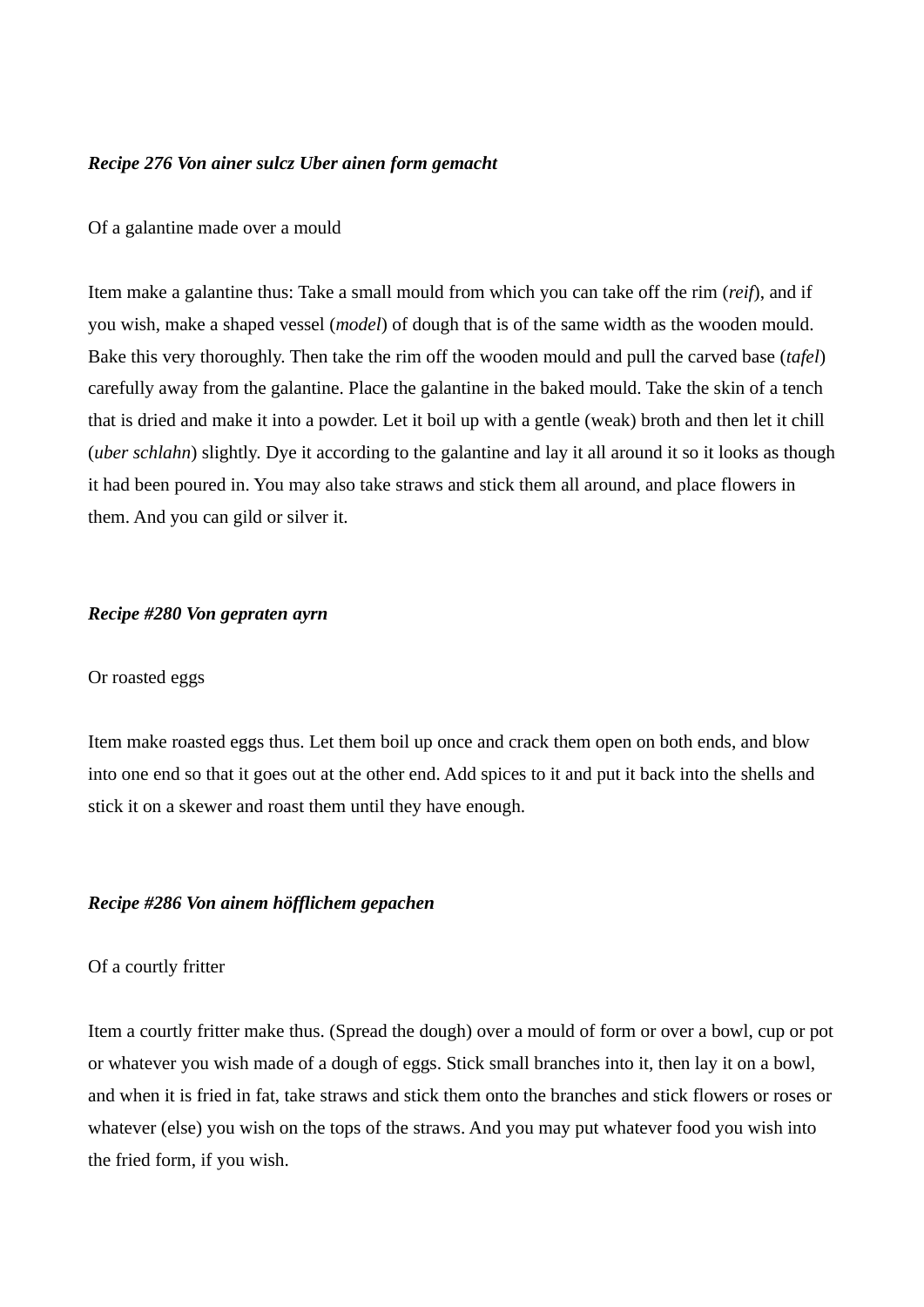## *Recipe #289 Item also solstu den tiergarten machen also*

Item thus shall you make the menagerie thus

Item if you would have a menagerie, take flour and eggs, you may make of that what you wish. And of meat or fish you can make what you wish (of) ten kinds (of animals), if you wish, of each kind, ten kinds in a garden.

The garden shall be surrounded by a wall of bricks. If you have no bricks, you shall surround it with planks so that the game does not escape. But if you cannot have planks, make a fence of branches (*gertn*). The branches shall be made of eggs and of flour. Take the whites of eggs and a white flour (*semlein mel*), of that you shall make the branches. And you shall have parsley or other greens and grind it small and should have sage and you shall take the egg yolks and a very small amount of flour with it. Make the green branches of that. Take a white bread dough (*semlein taig*) but do not burn it. Make the stakes of that and add saffron to it so the stakes become yellow. Brown (*prenn ab*) the stakes in fat.

And make a dough of eggs and cheese, make it wide like (you do for) the flat cakes (*fladen*) for Easter. Thus you shall make a hut in the garden. The branches are to be a span in length, stick them all around it.

And a tower shall stand inside (the garden) and a path shall lead through it. Atop the tower, a gallery (*gang*) shall go all around it. This is where ladies and maidens and knights and men-at-arms (*knecht*) shall stand if they want to see and catch the game. Outside the garden shall be a ditch that shall have live fish in it, and between the fence and the ditch shall be trees that shall bear apples, pears, nutmegs and nuts. And you see on those trees everywhere squirrels and birds that shall stand on the trees.

A gate guard shall stand in front of the garden that shall be golden. They (ladies and knights) shall and want to be glad, and this shall happen (be presented?) before the feast, that is when you see the menagerie brought in. In it are gentlemen and ladies and maidens a part, and he who does not believe may well see it when it comes to the table (this may be an off-colour joke). You can well see it then, know this.